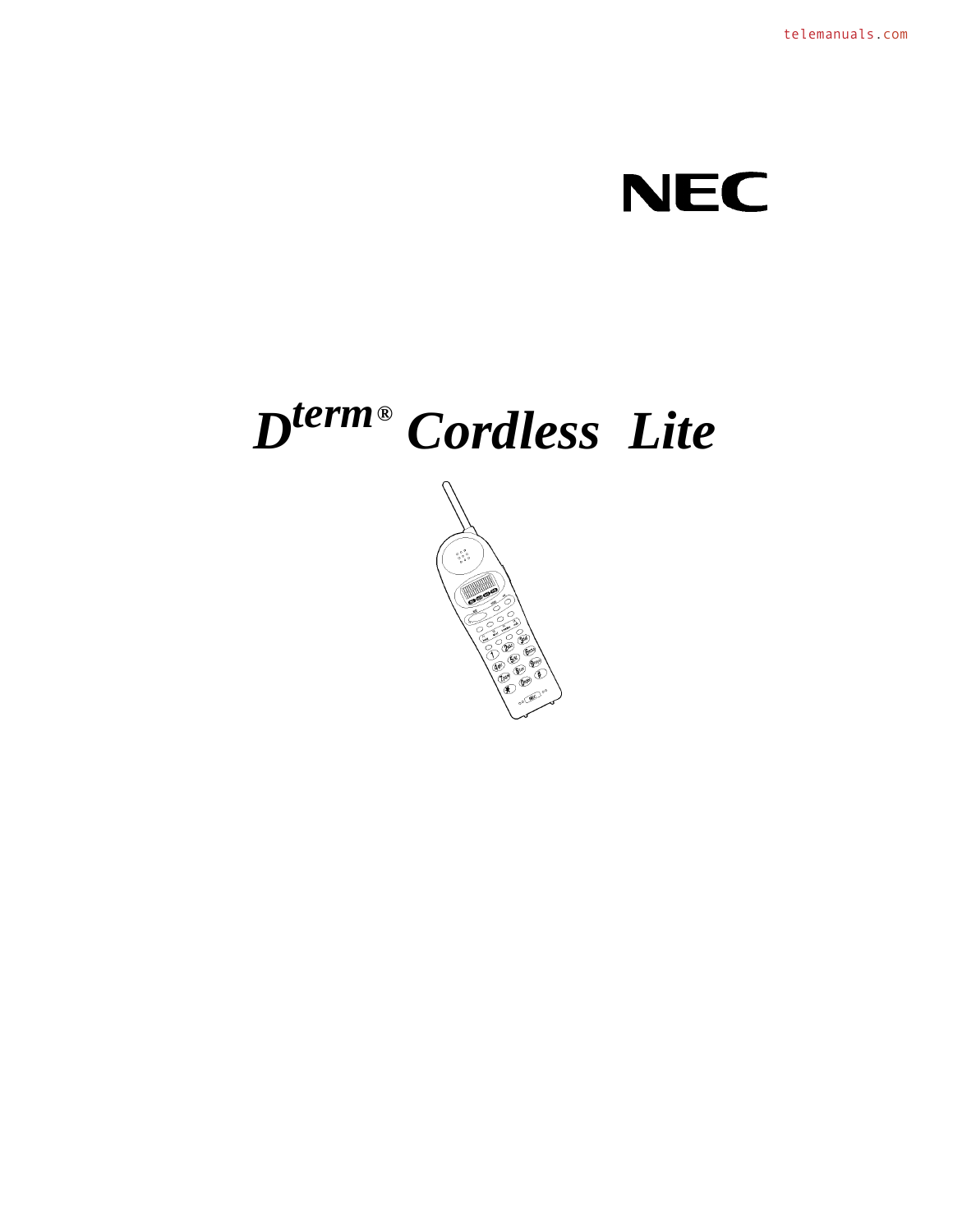NEC America, Inc. reserves the right to change the specifications, functions, or features, at any time, without notice.

NEC America, Inc. has prepared this document for the use by its employees and customers. The information contained herein is the property of NEC America, Inc. and shall not be reproduced without prior written approval from NEC America, Inc.

 $D^{term}$  is a registered trademark of NEC America, Inc.

Copyright 1998

**NEC America, Inc. 1555 Walnut Hill Lane Irving, TX 75038**

Business Terminals Division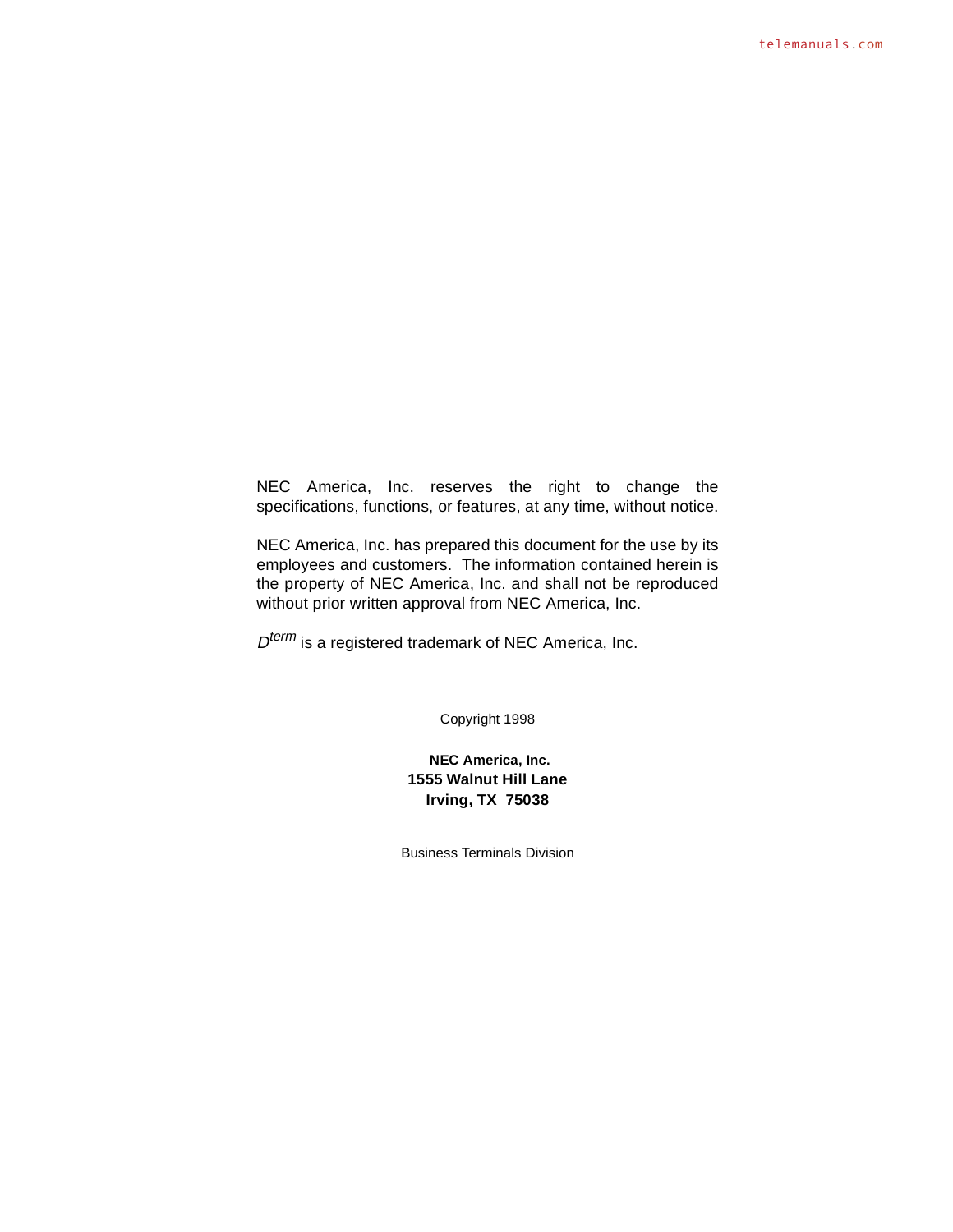## *Table of Contents*

----------------

### *Chapter 1 Specifications and Safety Information*

| <b>Section 1</b> |                                       |
|------------------|---------------------------------------|
|                  |                                       |
|                  |                                       |
|                  |                                       |
|                  |                                       |
| <b>Section 2</b> |                                       |
| <b>Section 3</b> |                                       |
| <b>Section 4</b> |                                       |
|                  |                                       |
|                  |                                       |
|                  |                                       |
|                  | More than One Cordless Telephone  1-7 |

### *Chapter 2 About the Dterm Cordless*

| Section 1 | Items Included with the D <sup>term</sup> Cordless Lite 2-1 |  |
|-----------|-------------------------------------------------------------|--|
| Section 2 | Optional Accessories and Replacement Parts 2-2              |  |
| Section 3 |                                                             |  |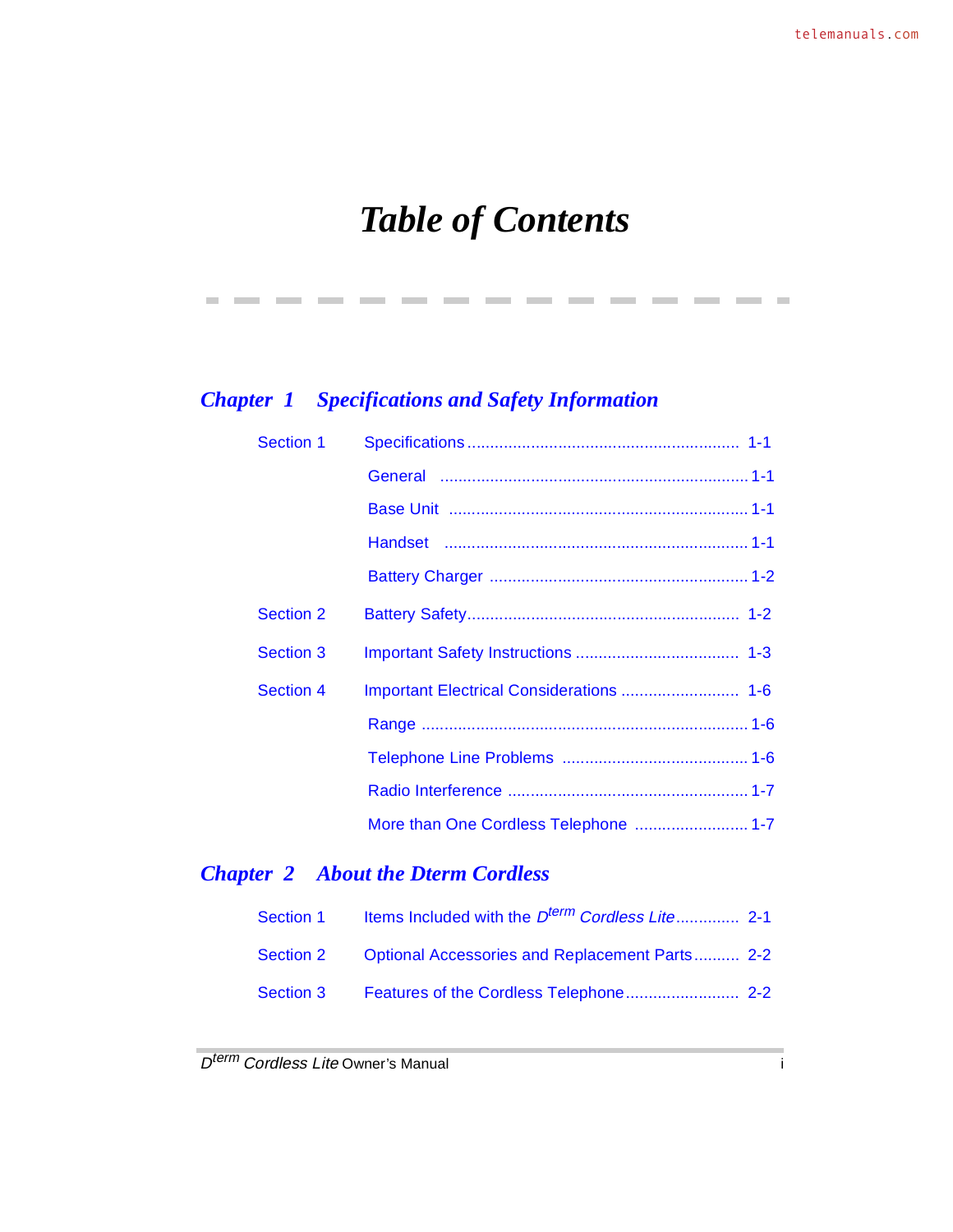×.

### *Chapter 3 Installing the Dterm Cordless*

| <b>Section 1</b> |                                              |  |
|------------------|----------------------------------------------|--|
| <b>Section 2</b> |                                              |  |
| <b>Section 3</b> |                                              |  |
| <b>Section 4</b> |                                              |  |
|                  |                                              |  |
|                  |                                              |  |
|                  |                                              |  |
| <b>Section 5</b> | Attaching the Belt Clip to the Handset  3-11 |  |
| <b>Section 6</b> |                                              |  |
| <b>Section 7</b> |                                              |  |
|                  | Charging the Handset Battery Pack  3-14      |  |
|                  |                                              |  |
|                  |                                              |  |
|                  | Cleaning the Battery Charge Contacts  3-17   |  |
| <b>Section 8</b> |                                              |  |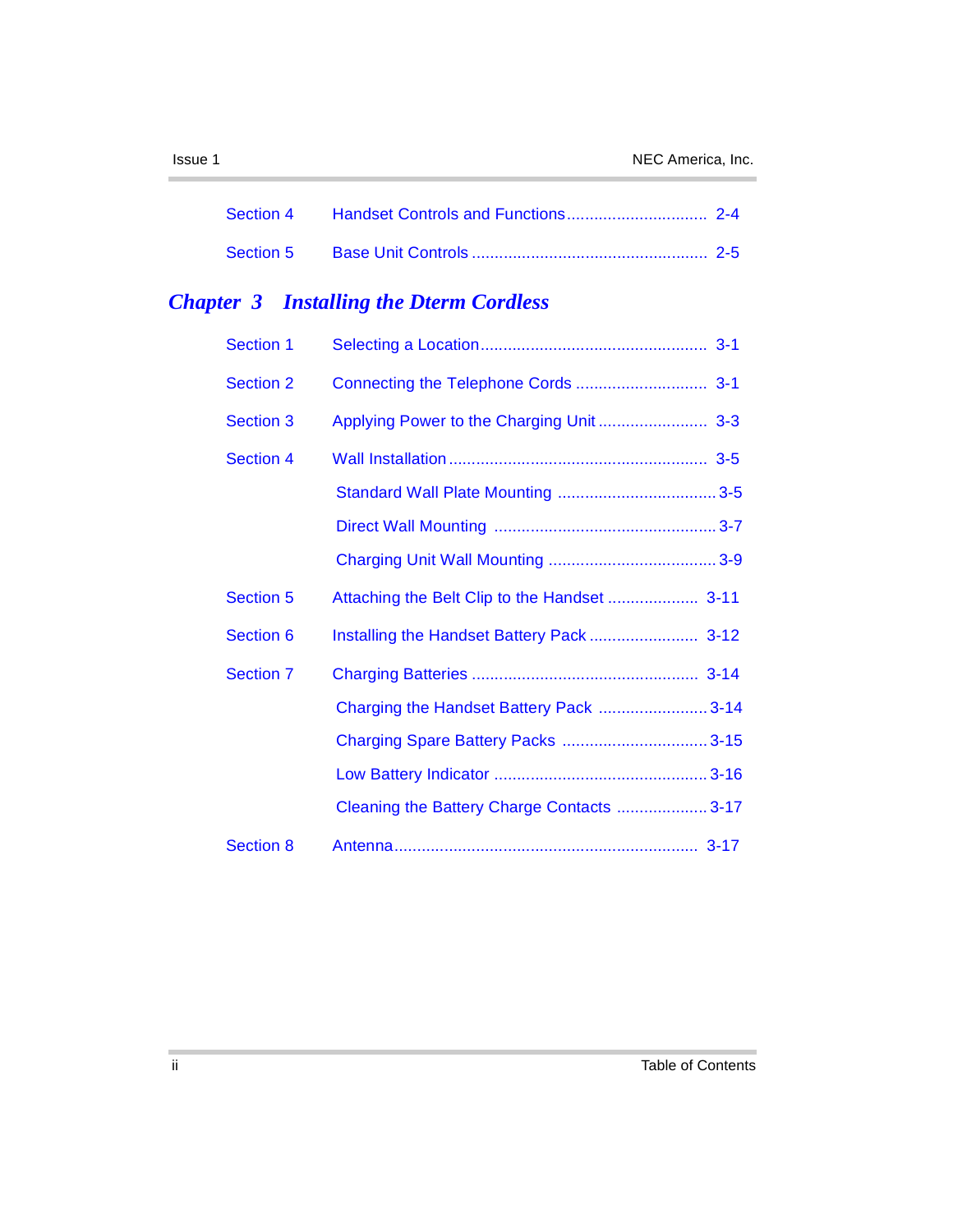### *Chapter 4 Dterm Cordless Handset*

| <b>Section 1</b> |                                                               |
|------------------|---------------------------------------------------------------|
| <b>Section 2</b> |                                                               |
| <b>Section 3</b> |                                                               |
| <b>Section 4</b> |                                                               |
|                  |                                                               |
|                  | Switching Between the D <sup>term</sup> Cordless Lite and the |
|                  | <b>Completing a Call using the NEC Digital Multiline</b>      |
| <b>Section 5</b> | Making a Call Using the D <sup>term</sup> Cordless Lite 4-8   |
|                  |                                                               |
| Section 6        |                                                               |
|                  |                                                               |
|                  |                                                               |
|                  |                                                               |
|                  |                                                               |
|                  | Locking and Unlocking the Keypad  4-11                        |

### *Chapter 5 Optional Equipment Installation*

| Section 1 | Installing the Optional Headset (EXP9530) 5-1 |  |
|-----------|-----------------------------------------------|--|
|           |                                               |  |

*Chapter 6 Troubleshooting*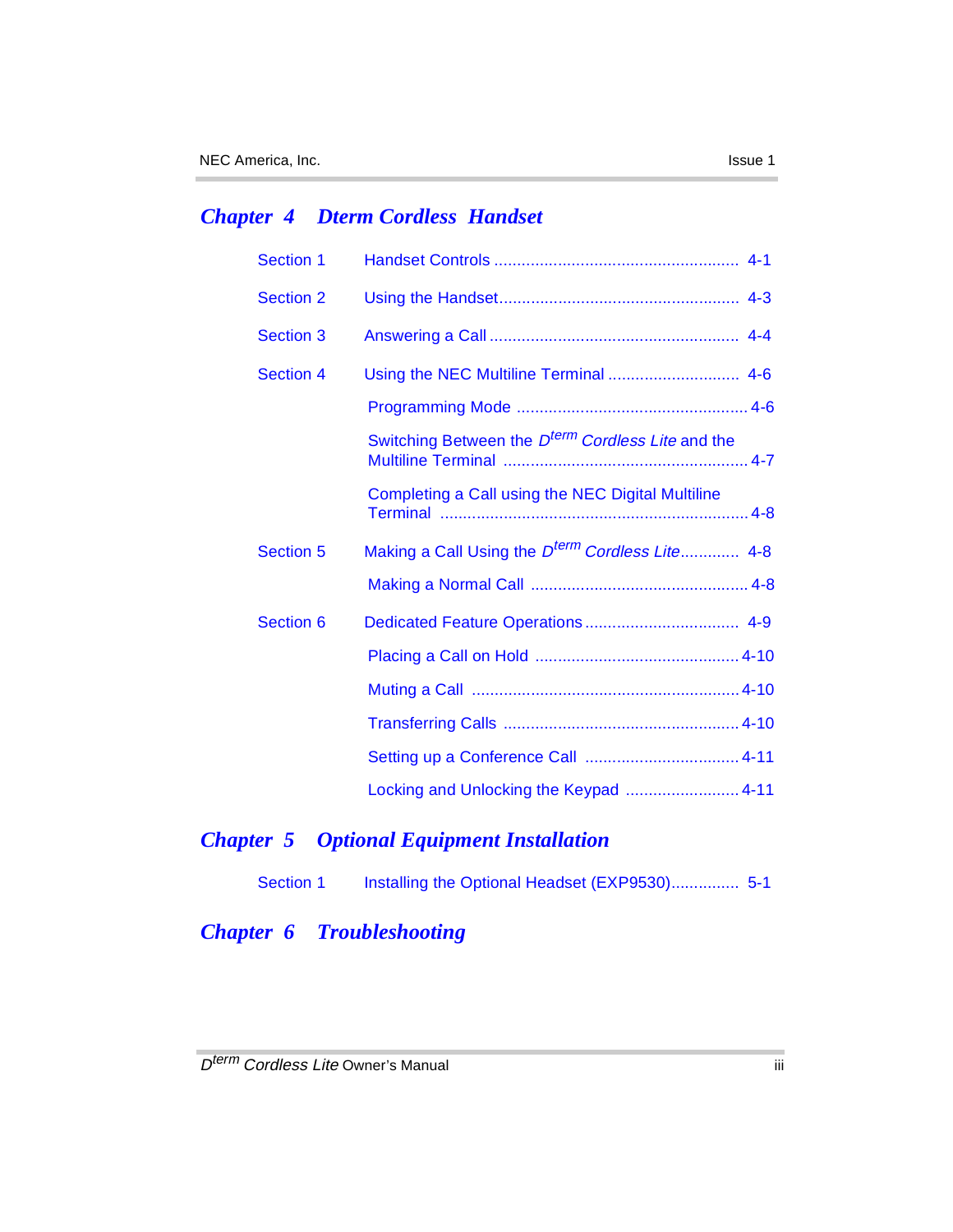## *List of Figures*

**Contract** 

-------

--------

 $\mathcal{L}^{\mathcal{L}}$ 

**Contract** 

| Figure 2-1 |                                                              |  |
|------------|--------------------------------------------------------------|--|
| Figure 2-2 | Optional Accessories and Replacement Parts  2-2              |  |
| Figure 2-3 |                                                              |  |
| Figure 2-4 |                                                              |  |
| Figure 3-1 | Connecting Telephone Cords to the Telephone Jack  3-2        |  |
| Figure 3-2 | Connecting the Dterm Cordless Lite to the Multiline          |  |
| Figure 3-3 |                                                              |  |
| Figure 3-4 |                                                              |  |
| Figure 3-5 | Attaching the Wall Mount Stand to the Base Unit  3-5         |  |
| Figure 3-6 | Placing the AC Adapter Cord Inside the Wall Mount Stand  3-5 |  |
| Figure 3-7 | Placing the Base Unit on the Posts of the Wall Plate  3-6    |  |
| Figure 3-8 | Plugging the AC Adapter into the AC Wall Outlet  3-6         |  |
| Figure 3-9 | Inserting Screws into the Wall for Wall Mounting the         |  |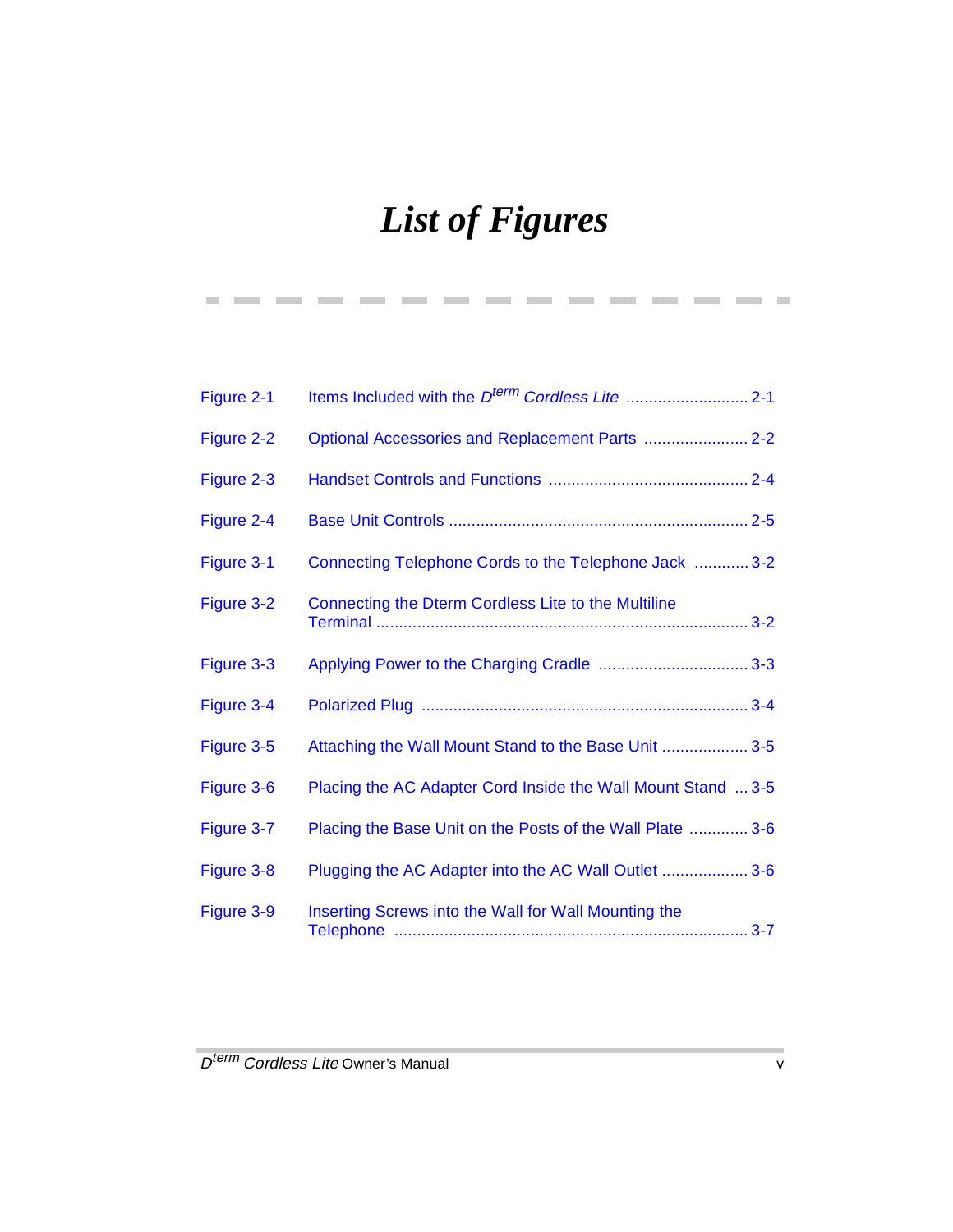| Figure 3-10 | Placing the Telephone Cords into Inside the Wall Mount      |
|-------------|-------------------------------------------------------------|
| Figure 3-11 | Attaching the Wall Mount Unit to the Wall 3-8               |
| Figure 3-12 |                                                             |
| Figure 3-13 | Wrapping the AC Adapter Cord around the Strain Relief  3-10 |
| Figure 3-14 |                                                             |
| Figure 3-15 | Removing the Tab to Expose the Belt Clip Notch  3-11        |
| Figure 3-16 |                                                             |
| Figure 3-17 |                                                             |
| Figure 3-18 |                                                             |
| Figure 3-19 |                                                             |
| Figure 3-20 |                                                             |
| Figure 3-21 |                                                             |
| Figure 3-22 |                                                             |
| Figure 3-23 |                                                             |
| Figure 3-2  |                                                             |
| Figure 4-1  |                                                             |
| Figure 4-2  |                                                             |
| Figure 4-3  |                                                             |
| Figure 4-4  |                                                             |

 $\sim$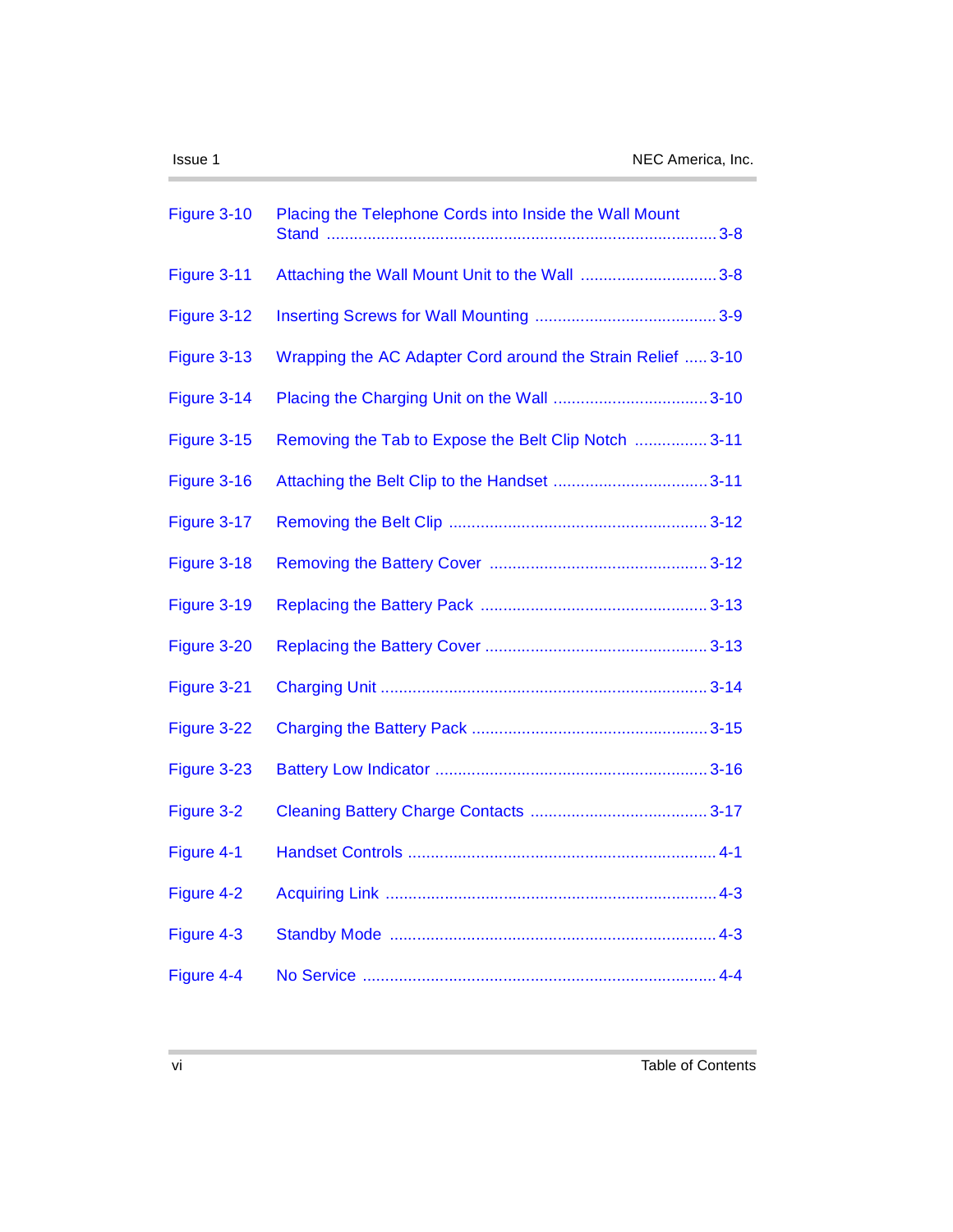$\sim$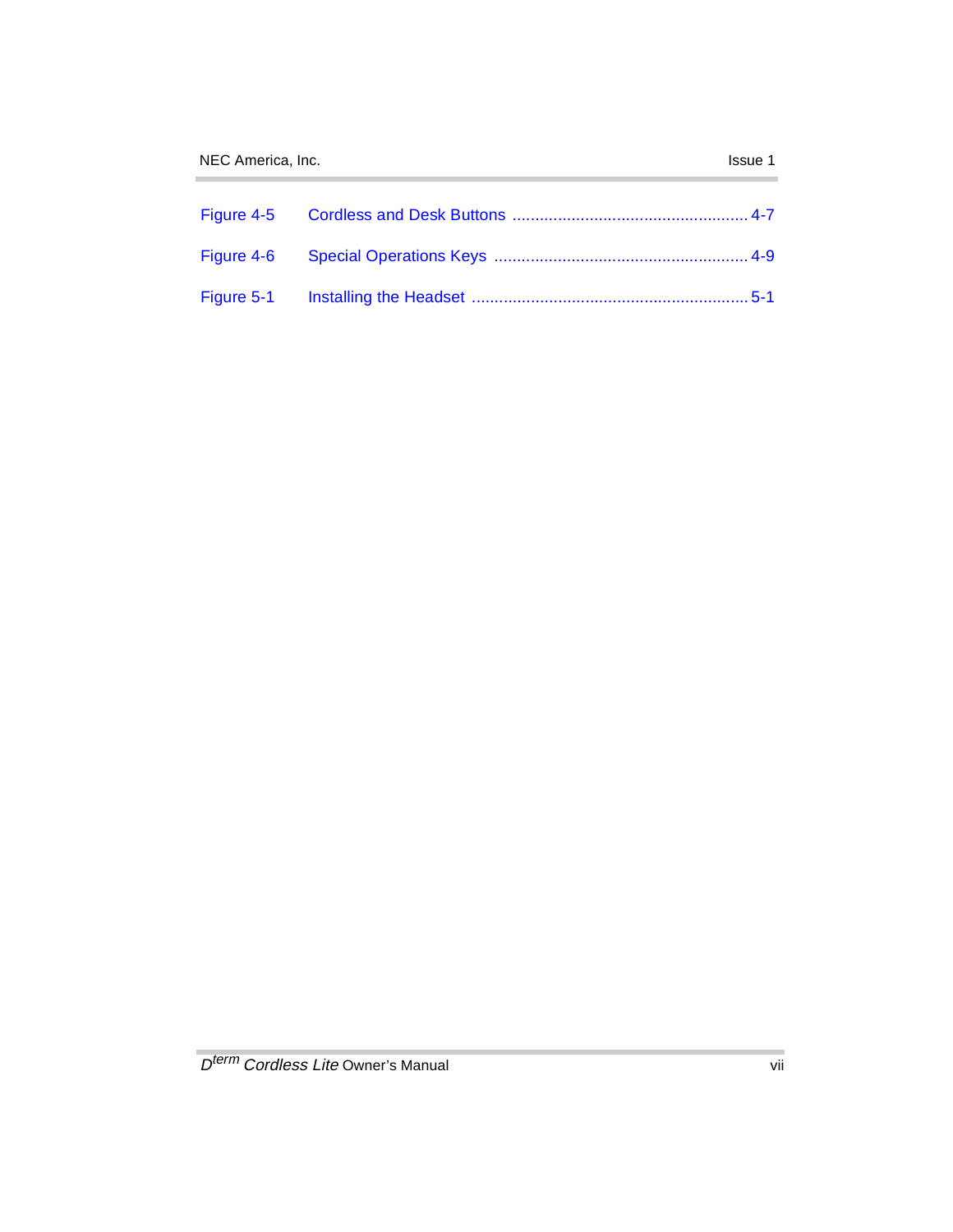## *List of Tables*

--------

 $\mathcal{L}^{\mathcal{L}}$ 

**Contract** 

**Contract Contract** 

**Contract**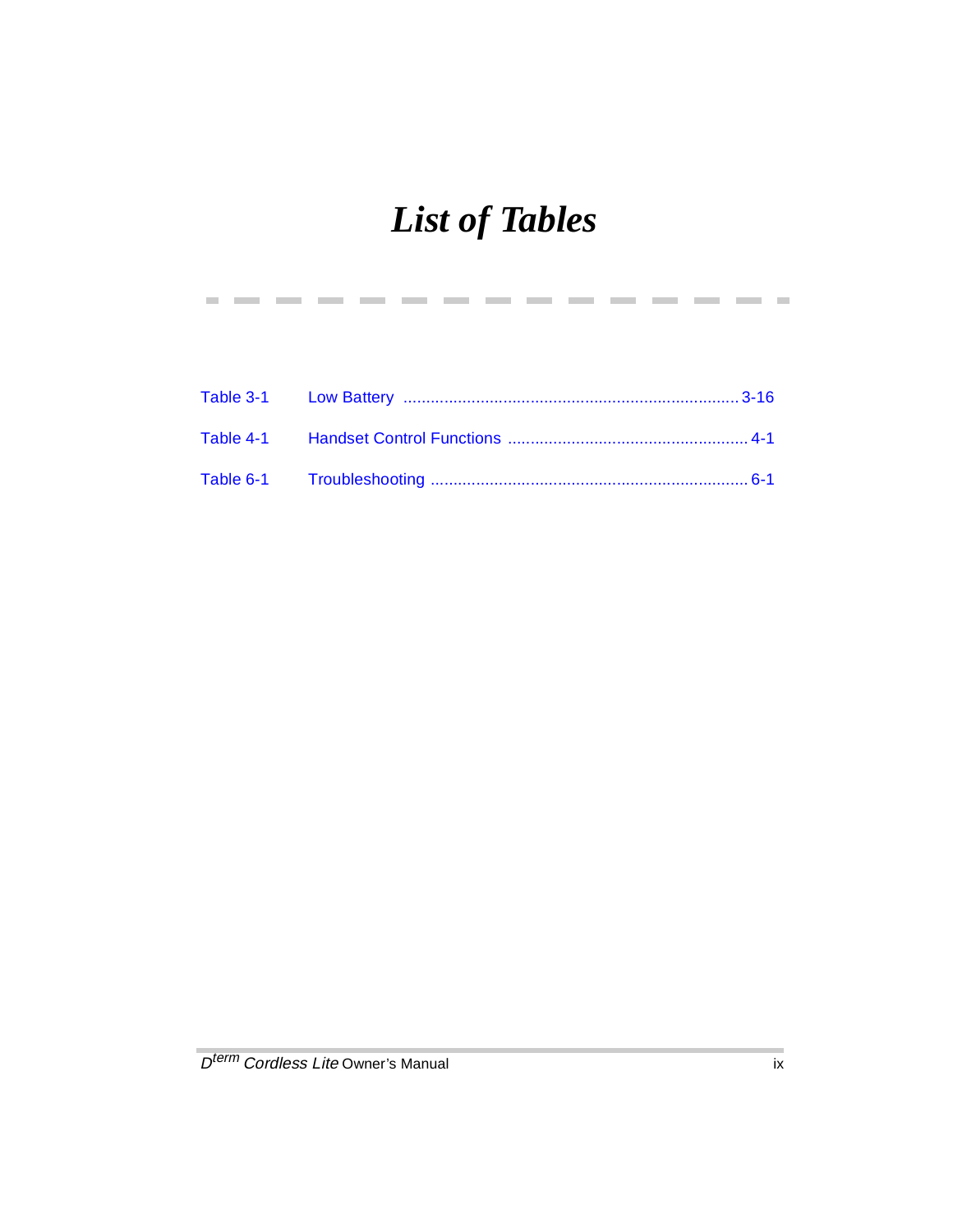## *Specifications and Safety Information*

### **SECTION 1 SPECIFICATIONS**

**Contract Contract** 

The  $D^{term}$  Cordless Lite complies with FCC parts 15 and 68.

### **General**

| <b>Frequency Control</b>     | Phase Lock Loop        |
|------------------------------|------------------------|
| <b>Modulation</b>            | MFK                    |
| <b>Operating Temperature</b> | $-10^{\circ}$ ~ +50° C |

-------------

### **Base Unit**

| Receive/Transmit<br><b>Frequency</b> | 902 MHz $\sim$ 928 MHz                  |
|--------------------------------------|-----------------------------------------|
| Power<br>Requirements                | 10V DC from supplied AC adapter         |
| Size                                 | 4-1/4 in. W x 7-1/2 in. D x 2-1/4 in. H |
| Weight                               | Approximately 15.4 oz.                  |

### **Handset**

| Receive/Transmit<br>Frequencv | $902$ MHz ~ 928 MHz           |
|-------------------------------|-------------------------------|
| Power                         | Rechargeable sealed lead-acid |
| Requirements                  | battery pack.                 |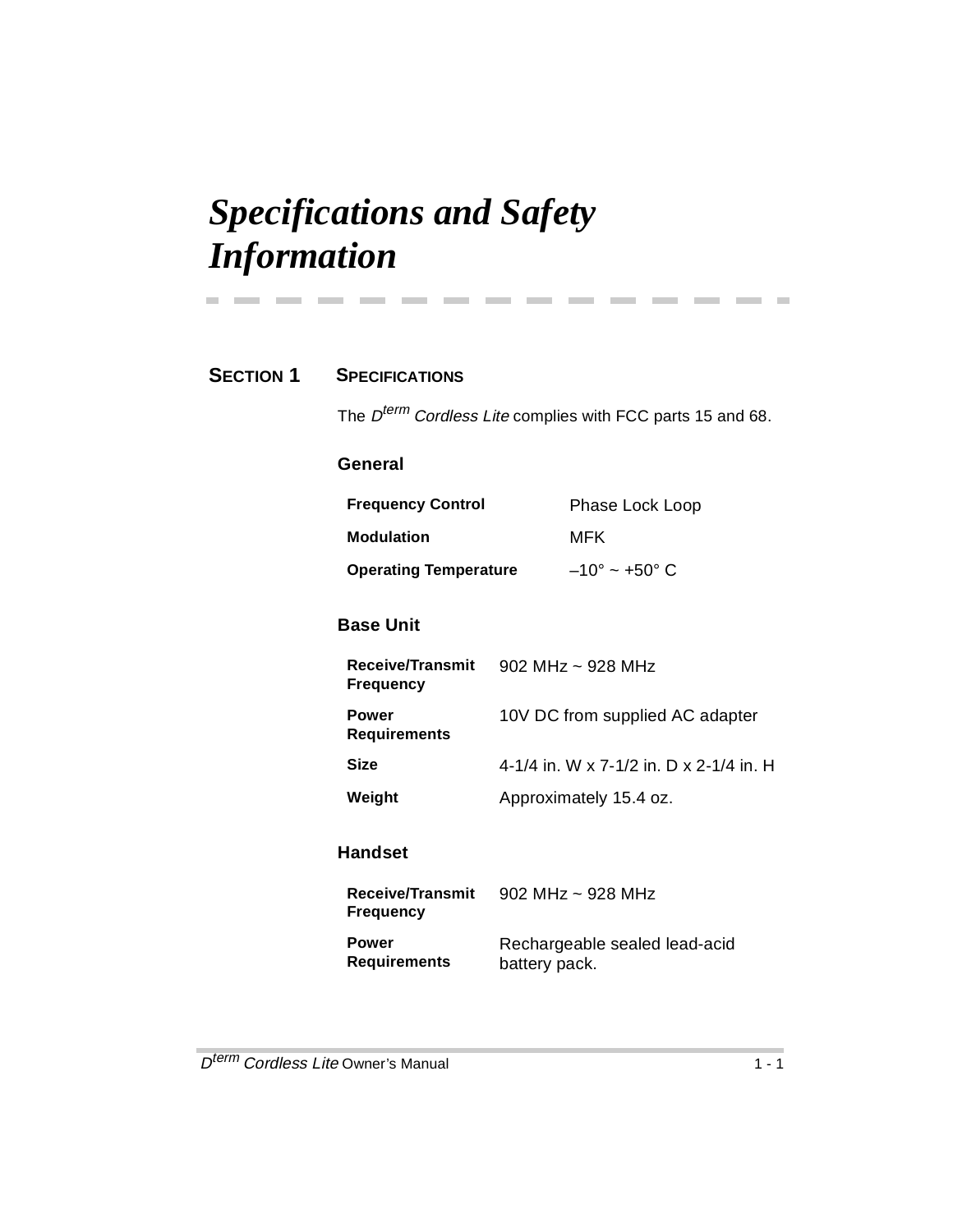| <b>Size</b>         | 2-1/4 in. W x 1-1/2 in. D x 8-1/2 in. H<br>(with antenna) |  |
|---------------------|-----------------------------------------------------------|--|
| Weight              | Approximately 8.8 oz with battery                         |  |
| <b>Battery</b>      | Capacity 500 mAh, 4.0V                                    |  |
| <b>Talk Mode</b>    | 5 hours (typical)                                         |  |
| <b>Standby Mode</b> | 40 hours (typical)                                        |  |

Specifications shown are typical and subject to change without notice.

### **Battery Charger**

| Power<br>Requirements | 9V DC from supplied AC adapter          |
|-----------------------|-----------------------------------------|
| Size                  | 3-1/2 in. W x 4-3/4 in. D x 3-1/4 in. H |

### **SECTION 2 BATTERY SAFETY**

#### **Battery Warning!**

This equipment contains a rechargeable sealed lead-acid battery.

**Do not** short-circuit the battery.

**Do not** charge the rechargeable sealed lead-acid battery used in this equipment in any charger other than the one designed to charge this battery as specified in this manual. Using another charger can damage the battery or cause the battery to explode.



**The exclamation point is used to alert the user of the presence of important operating and maintenance (servicing) instructions in this document.**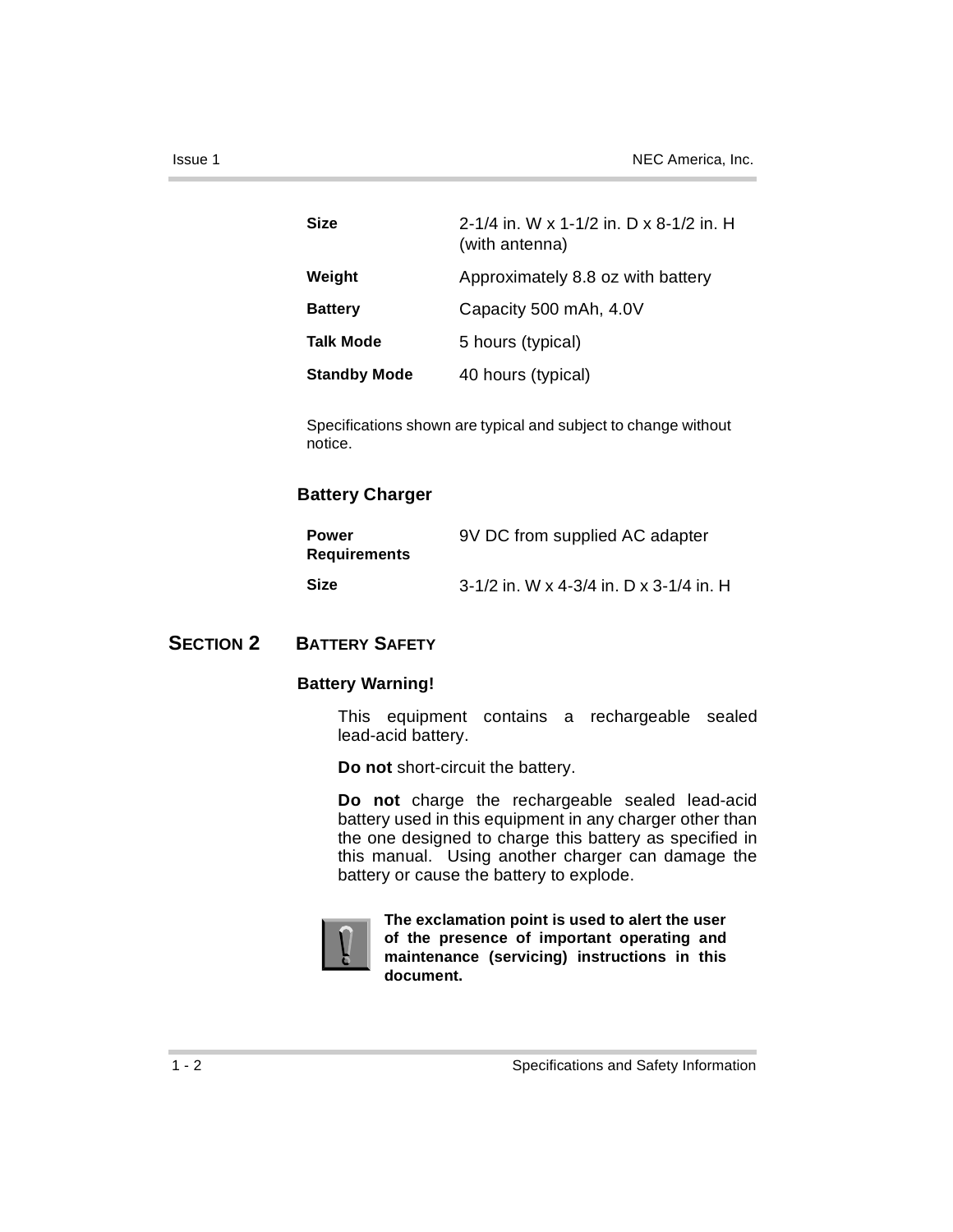### **SECTION 3 IMPORTANT SAFETY INSTRUCTIONS**

When using the telephone equipment, basic safety precautions should always be followed to reduce the risk of fire, electrical shock, and injury to persons, including the following:

- 1. Read and understand all instructions.
- 2. Follow all warnings and instructions marked on the product.
- 3. Unplug this product from the wall outlet before cleaning. **Do not** used liquid cleaners or aerosol cleaners. Use a dry cloth for cleaning.
- 4. **Do not** use this product near water; for example, near a sink or in a wet area.
- 5. **Do not** place this product on an unstable cart, stand, or table. The telephone can fall, causing serious damage to the unit.
- 6. To protect the product from overheating, do not block or cover any slots or openings in the base unit. This product should never be placed near or over a radiator or heat register. This product should not be placed in a built-in installation unless the proper ventilation is provided.
- 7. This product should be operated only form the type of power source indicated on the marking label.
- 8. **Do not** allow anything to rest on the power cord. Do not locate this product where the cord will be damaged by persons walking on it.
- 9. **Do not** overload wall outlets and extension cords, as this can result in the risk of fire or electrical shock.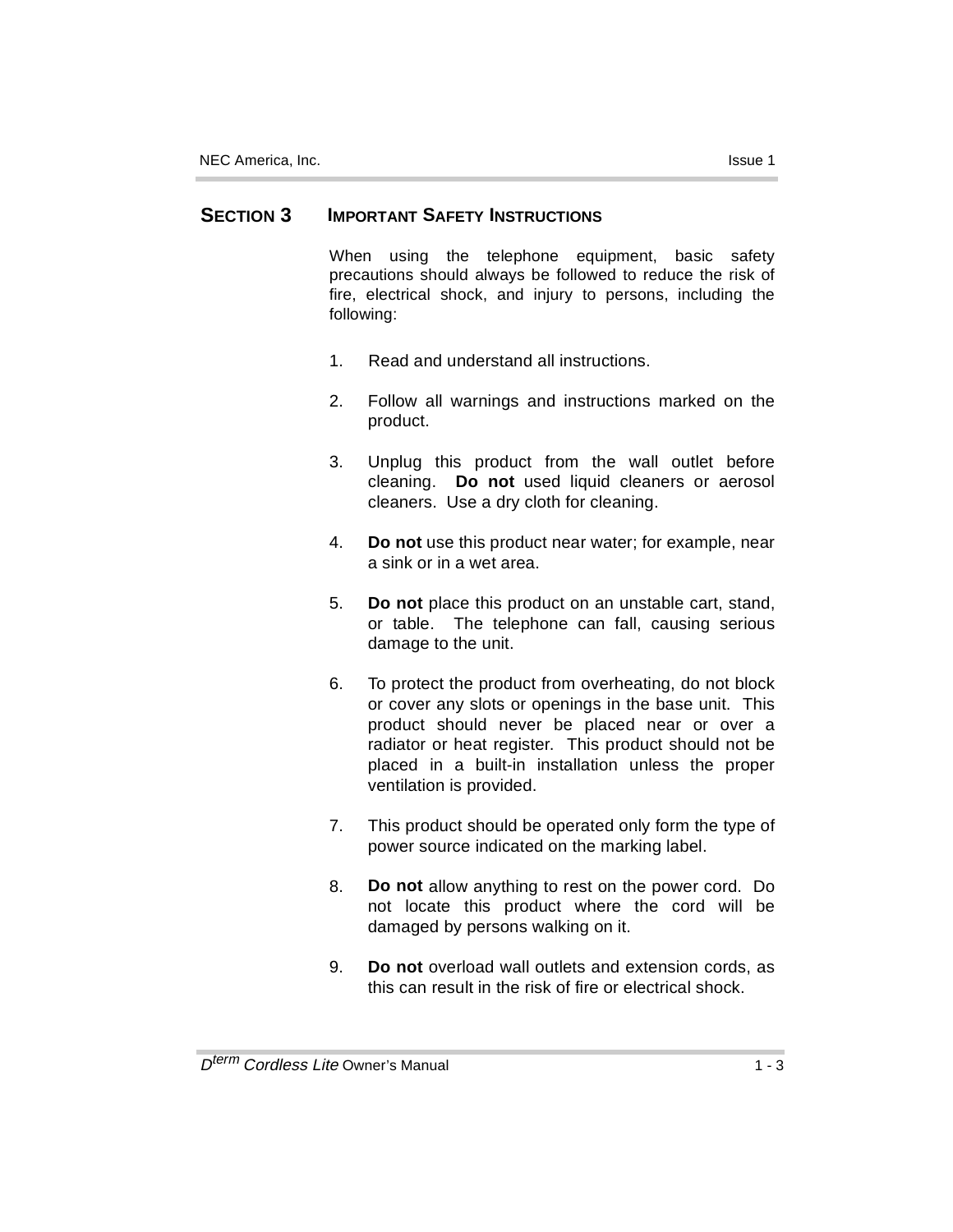- 10. Never push objects of any kind into this product through the base unit slots, as they may touch dangerous voltage points or short out parts that could result in a risk of fire or electrical shock. Never spill liquid of any kind on the product.
- 11. To reduce the risk of electric shock, do not disassemble this product. Contact qualified service personnel when some service or repair work is required. Opening or removing covers may expose you to dangerous voltages or other risks. Incorrect reassembly can cause electric shock when the appliance is subsequently used.
- 12. Unplug this product from the wall outlet and refer servicing to qualified service personnel under the following conditions:

When the power supply cord is damaged or frayed.

If liquid has been spilled onto the product.

If the product has been exposed to water or rain.

If the product does not operate normally when following the operating instructions. Adjust only those controls that are covered by the operating instructions. Improper adjustment of other controls can result in damage, and will often require extensive work by a qualified technician to restore the product to normal operation.

If the product has been dropped, or the cabinet has been damaged.

If the product exhibits a distinct change in performance.

13. **Do not** use the telephone to report a gas leak in the vicinity or the leak.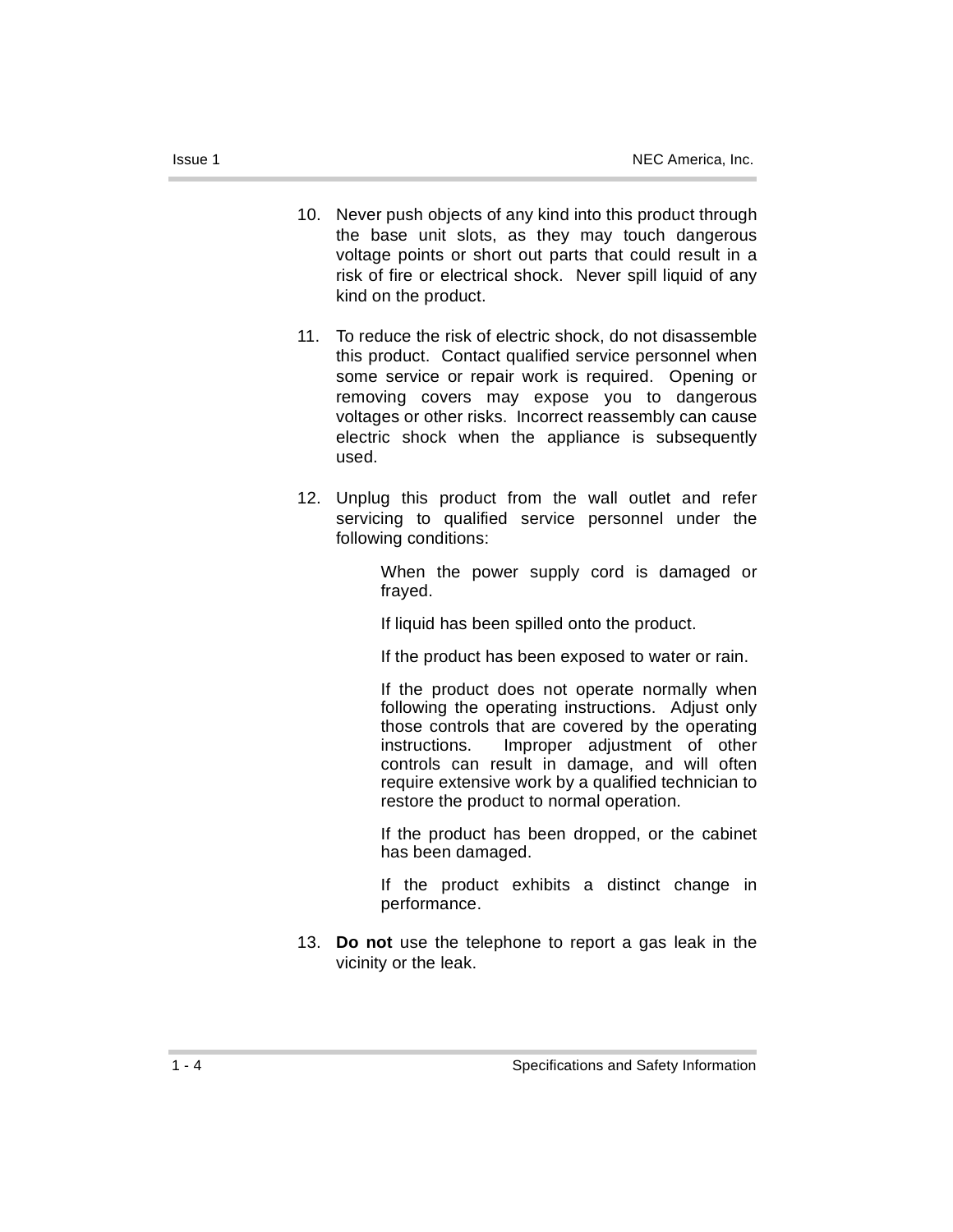### **Caution:**

To reduce the risk of fire or injury to persons by the battery, read and follow these instructions.

- 1. Use only the appropriate type and size battery pack specified in the manual.
- 2. **Do not** dispose of the battery pack in a fire, the cell may explode.
- 3. **Do not** open or mutilate the battery pack. Released electrolyte is corrosive and can cause damage to the eyes or skin. It may be toxic if swallowed.
- 4. Exercise care in handling the battery in order not to short the battery with conducting materials such as rings, bracelets, and buttons. The battery or conductor can overheat and cause burns.
- 5. Charge the battery pack provided with or identified for use with this product only in accordance with the instructions and limitations specified in the instruction manual provided for this product.
- 6. Observe proper polarity orientation between the battery pack and battery charger.

### **Privacy**

Cordless telephones are radio devices. Communications between the handset and base of the cordless telephone are accomplished by means of radio waves which are broadcast over the open airways. Because of the inherent physical properties of radio waves, communication can be received by radio receiving devices other than your own telephone unit, consequently, any communications using the cordless telephone may not be private.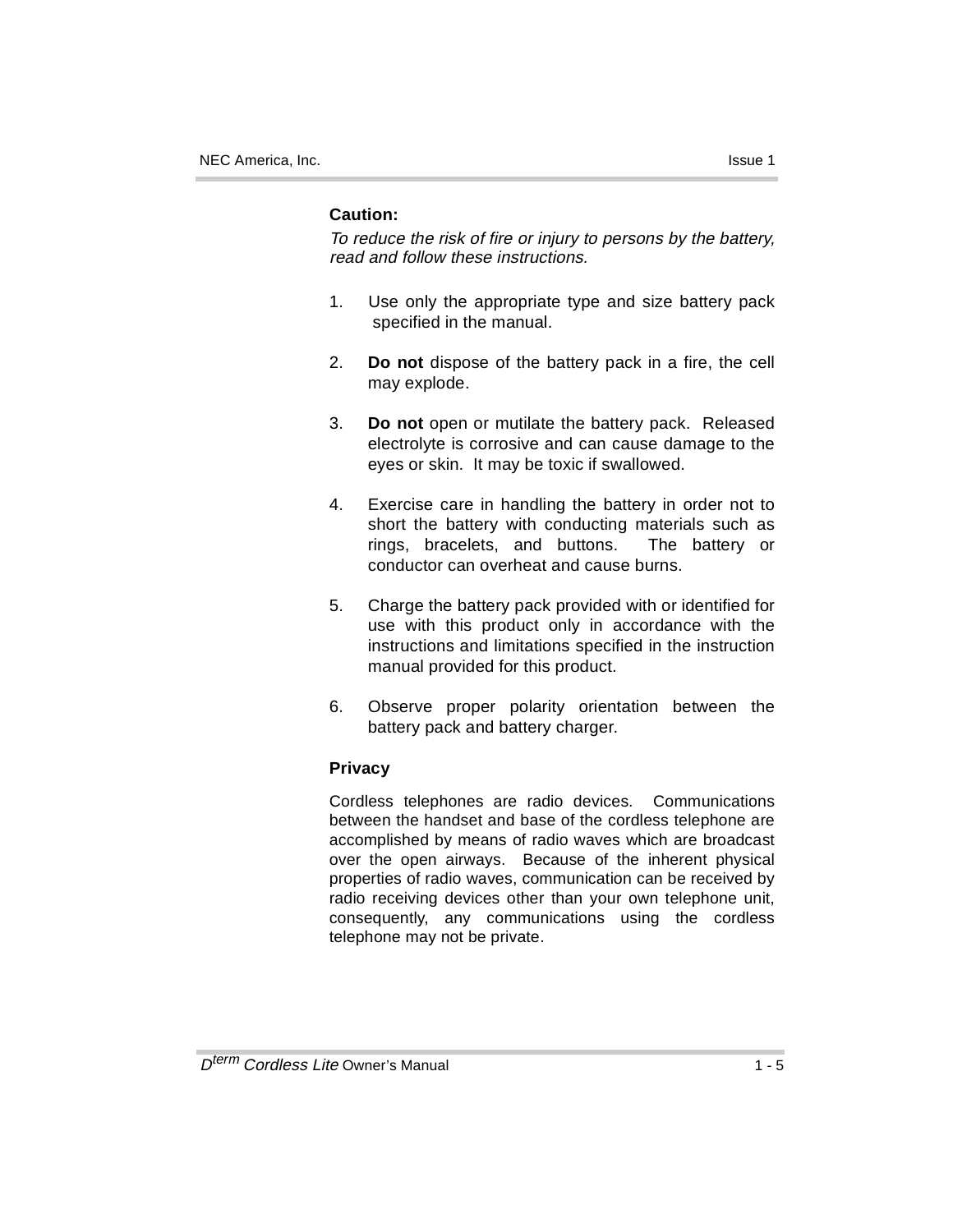### **SECTION 4 IMPORTANT ELECTRICAL CONSIDERATIONS**

#### **Warning!**

Do not attempt to unplug any appliance during an electrical storm.

Unplug all electrical appliances when you know an electrical storm is approaching. Lightning can pass through your household wiring and damage any device connected to it. This telephone is no exception.

### **Caution:**

Changes or modifications to this product not expressly approved by NEC America, Inc., or operation of this product in any way other than as detailed by this manual, could void your authority to operate this product.

### **Range**

The new telephone is designed to achieve a maximum range of up to 150 feet (depending upon the environment) by transmitting and receiving according to the highest specifications set forth by the FCC. We have rated this phone to operate at a maximum distance with the qualification that the range depends upon the environment in which the telephone is used. Many factors limit range, and it would be impossible to include all of the variables in our rating. The maximum range rating of this telephone is meant to be used as a means of comparison against other range claims.

### **Telephone Line Problems**

The FCC has granted the telephone company the right to disconnect service in the event that your telephone causes problems on the telephone line. Also, the telephone company may make changes in facilities and services which can affect the operation of your unit. However, your telephone company must give adequate notice in writing prior to such actions to allow you time for making necessary arrangements to continue uninterrupted service.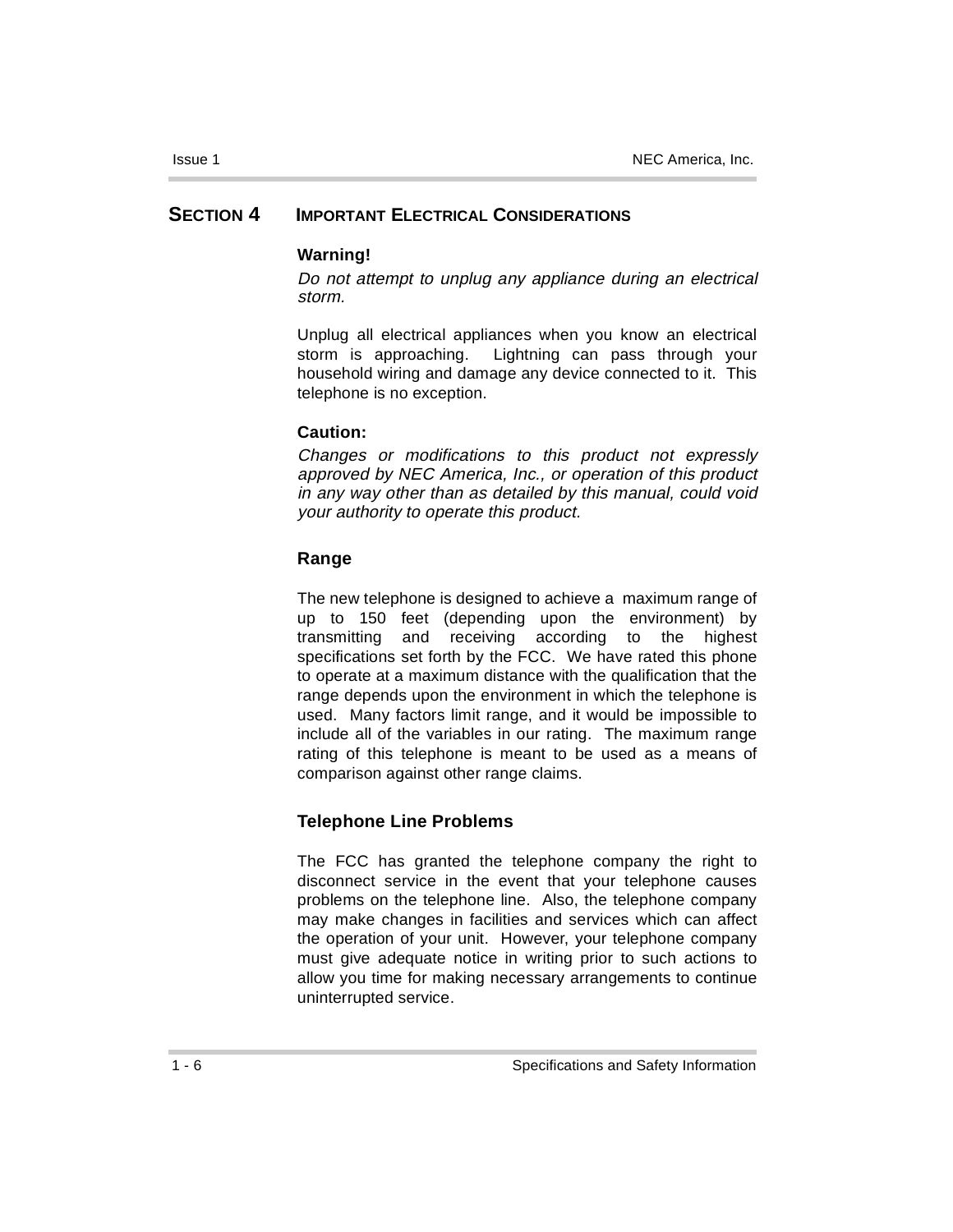If you are having trouble with your telephone service, you must first disconnect your telephone to determine if it is the cause of your problem. If you determine that it is the cause, you must leave it disconnected until the trouble has been corrected.

### **Radio Interference**

Radio interference may occasionally cause buzzing and humming in your cordless handset, or clicking noises in the base unit. This interference is caused by external sources such as TV, fluorescent lighting, or electrical storm. Your unit is NOT DEFECTIVE. If these noises continue and are too distracting, check around your office to see what appliances may be causing the problem. In addition, we recommend that the base not be plugged into a circuit that also powers a major appliance because of the potential of interference. For best performance, ensure that the antenna on the base unit is fully extended.

In the unlikely event that you consistently hear other voices or distracting transmissions on your telephone, you may be receiving radio signals for another cordless telephone or other source of interference. If you cannot eliminate this type of interference, you need to change to a different channel.

Finally, it should be noted that some cordless telephones operate at frequencies that may cause interference to nearby TVs and VCRs. To minimize or prevent such interference, the base of the cordless telephone should not be placed near or on top of a TV or VCR. If interference is experienced, moving the cordless telephone farther away from the TV or VCR will often reduce or eliminate the interference.

### **More than One Cordless Telephone**

If you want to use more than one cordless telephone in your office, they must operate on different channels. Press the channel key to select a channel that provides the clearest communication.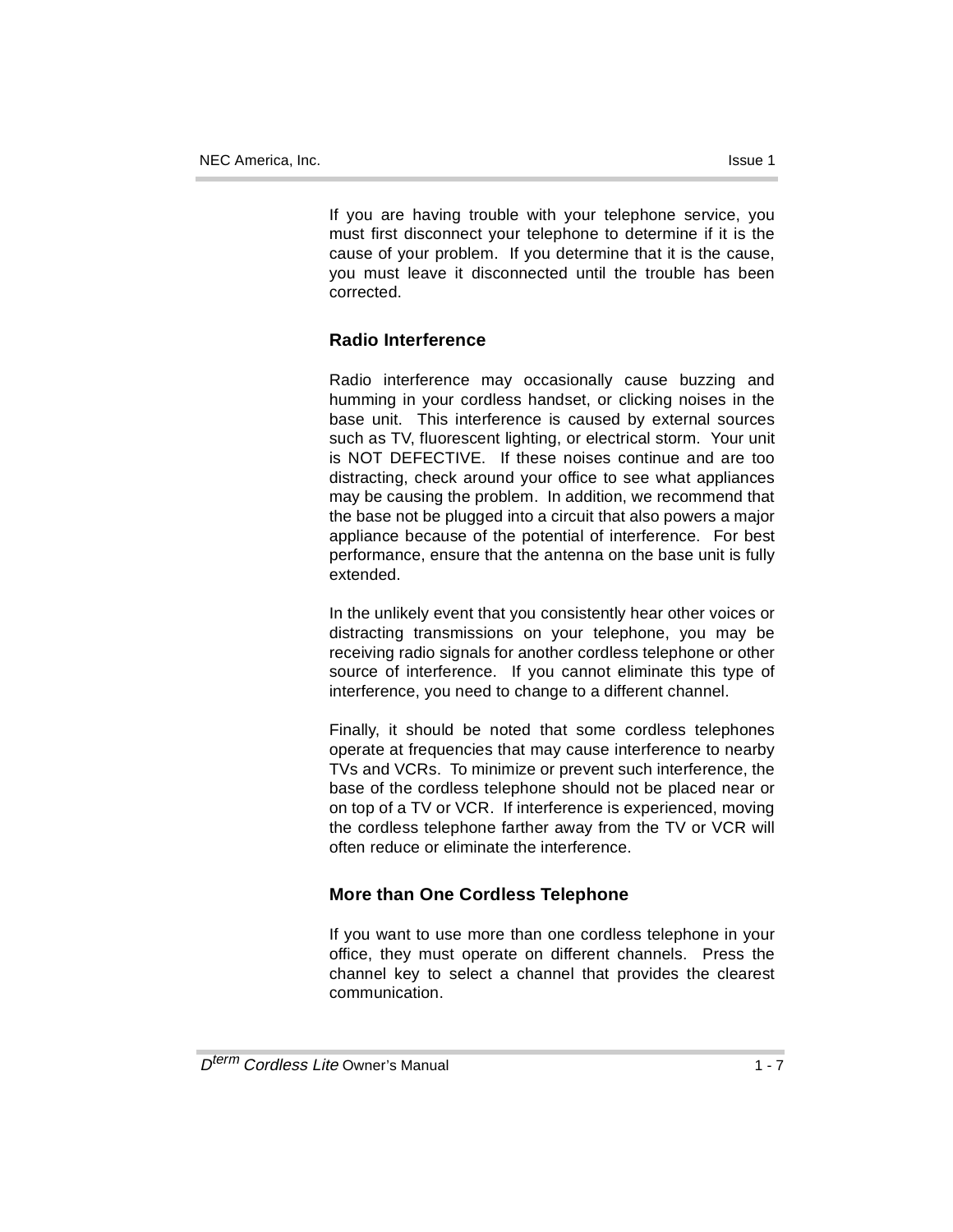## *About the Dterm Cordless*

### **SECTION 1 ITEMS INCLUDED WITH THE <sup>D</sup>term Cordless Lite**

**Contract Contract** 

**COLLEGE** 

**Contract Contract** 

**Contract Contract** 

**Contract Contract** 

Congratulations on your purchase of the  $D^{term}$  Cordless Lite. This telephone is designed and engineered to exacting standards for reliability, long life, and outstanding performance. To become familiar with the features of the cordless telephone, read this manual thoroughly.

The D<sup>term</sup> Cordless Lite includes the following items:



**Figure 2-1 Items Included with the Dterm Cordless Lite**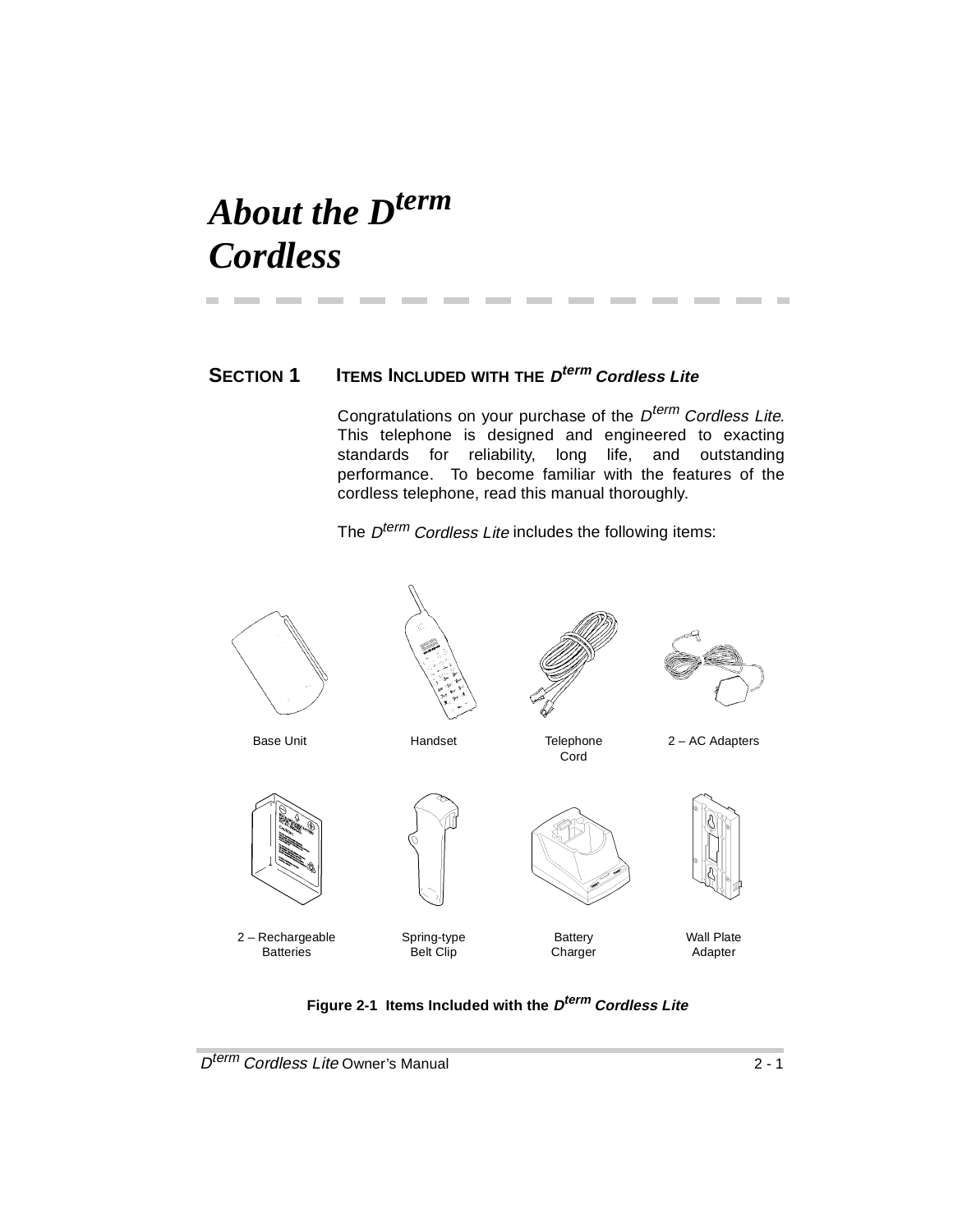### **SECTION 2 OPTIONAL ACCESSORIES AND REPLACEMENT PARTS**

Optional accessories and replacement parts can be obtained by contacting your NEC Dealer.



#### **Figure 2-2 Optional Accessories and Replacement Parts**

### **SECTION 3 FEATURES OF THE CORDLESS TELEPHONE**

The D<sup>term</sup> Cordless Lite telephone provides a variety of features. These features are listed below.

900 MHz Digital

2-line, 16-digit LCD Display

×.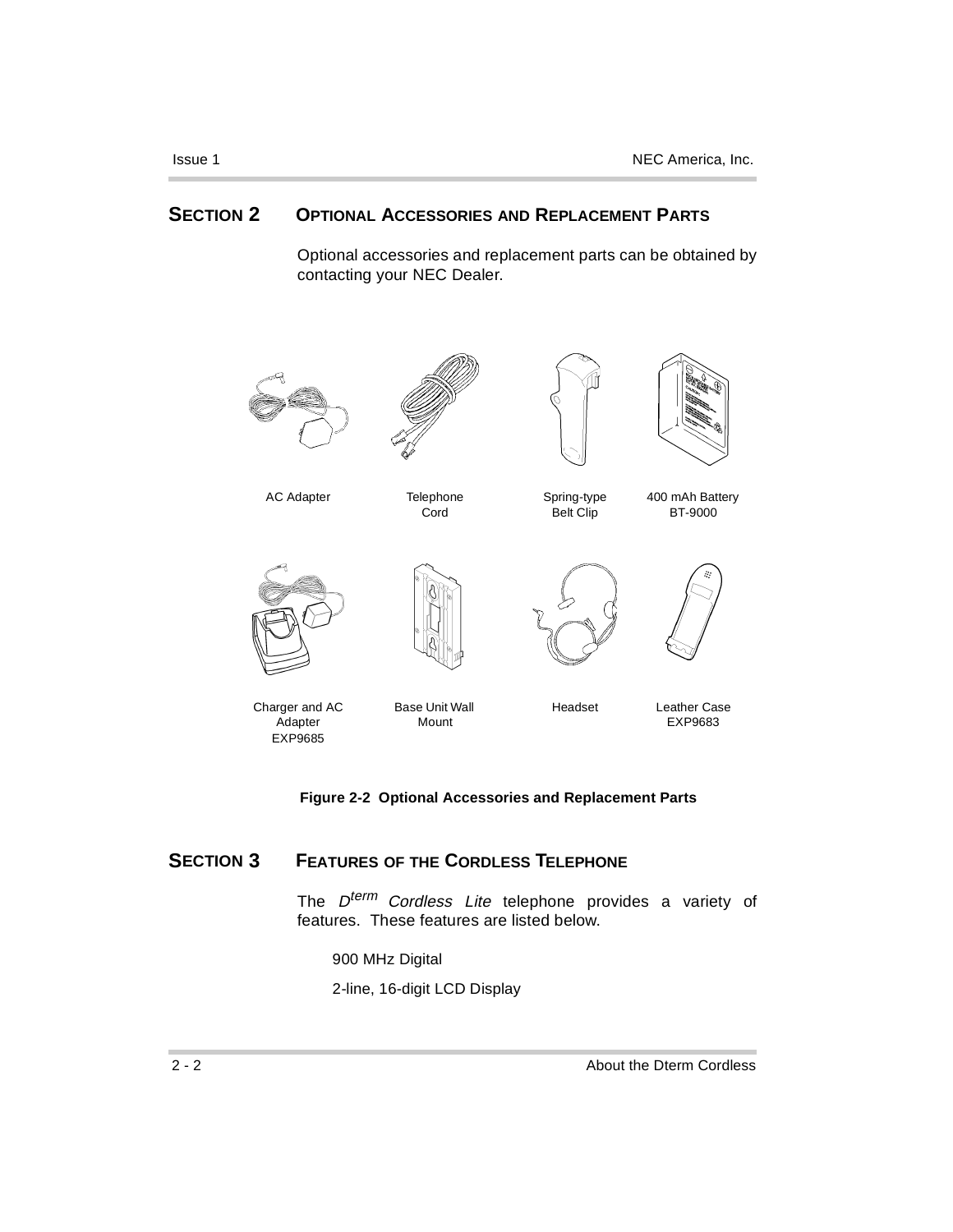Headset Jack

Channel Selection Control

Ringer Volume Control

Handset Volume Control

Single Key Access to: Conference, Hold, Transfer, and Mute features

Four Programmable Keys: F1~F4

Separate Charging Stand with Spare Battery Charging **Capability** 

Second Spare Battery

AutoStandby

AutoTalk

Silent Alarm

Out of Range Protection

Low Battery Protection System

Key Pad Lock Feature

Wall Mountable Separate Base Unit

Wall Mountable Separate Charging Unit

Easy Installation

Compact Handset Design

Use with an NEC Digital Multiline Terminal \* or as a standalone device

\* The  $D^{term}$  Cordless Lite can be used in conjunction with the Electra Professional, Electra Elite, D<sup>term</sup> Series III and D<sup>term</sup> Series E digital Multiline Terminals.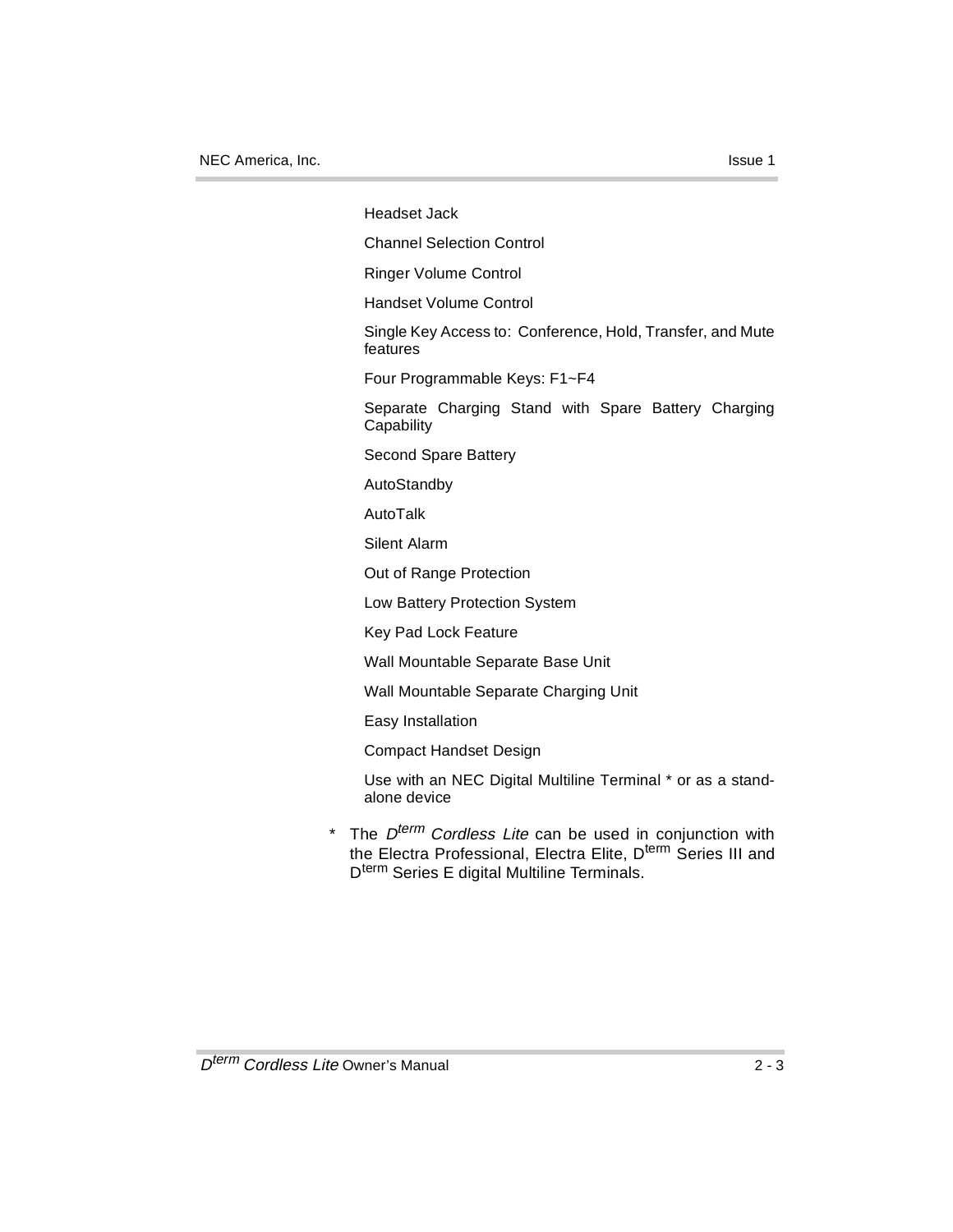### **SECTION 4 HANDSET CONTROLS AND FUNCTIONS**

Figure 2-3 Handset Controls and Functions identifies the functions of the cordless telephone handset.



- 
- 
- 
- 4. Function Keys **F1~F4**
- 
- 
- 7. Dial Pad
- 
- 2. LCD/Icons 9. Handset Jack
- 3. Talk Key (*talk*) 10. Channel Key (*chan*)<br>4. Function Keys **F1~F4** 11. Volume Key (*vol*)
	-
- 5. Hold Key (**hold**) 12. Mute Key (**mute**)
- 6. Conference Key (**conf**) 13. Transfer Key (**transfer**)



×.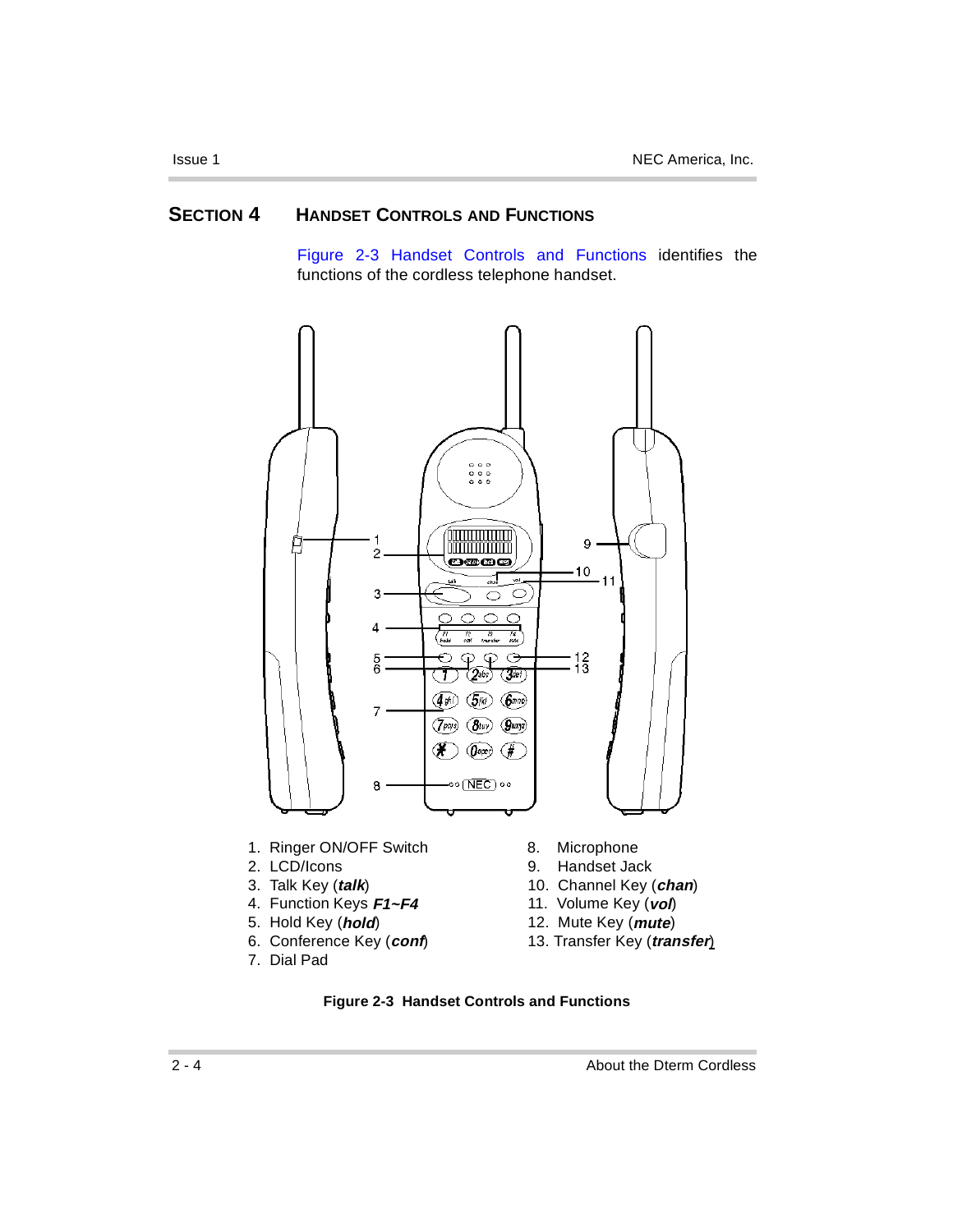### **SECTION 5 BASE UNIT CONTROLS**

Figure 2-4 Base Unit Controls identifies the controls of the telephone base unit.



**Figure 2-4 Base Unit Controls**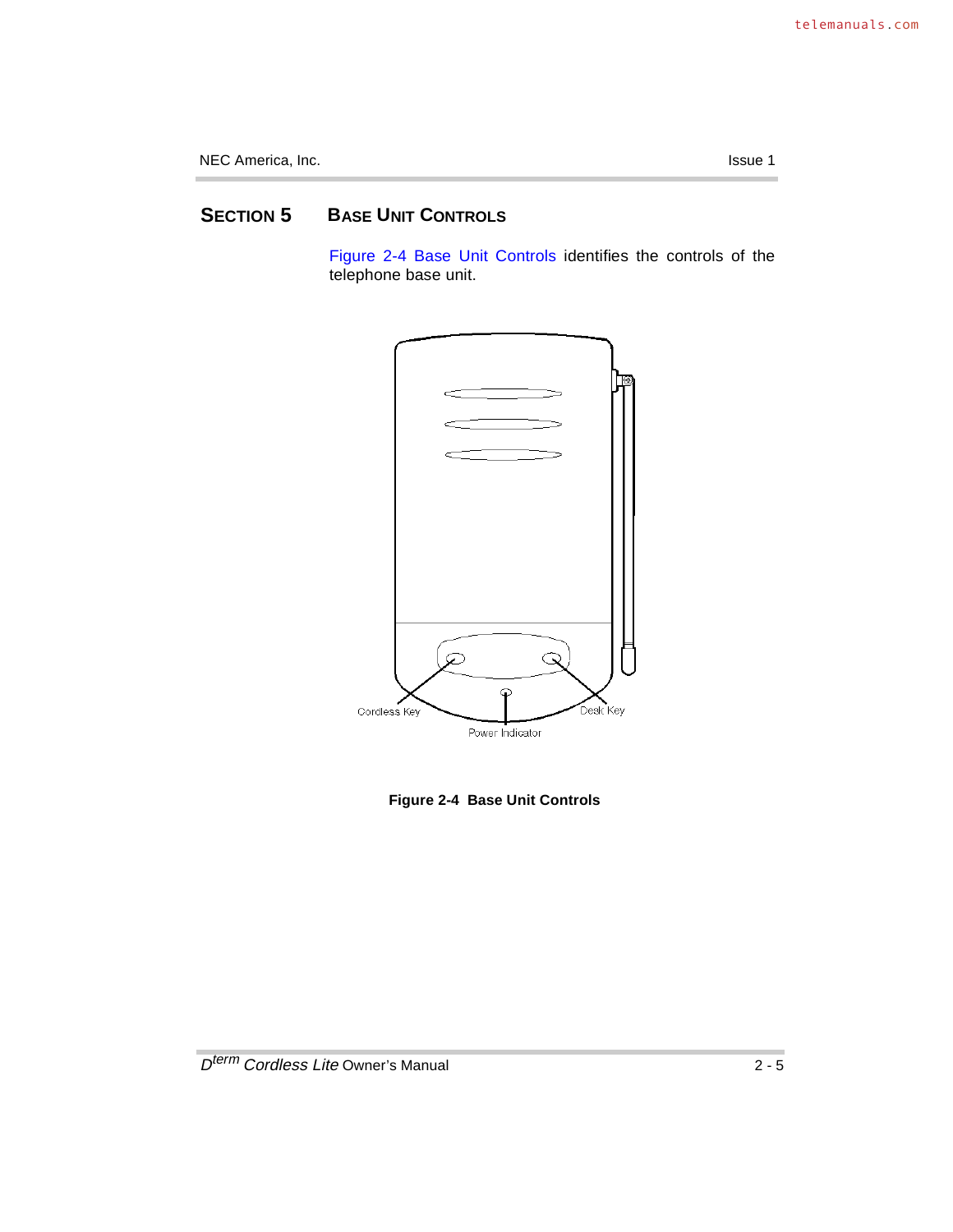## *Installing the Dterm Cordless*

### **SECTION 1 SELECTING A LOCATION**

Select a location for the  $D^{term}$  Cordless Lite to avoid excessive heat or humidity. The base unit of the  $D^{term}$ Cordless Lite can be placed on a desk or tabletop near a standard 120 Vac outlet and telephone line jack. The base unit can also be mounted on a standard AT&T or GTE wall plate using the wall mount adapter. Keep the base unit and handset away from sources of electrical noise (motors, fluorescent lighting, computers, PC monitor). Refer to Chapter 1 Specifications and Safety Information for a complete discussion of safety precautions.

-------------

### **SECTION 2 CONNECTING THE TELEPHONE CORDS**

When connecting the telephone cords, observe the following precautions.

Never install telephone wiring during a lightning storm.

Never touch bare telephone wires or terminals unless the telephone line has been disconnected at the network interface.

Use caution when installing or modifying telephone lines.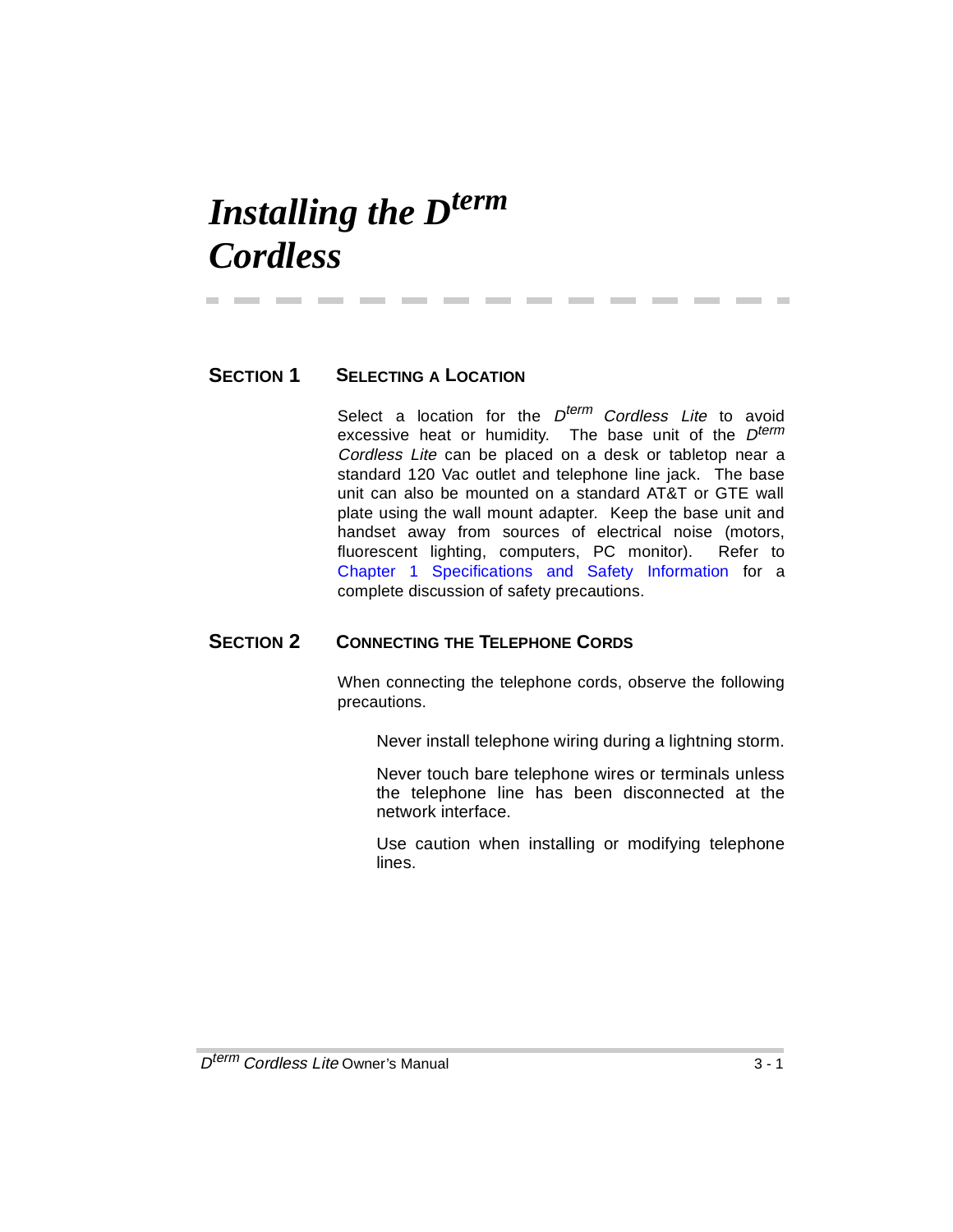

1. Connect the cord from the telephone jack to the Line In on the *D<sup>term</sup> Cordless Lite*.



2. Connect a qualified NEC digital Multiline Terminal to the D<sup>term</sup> Cordless Lite.





ř.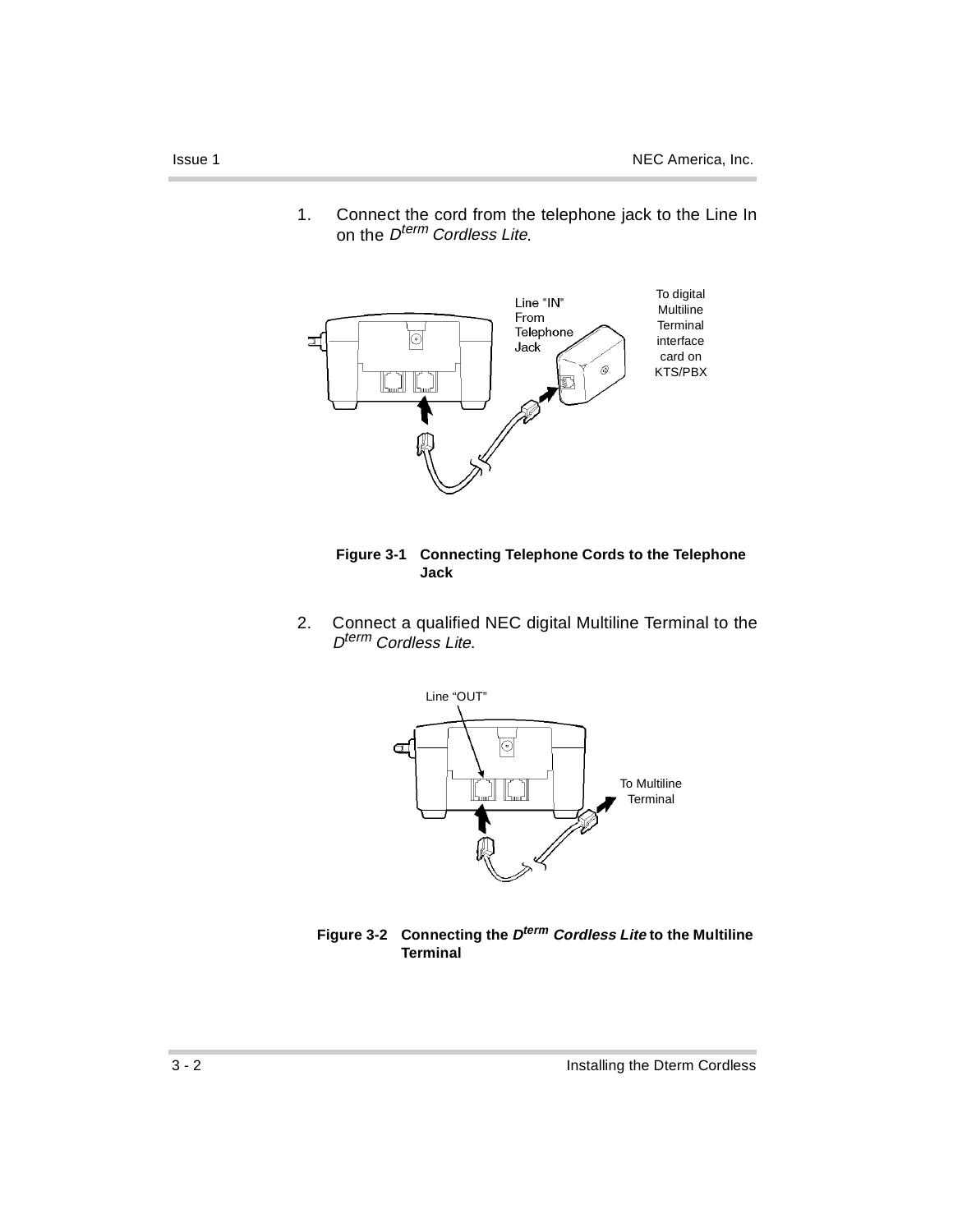### **SECTION 3 APPLYING POWER TO THE CHARGING UNIT**

The unique design of the telephone allows the user to place the handset in the charging unit with or without the belt clip attached. The charging unit can charge a second battery with or without the handset being charged. The battery packs can automatically be recharged either in or out of the handset.



**Figure 3-3 Applying Power to the Charging Cradle**



Use only the supplied AC adapter for the charging unit.

The AC adapter furnished with this telephone may be equipped with a polarized line plug (a plug having one blade wider than the other). This plug will fit into the power outlet only one way. If you are unable to insert the plug fully into the outlet, try reversing the plug. Refer to Figure 3-4 Polarized Plug.

If you cannot plug the AC adapter into the outlet, the outlet may need to be replaced.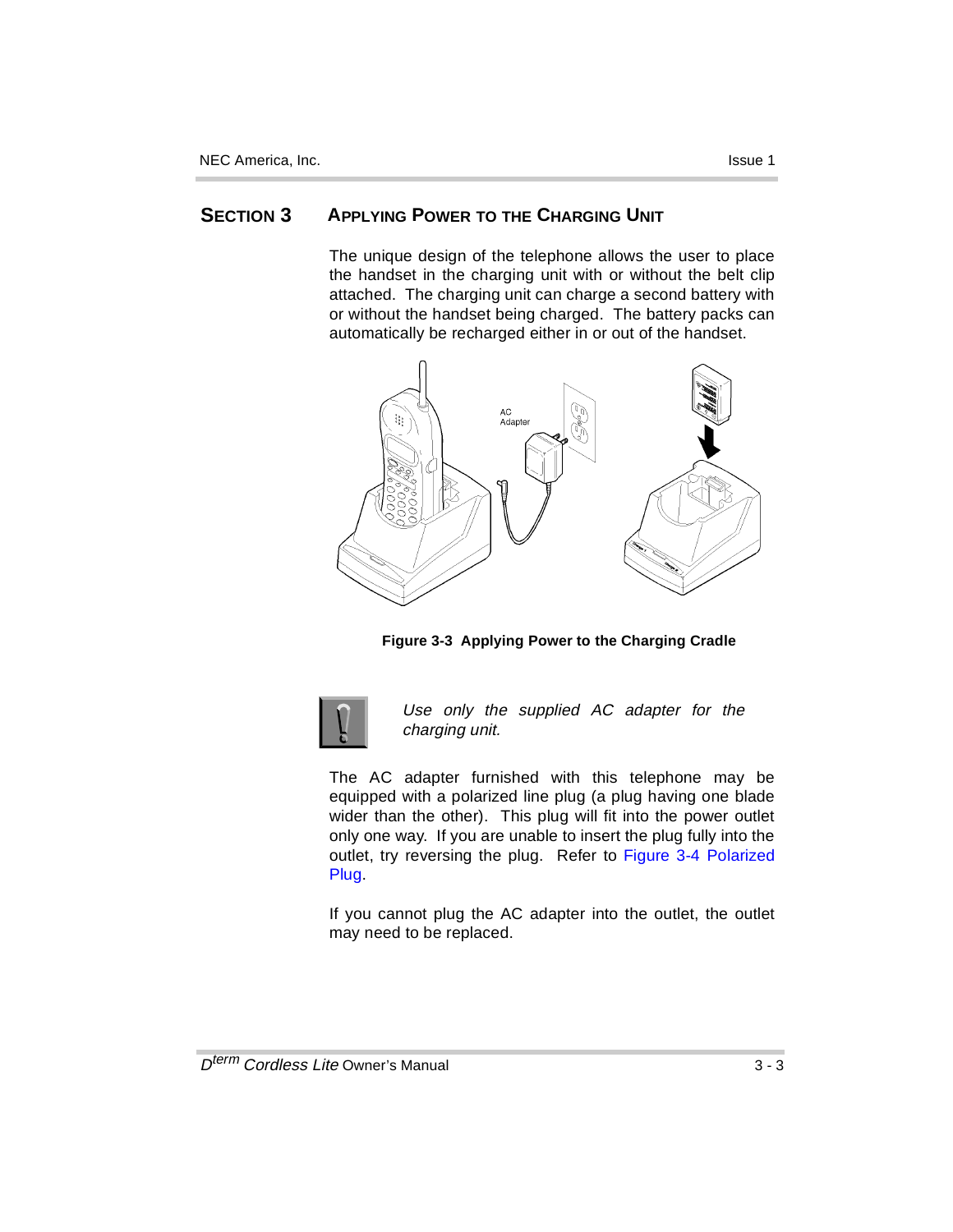**Important! – Route the power cord where it will not create a trip hazard, or where it could become chafed and create a fire or other electrical hazards.** 



Do not alter the shape of the blades of the polarized plug.

**Figure 3-4 Polarized Plug**

ř.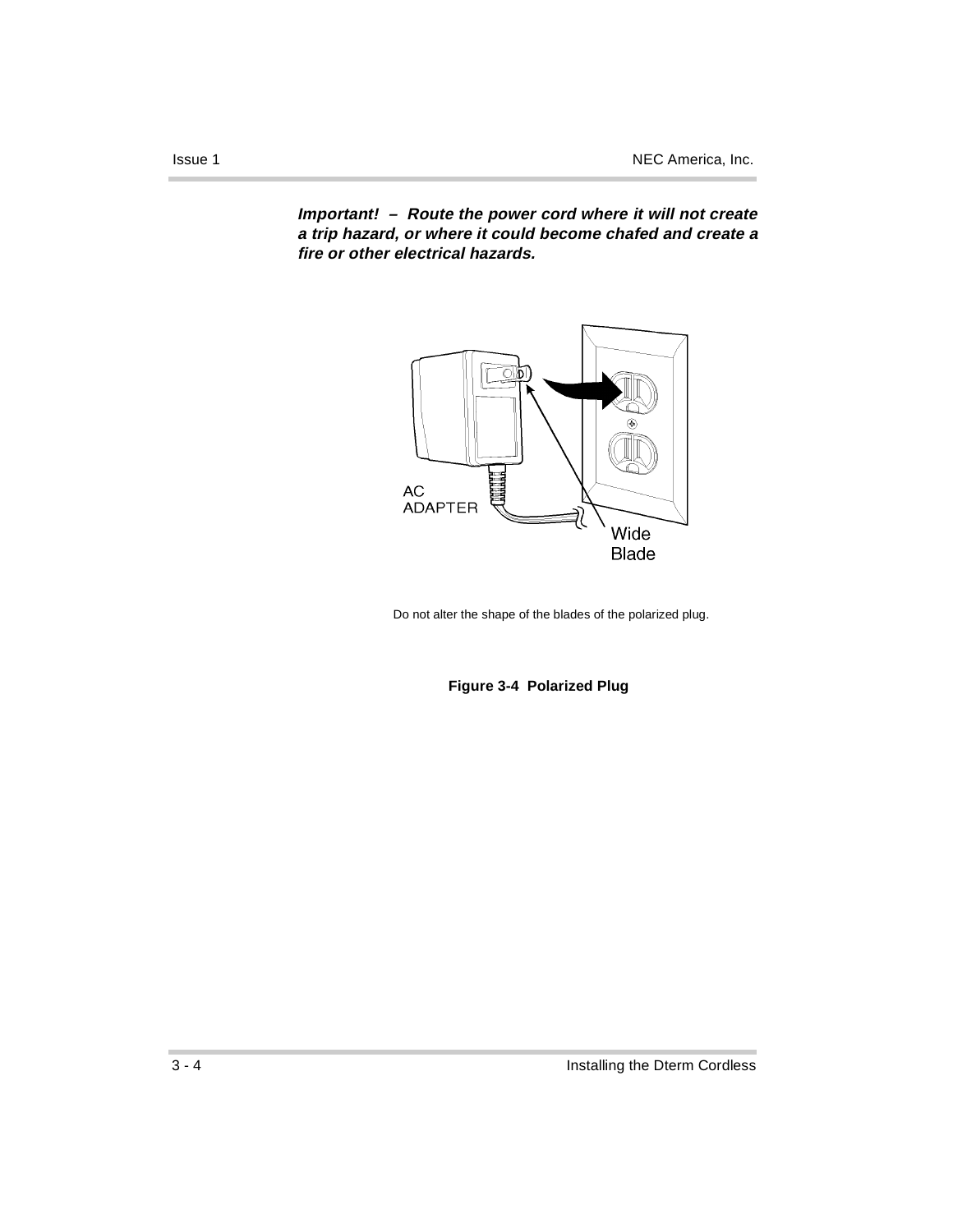### **SECTION 4 WALL INSTALLATION**

### **Standard Wall Plate Mounting**

The base unit is designed to be mounted on standard AT&T or GTE wall plate. To attach the wall mount stand to the base unit:

1. Slide the wall mount stand into the notches at the top of the base unit. Rotate the wall mount stand down and snap it into place.





- 2. Plug the AC adapter into the base unit.
- 3. Place the AC adapter cord inside the molded channel of the wall mount stand.



**Figure 3-6 Placing the AC Adapter Cord Inside the Wall Mount Stand**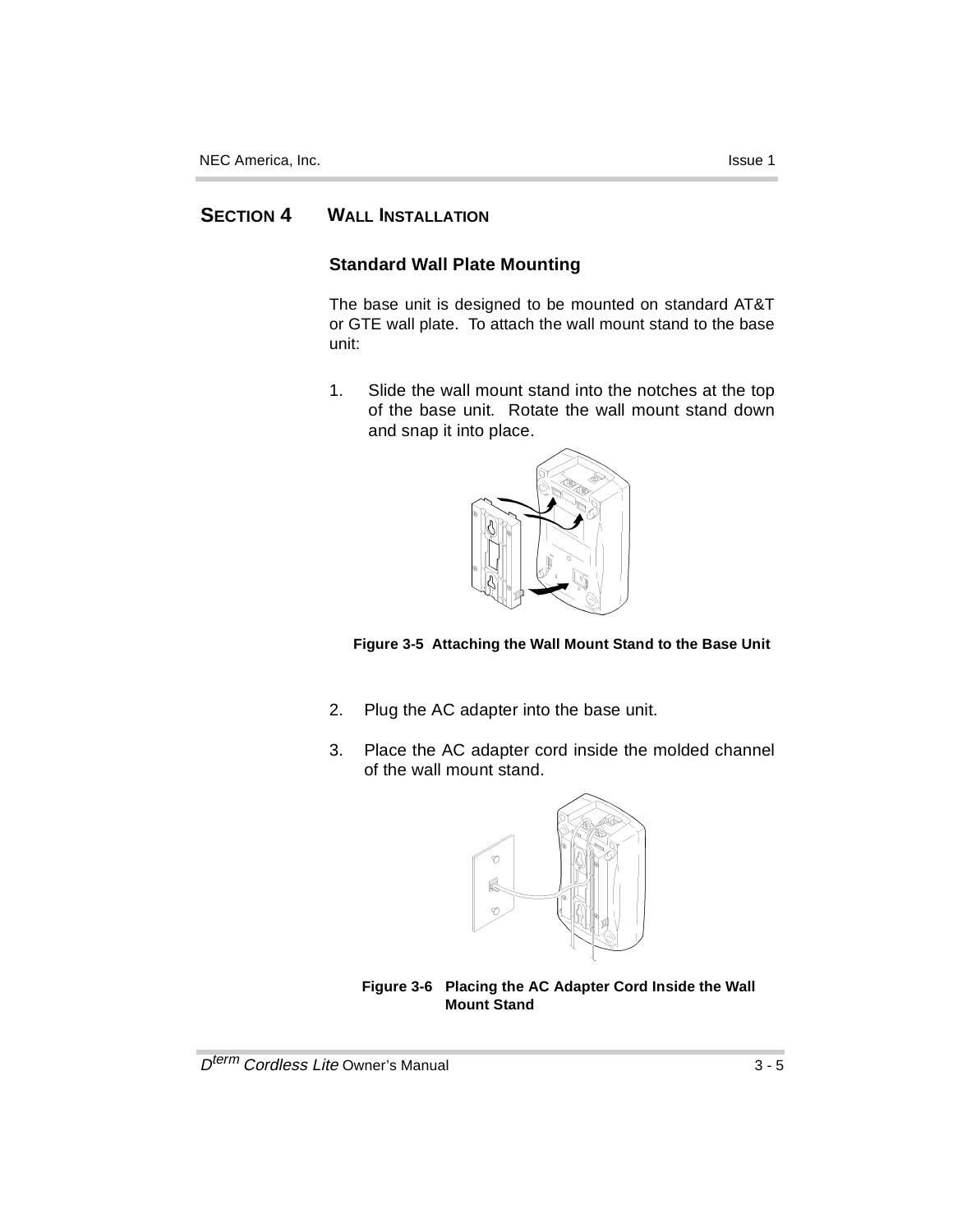- 4. Plug one end of the short telephone cord (locally supplied) in the **LINE** jack on the base unit. Plug one end of the NEC digital Multiline Terminal into the **PHONE** jack. Place the telephone cords inside the molded channels on the bottom of the wall mount stand.
- 5. Plug the other end of the short telephone cord into the modular wall jack in the center of the wall plate.
- 6. Place the base unit on the posts of the wall plate and push down until it is firmly seated.



**Figure 3-7 Placing the Base Unit on the Posts of the Wall Plate**

7. Plug the AC adapter into a standard 120 Vac wall outlet. **Note:** Do not use an outlet controlled by a wall switch.



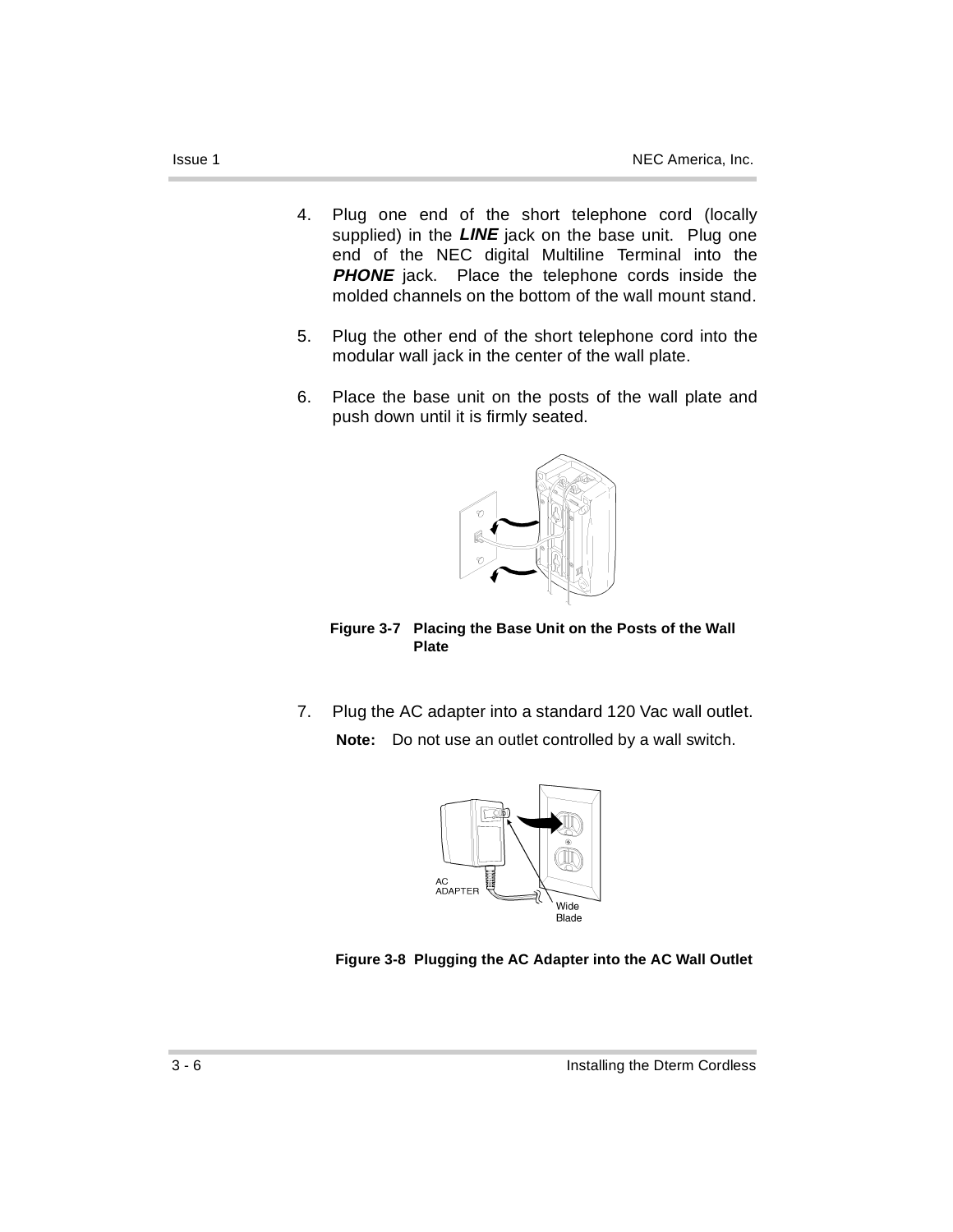### **Direct Wall Mounting**

If a standard wall plate is not available, mount the telephone directly on the wall. Before mounting the telephone, consider the following:

Select a location away from electrical cables, pipes, or other items behind the mounting location that could cause a hazard when inserting screws into the wall.

Make sure the wall material is capable of supporting the weight of the base unit.

Use #10 screws with anchoring devices suitable for the wall material where the base unit will be placed.

To mount the telephone:

1. Insert two mounting screws 3-15/16 inches apart. Allow about 3/16 of a inch between the wall and screw heads for mounting the telephone.



**Figure 3-9 Inserting Screws into the Wall for Wall Mounting the Telephone**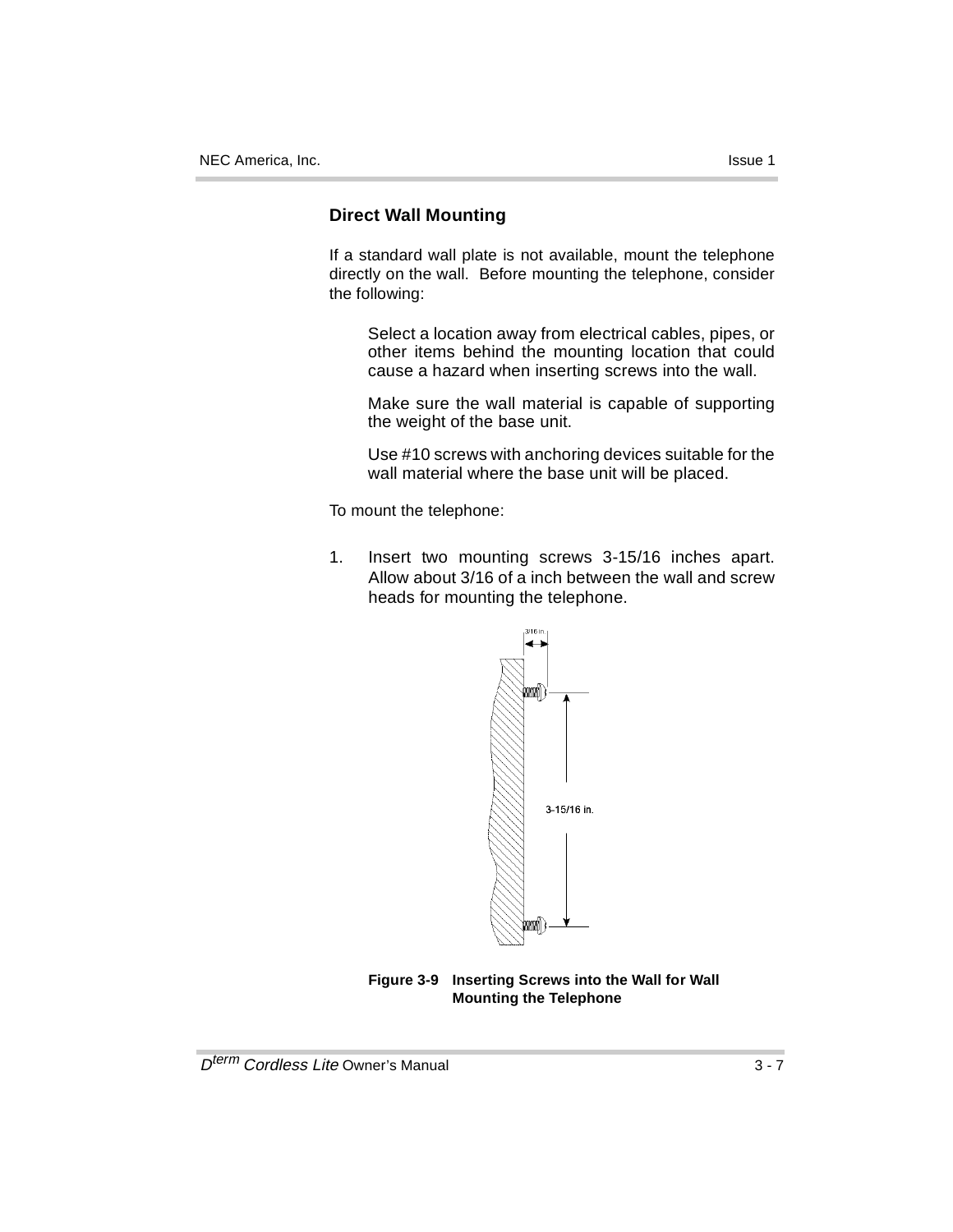- 
- 2. Plug and secure the AC adapter.
- 3. Plug the AC adapter into the base unit.
- 4. Plug one end of the short telephone cord into the **LINE** jack on the base unit. Then plug one end of an Electra Professional or Electra Elite Multiline Terminal into the **PHONE** jack. Place the telephone cords inside the molded channels on the bottom of the wall mount stand.



**Figure 3-10 Placing the Telephone Cords into Inside the Wall Mount Stand**

5. Place the base unit on the posts of the wall screws and push down until it is firmly seated.



**Figure 3-11 Attaching the Wall Mount Unit to the Wall**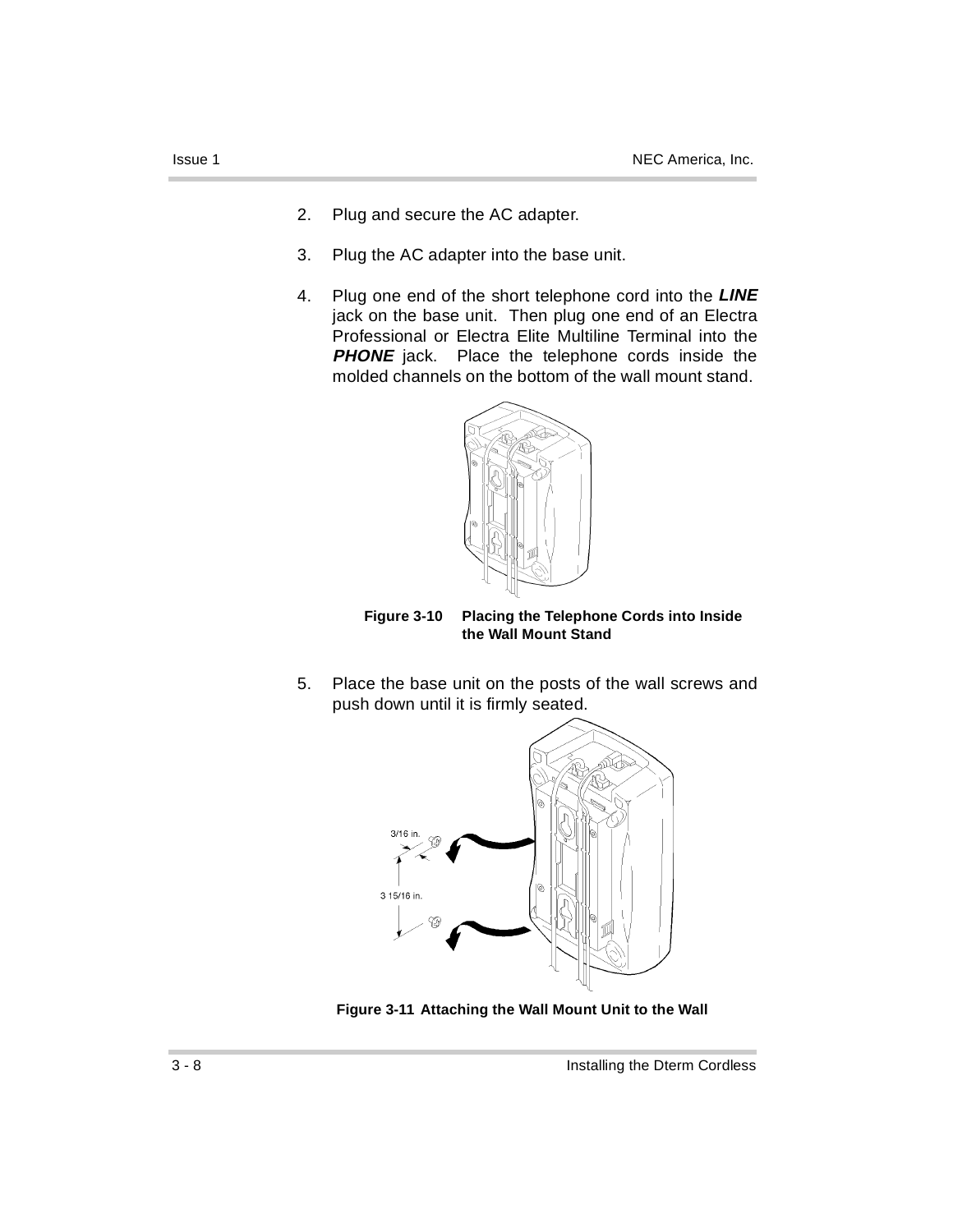- 6. Plug the other end of the short telephone cord into a telephone wall jack.
- 7. Plug the AC adapter into a standard 120 Vac wall outlet. Refer to Figure 3-8 Plugging the AC Adapter into the AC Wall Outlet on page 3-6.

**Note:** Do not use an outlet controlled by a wall switch.

### **Charging Unit Wall Mounting**

The charging unit is also designed to be wall mounted. Before mounting the charging unit, consider the following:

Select a location away from electrical cables, pipes, or other items behind the mounting location that could cause a hazard when inserting screws into the wall.

Make sure the wall material is capable of supporting the weight of the charging unit.

Use #10 screws with anchoring devices suitable for the wall material where the charging unit will be placed.

1. Insert two mounting screws one inch apart. Allow about 3/16 of an inch between the wall and screw heads for mounting the telephone.



**Figure 3-12 Inserting Screws for Wall Mounting**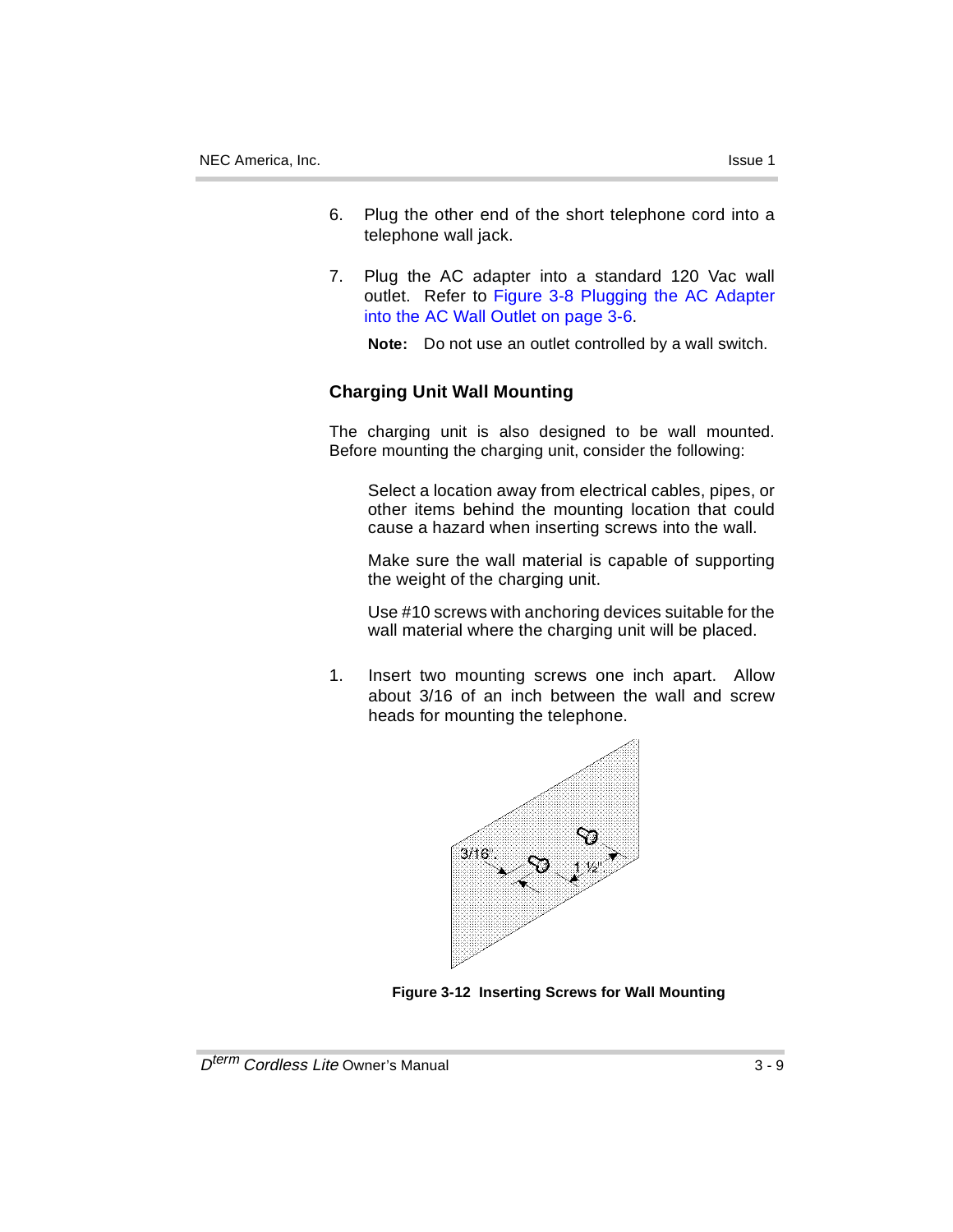2. Plug the AC adapter into the charging unit. Wrap the AC adapter cord around the strain relief.



**Figure 3-13 Wrapping the AC Adapter Cord around the Strain Relief**

3. Place the charging unit on the posts of the wall screws and push down until it is firmly seated.



**Figure 3-14 Placing the Charging Unit on the Wall**

ř.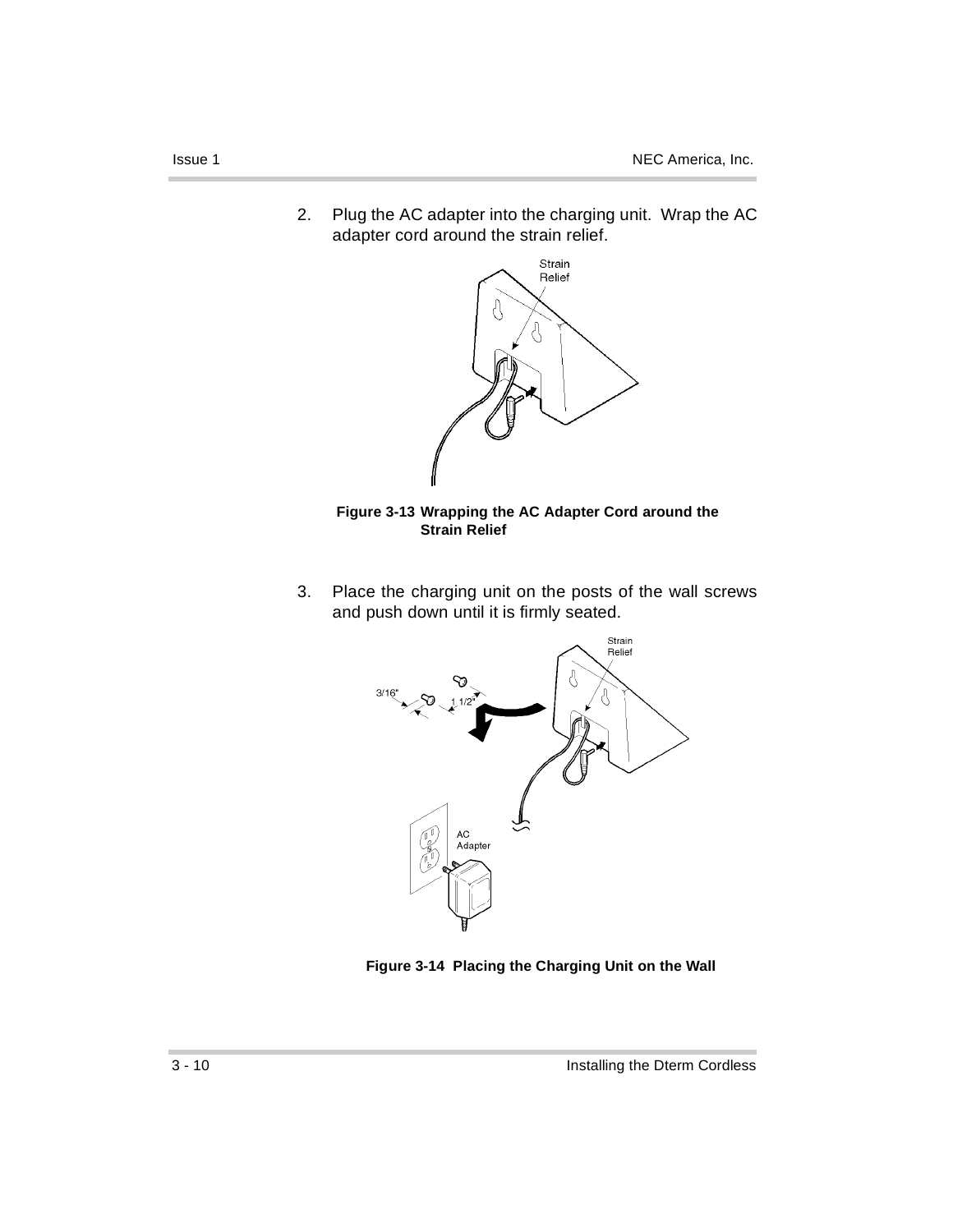4. Plug the AC adapter into a standard 120 Vac wall outlet. Refer to Figure 3-14 Placing the Charging Unit on the Wall.

### **SECTION 5 ATTACHING THE BELT CLIP TO THE HANDSET**

A belt clip can be used to attach the handset to a belt or pocket for convenient portability.

1. Snap the tab out of the belt clip notch on the top of the handset.



**Figure 3-15 Removing the Tab to Expose the Belt Clip Notch**

2. Slide the clip into the tab slot. Press firmly until it snaps into place. The belt clip is designed to fit snugly onto the handset.



**Figure 3-16 Attaching the Belt Clip to the Handset**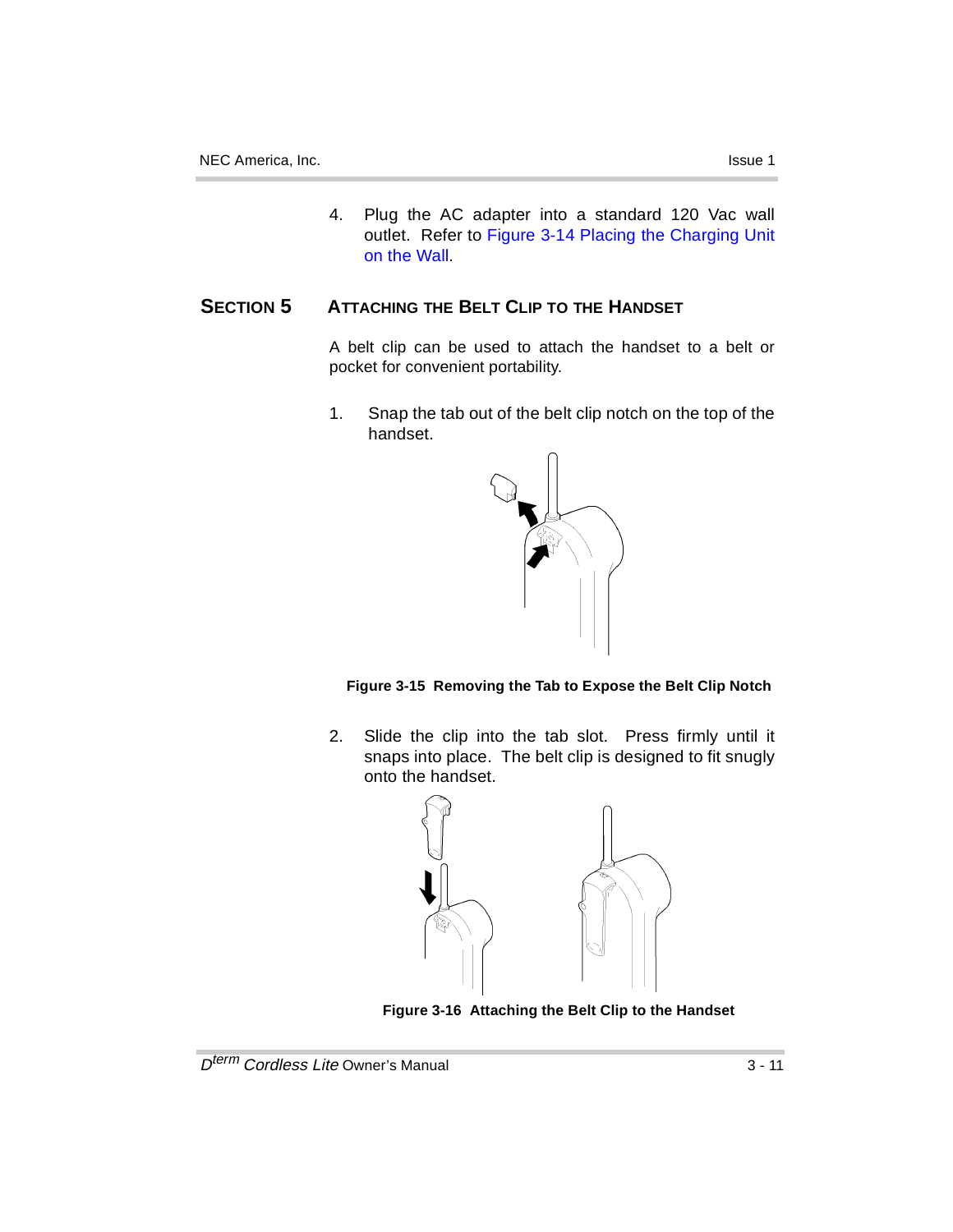3. To remove the clip, press the retaining clip in toward the belt clip blade and slide the clip up at the same time. Once the belt clip is removed, remember to reinstall the cover tab.



**Figure 3-17 Removing the Belt Clip**

### **SECTION 6 INSTALLING THE HANDSET BATTERY PACK**

1. Remove the battery cover by pressing the latch an sliding the cover down and off of the handset.



**Figure 3-18 Removing the Battery Cover**

×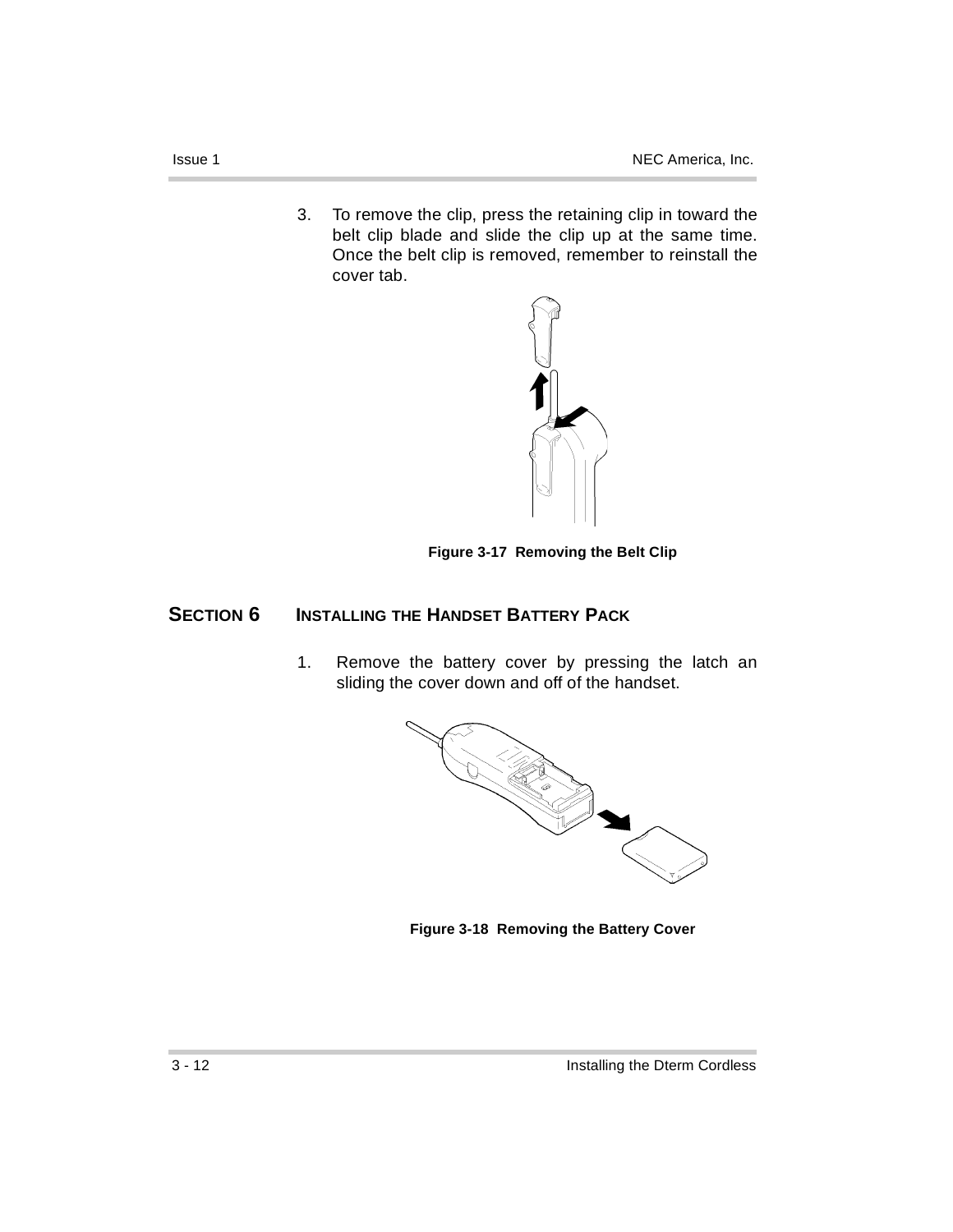- 2. Slide the battery pack down into the handset.
	- **Note:** It may be necessary to remove the old battery at this time.



**Figure 3-19 Replacing the Battery Pack**

3. Place the cover and slide it up until it latches onto the handset.



**Figure 3-20 Replacing the Battery Cover**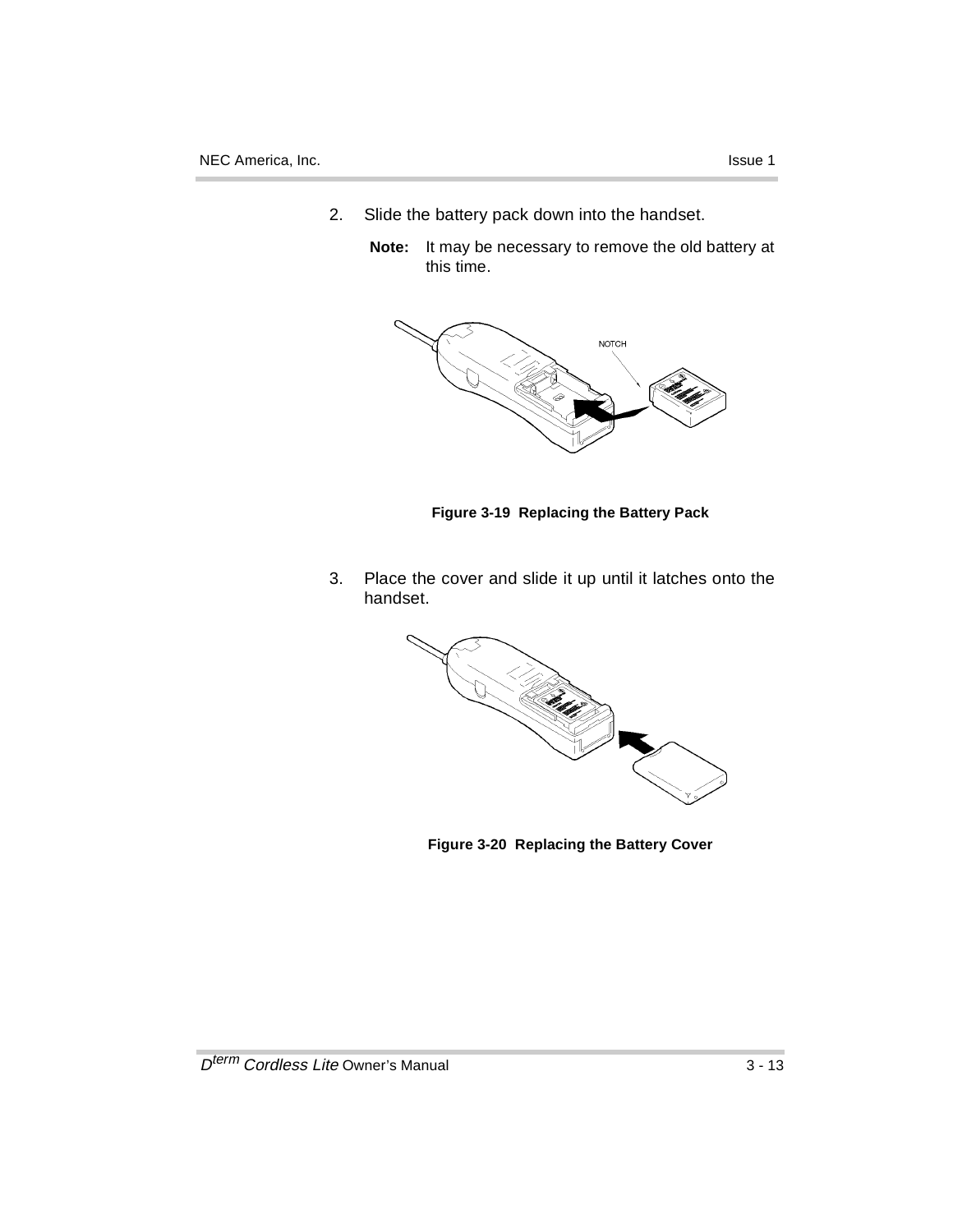### **SECTION 7 CHARGING BATTERIES**

### **Charging the Handset Battery Pack**

The rechargeable battery pack must be fully charged before using the  $D^{term}$  Cordless Lite for the first time.

- **Note:** Charge the battery pack without interruption for five to eight hours.
- 1. Place the handset in the front slot of the charging unit.
- 2. Make sure the CHARGE 1 indicator lights. If the CHARGE 1 LED does not come on, check to see if the AC adapter is plugged in and that the handset is making good contact with the charging contacts on the charging unit.
	- **Note:** The CHARGE 1 LED turns red during and after charging the handset with the battery.



**Figure 3-21 Charging Unit**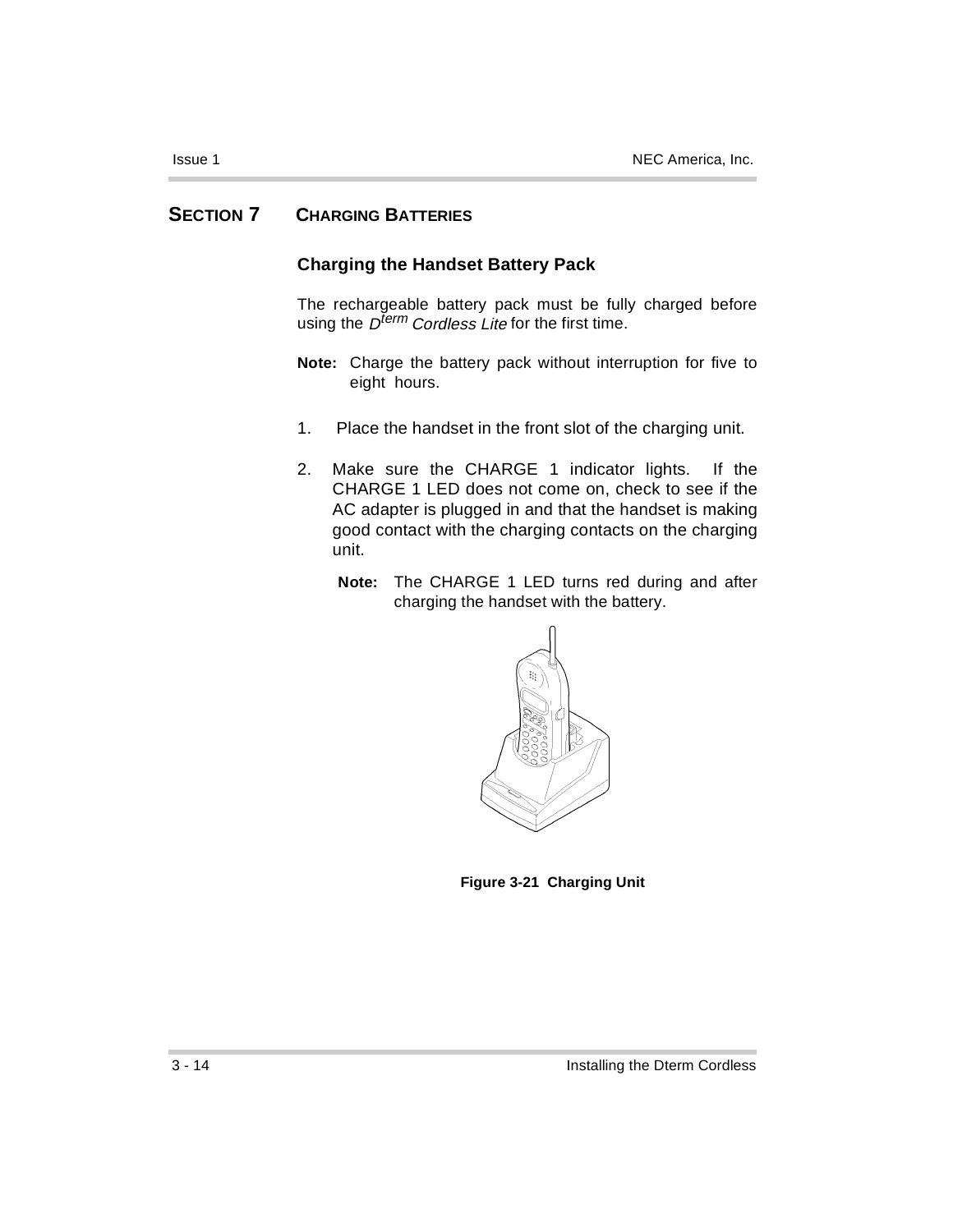### **Charging Spare Battery Packs**

The  $D^{term}$  Cordless Lite is equipped with a battery charger for charging the spare battery pack.

- 1. Slide the spare battery pack into the second slot in the charging unit until the retaining clip snaps over the top of the pack.
- 2. Make sure the CHARGE 2 LED lights. If it does not light, check that the AC adapter is plugged in and that the battery pack is making contact with the charging contracts on the charging unit.

Charging is complete when the CHARGE 2 LED goes off.

**Note:** Charge the battery pack without interruption for five to eight hours.



**Figure 3-22 Charging the Battery Pack**

3. When charging is complete, press out on the latch and remove the battery pack for use. If the battery pack is not needed immediately, leave it in the charging compartment (it will not overcharge).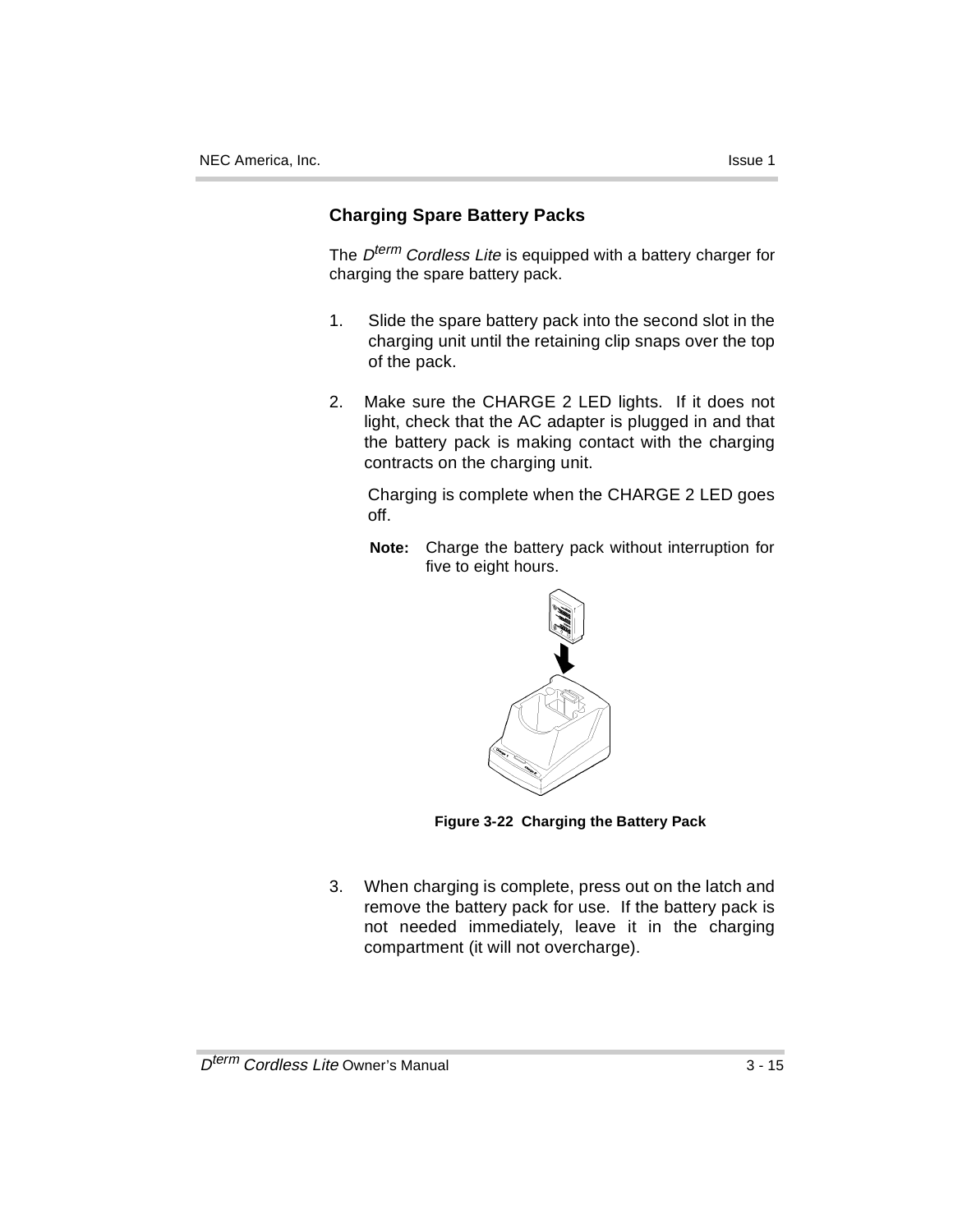### **Low Battery Indicator**

When the Battery Pack in the handset is low and needs to be charged, the **batt low** message is displayed on the LCD.



**Figure 3-23 Battery Low Indicator**

Return the handset to the base unit for charging or replace the handset battery pack with another charged battery pack.

The following table indicates what occurs and the action to be taken during a call or in standby mode when low battery indication is displayed.

| On a Call                                                        | <b>In Standby Mode</b>                                 |  |
|------------------------------------------------------------------|--------------------------------------------------------|--|
| What occurs when <b>batt low</b> is displayed:                   |                                                        |  |
| Only the <i>talk</i> key operates                                | None of the keys operate                               |  |
| Handset beeps once every three<br>seconds                        | Handset beeps every 15 seconds for<br>15 minutes       |  |
| Action:                                                          |                                                        |  |
| Complete the call as quickly as<br>possible                      | Cannot make a call                                     |  |
| Replace the battery pack within 20<br>seconds to continue a call | Replace the battery pack before<br>making another call |  |

ř.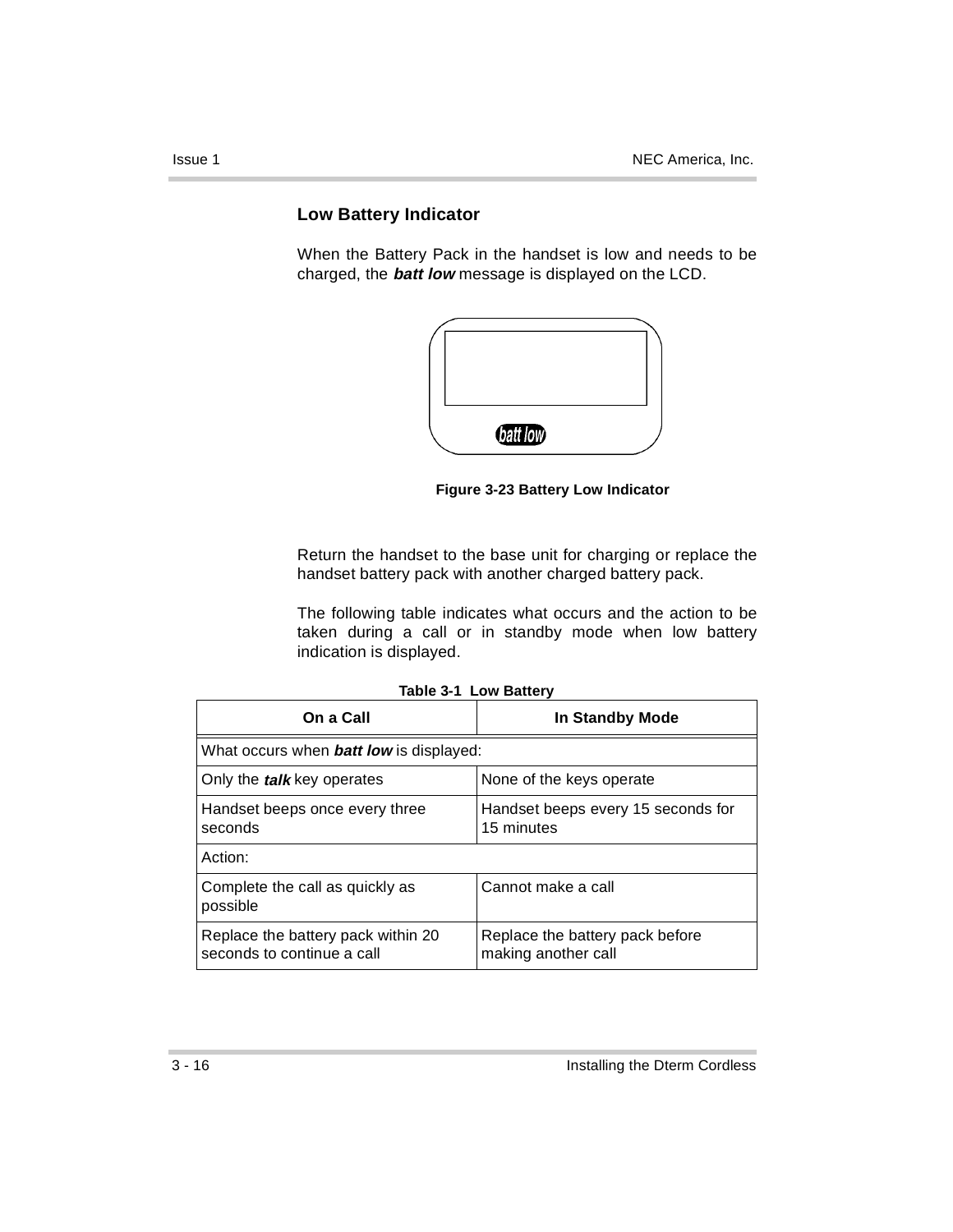### **Cleaning the Battery Charge Contacts**

To maintain a good charge, it is important to clean all charging contacts on the handset and charging unit about once a month. Use a pencil eraser or other contact cleaner. Do not use liquids or solvents.



### **Figure 3-2 Cleaning Battery Charge Contacts**

### **SECTION 8 ANTENNA**

Before using the D<sup>term</sup> Cordless Lite, raise the antenna to the vertical position.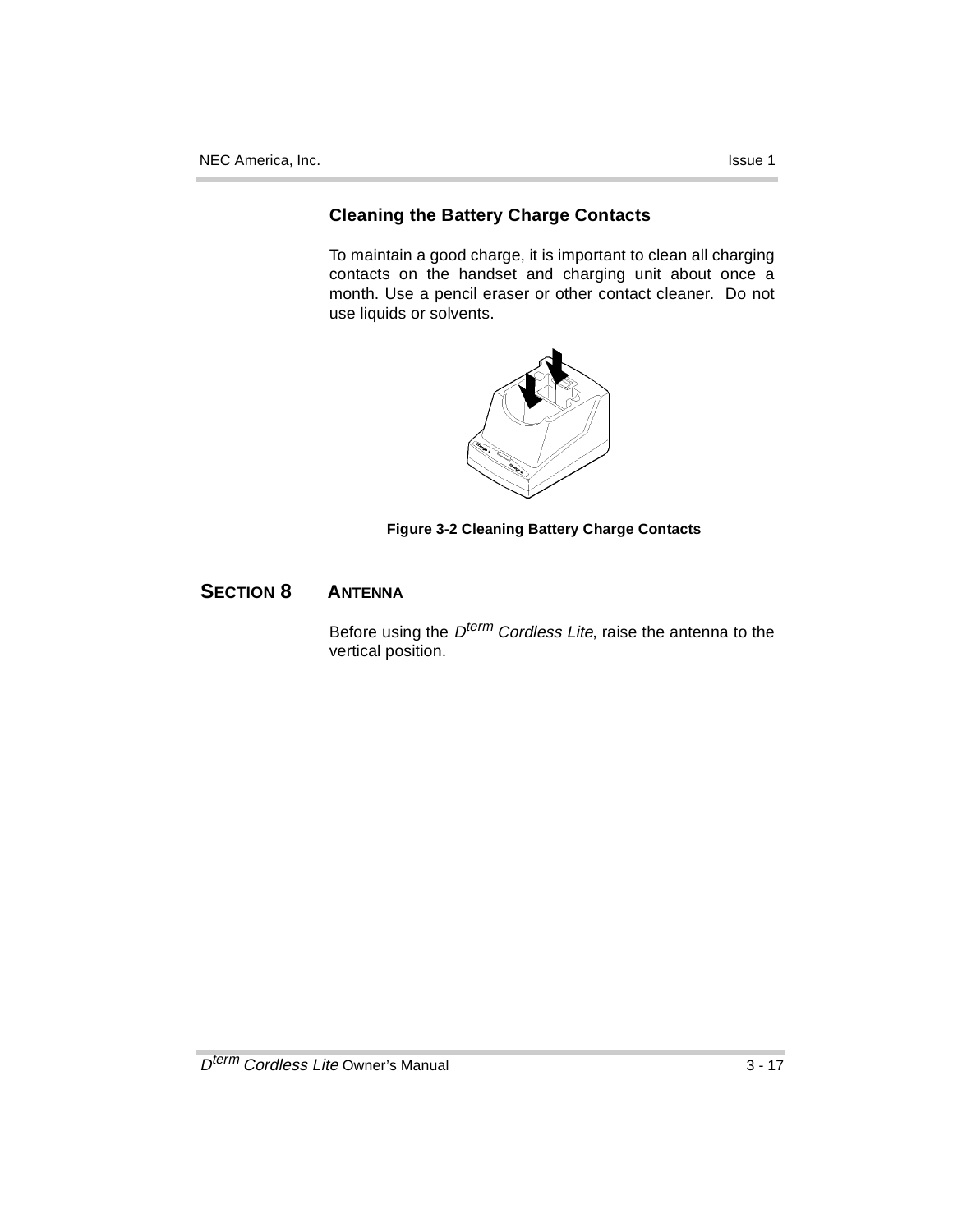## *Dterm Cordless Handset*

---

m.

### **SECTION 1 HANDSET CONTROLS**

The operations of the  $D^{term}$  Cordless Lite are performed using the handset. The **talk**, **chan** (channel), and **vol** (volume) keys are used to control various functions.

------------



**Figure 4-1 Handset Controls**

Table 4-1 Handset Control Functions explains the handset controls.

|  |  |  | <b>Table 4-1 Handset Control Functions</b> |
|--|--|--|--------------------------------------------|
|--|--|--|--------------------------------------------|

| <b>Condition</b>           | <b>Action</b>                                                                                                        | <b>LCD Display</b>               |
|----------------------------|----------------------------------------------------------------------------------------------------------------------|----------------------------------|
| Talk Key<br>(Standby Mode) | Press <i>talk</i> on the front of the handset<br>to make a call. The telephone first<br>acquires a line to the base. | AQUIRING<br><b>LINK</b><br>(talk |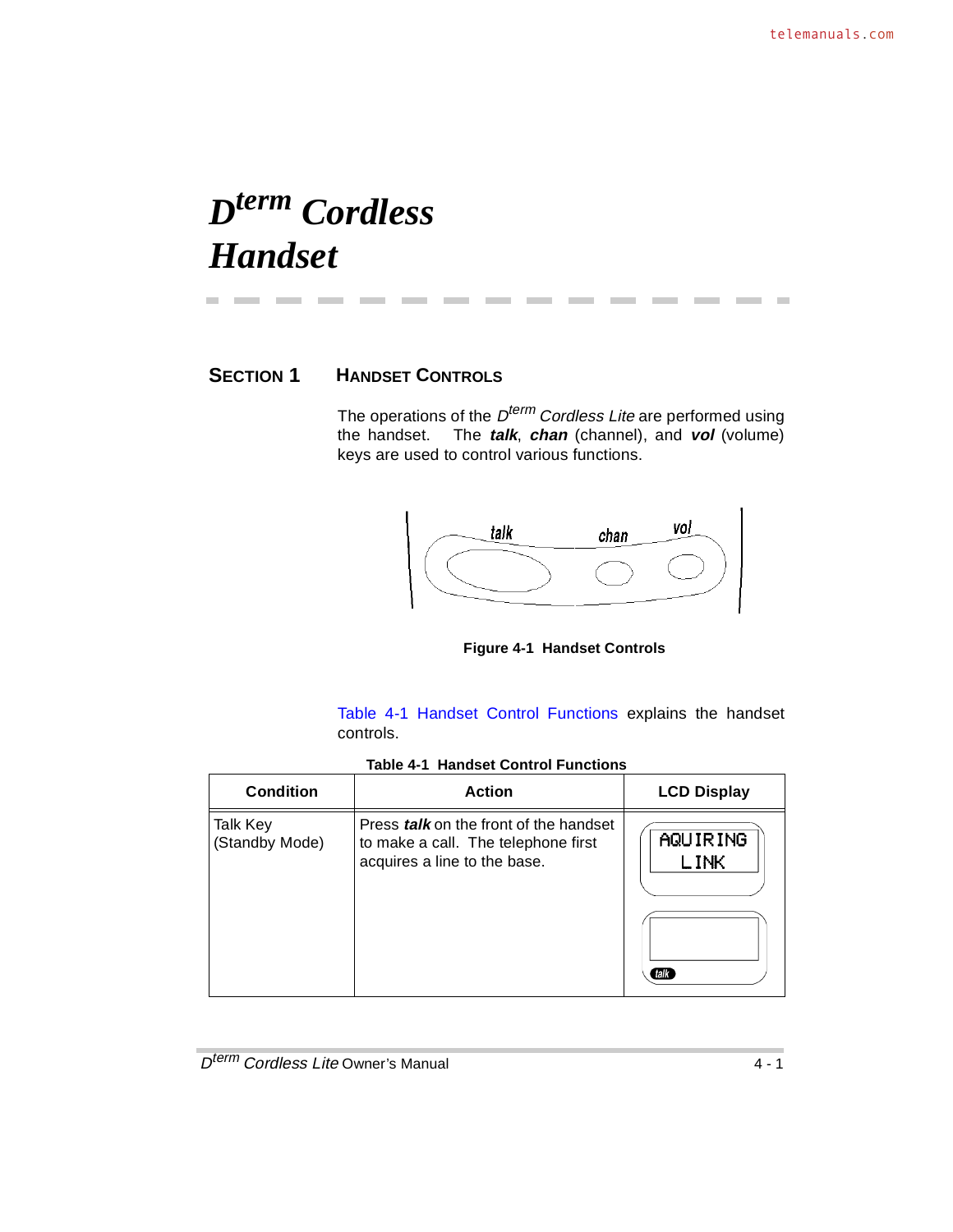| <b>Condition</b>                                    | <b>Action</b>                                                                                                                                                                                      | <b>LCD Display</b>                                                                                 |
|-----------------------------------------------------|----------------------------------------------------------------------------------------------------------------------------------------------------------------------------------------------------|----------------------------------------------------------------------------------------------------|
| <b>Channel Key</b><br>(during a call)               | Press chan, the talk indicator flashes<br>twice as the base unit switches to a<br>different channel.                                                                                               | <b>Cally</b>                                                                                       |
| <b>Handset Receive</b><br>Volume<br>(during a call) | Press vol to select a high or low<br>receive volume level. This function<br>provides volume control to the<br>handset or to an accessory headset.                                                  | No display indications                                                                             |
| <b>Ringer Select</b><br>(Standby Mode)              | Press vol on the front of the handset<br>to select one of the following settings:<br>Ring Type A (High)<br>Ring Type A (Low)<br>Ring Type B (High)<br>Ring Type B (Low)<br>Ring Off (Silent Alarm) | Ring Type A<br>High<br>Ring Type A<br>Low<br>Ring Type B<br>High<br>Ring Type B<br>Low<br>Ring Off |

| <b>Table 4-1 Handset Control Functions</b> |  |
|--------------------------------------------|--|
|                                            |  |

 $\sim$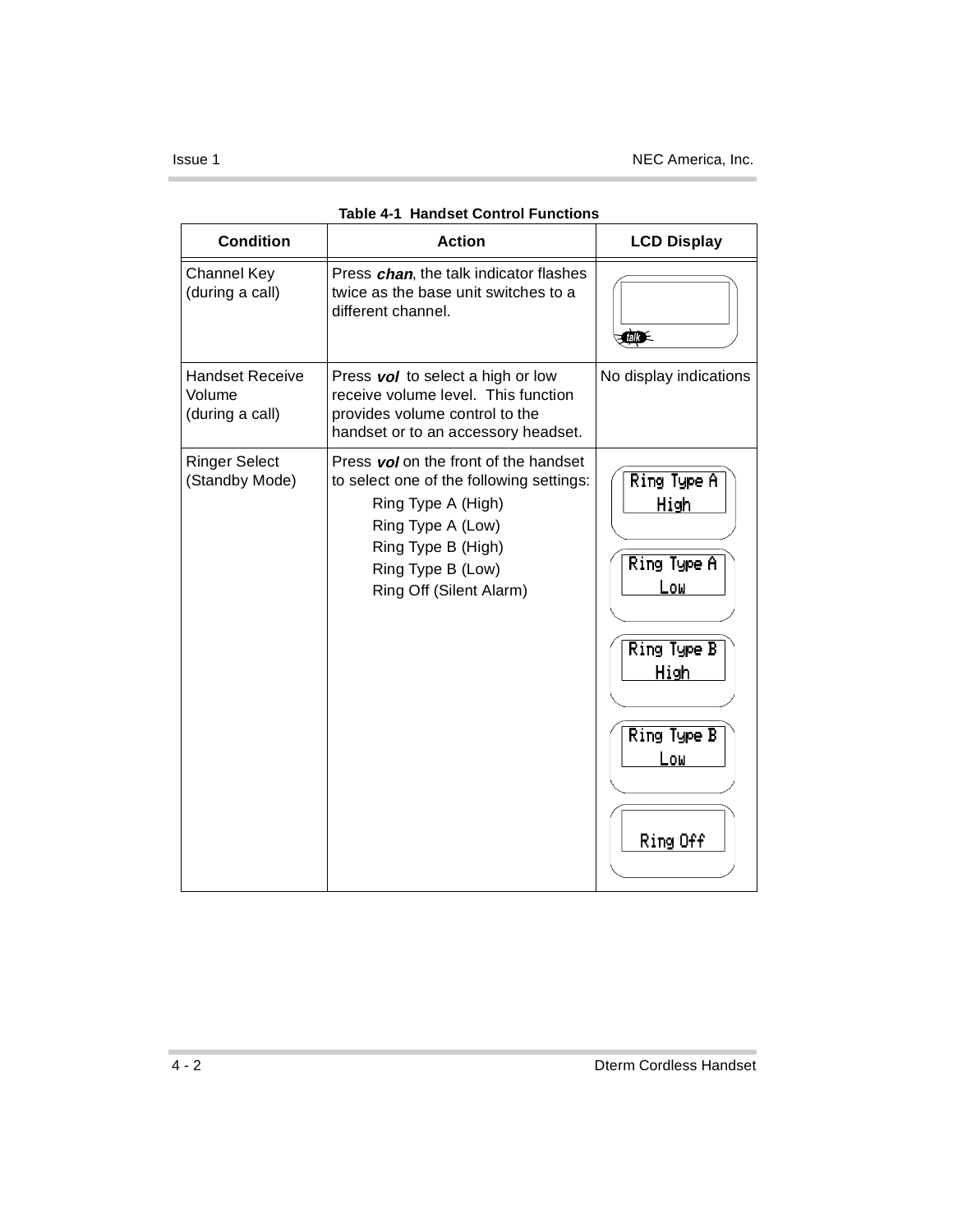### **SECTION 2 USING THE HANDSET**

When the handset is picked up and **talk** is pressed, "Acquiring Link" is displayed.



**Figure 4-2 Acquiring Link**

After the connection is made between the handset and base, one of the following is displayed in the LCD.

| <b>Condition</b>                     | Indicator         | <b>LCD Display</b> |
|--------------------------------------|-------------------|--------------------|
| Line OK                              | <b>TALK Icon</b>  |                    |
| No Connection to<br><b>Base Unit</b> | Error Tone        | <b>NO SERVICE</b>  |
| <b>Channel Busy</b>                  | <b>Error Tone</b> | <b>SYSTEM BUSY</b> |
| Line in Use                          | <b>Error Tone</b> | LINE IN USE        |
| No Line Selected                     | <b>TALK Icon</b>  | NO LINE SELECTED   |

When communication is made between the base unit and the handset, the LCD is blank, and the telephone is ready to use.

| <b>Call</b> |  |
|-------------|--|
|             |  |

**Figure 4-3 Standby Mode**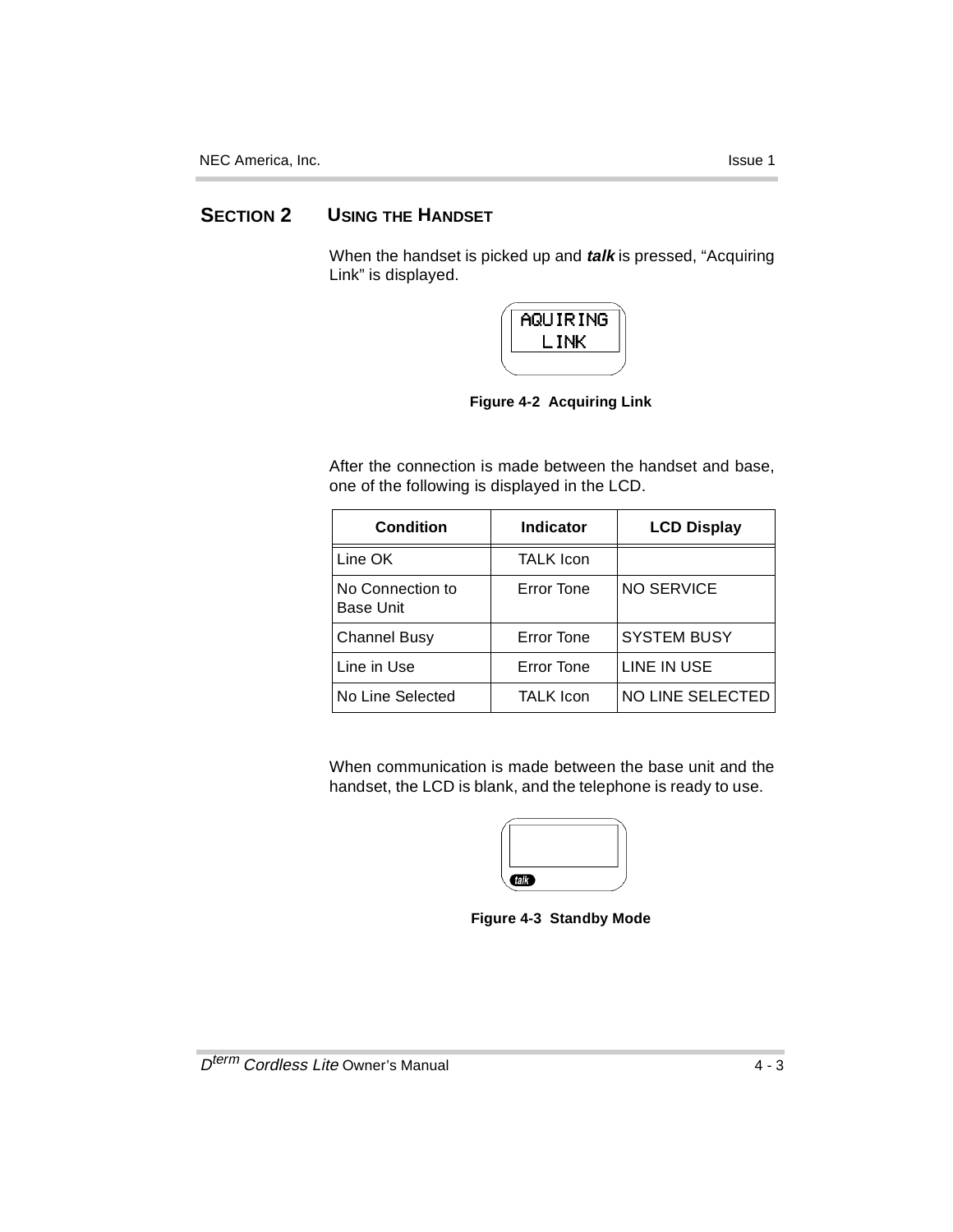When the handset is at the range limit of the  $D^{term}$  Cordless Lite, a "No Service" message is displayed.



**Figure 4-4 No Service**

When "No Service" is received, take the following action:

|                  | During a Call                            | In Standby Mode                                                        |
|------------------|------------------------------------------|------------------------------------------------------------------------|
| <b>Condition</b> | <b>Warning Tone</b>                      | Cannot make or answer calls<br>(telephone may ring<br>intermittently). |
| <b>Action</b>    | Move back in range<br>within 20 seconds. | Move back within range.                                                |
|                  | Check power to the<br>base unit.         | Check power to the base unit.                                          |

### **SECTION 3 ANSWERING A CALL**

To answer a call when the handset is in the charging unit:

- 1. When a call is received, the handset rings and the LED on one of the function keys (assigned to a line key) flashes.
- 2. Pick up the handset. The AutoTalk feature allows the call the be answered immediately.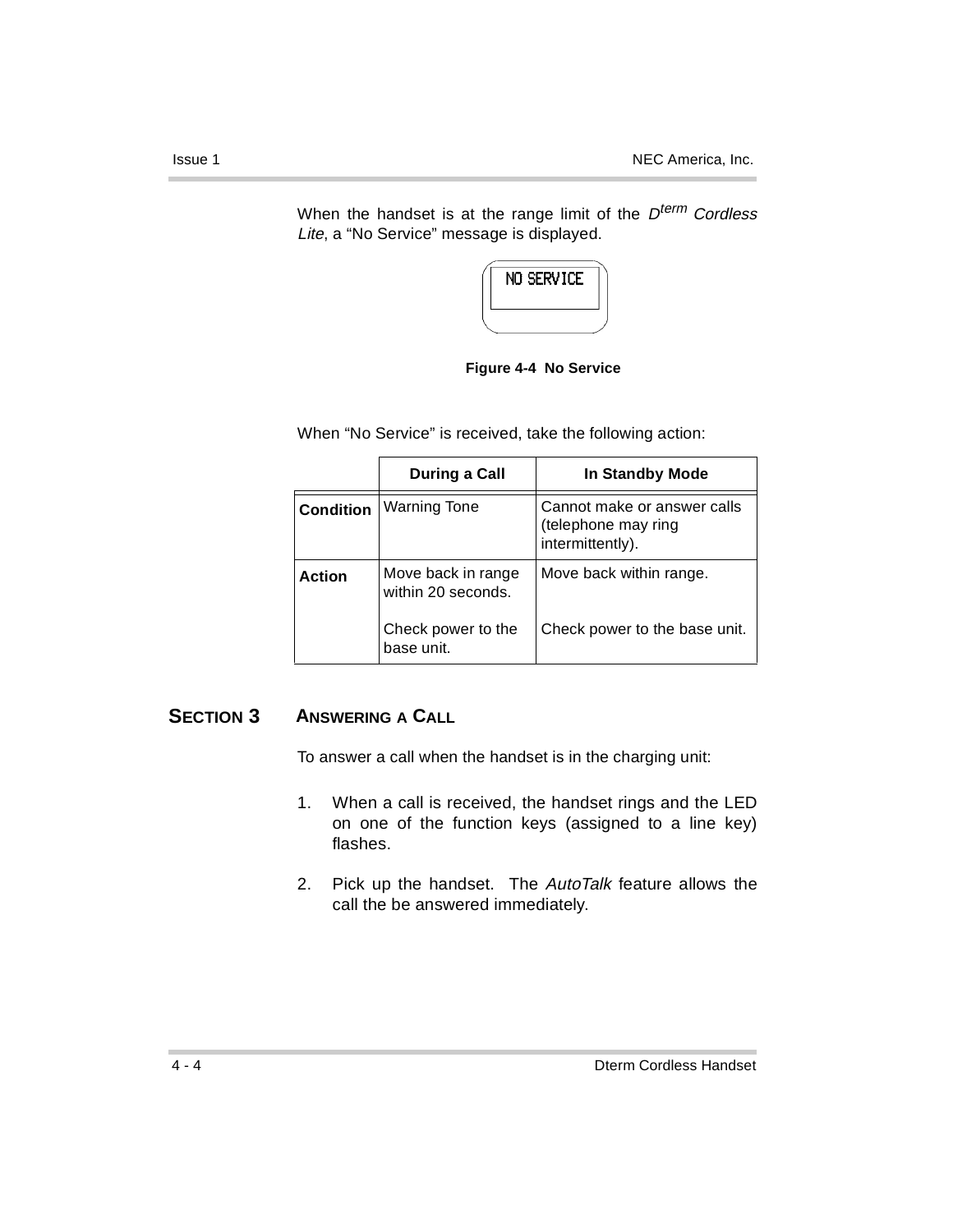3. When the call is finished, place the handset back in the charging unit. AutoStandby automatically hangs up the phone.

-OR-

If the handset is away from the charging unit, press **talk** to hang up the telephone.

To answer a call if the handset is not in the charging unit:

- 1. When a call is received, the handset rings and the red LED on one of the function keys flashes.
- 2. Press the function key with the flashing LED to answer the call.

-OR-

Press **talk** to answer the incoming call.

- **Note 1:** The Ringing Line Preference feature must be enabled in order to answer calls with the **talk** key. Contact the authorized NEC Dealer to for programming this feature.
- **Note 2:** If two or more calls come in at the same time, pressing the **talk** key answers the prime line.
- 3. When the call is finished, place the handset back on the charging unit. AutoStandby automatically hangs up the telephone.

-OR-

If the handset is away from the base unit, press **talk** to hang up the telephone.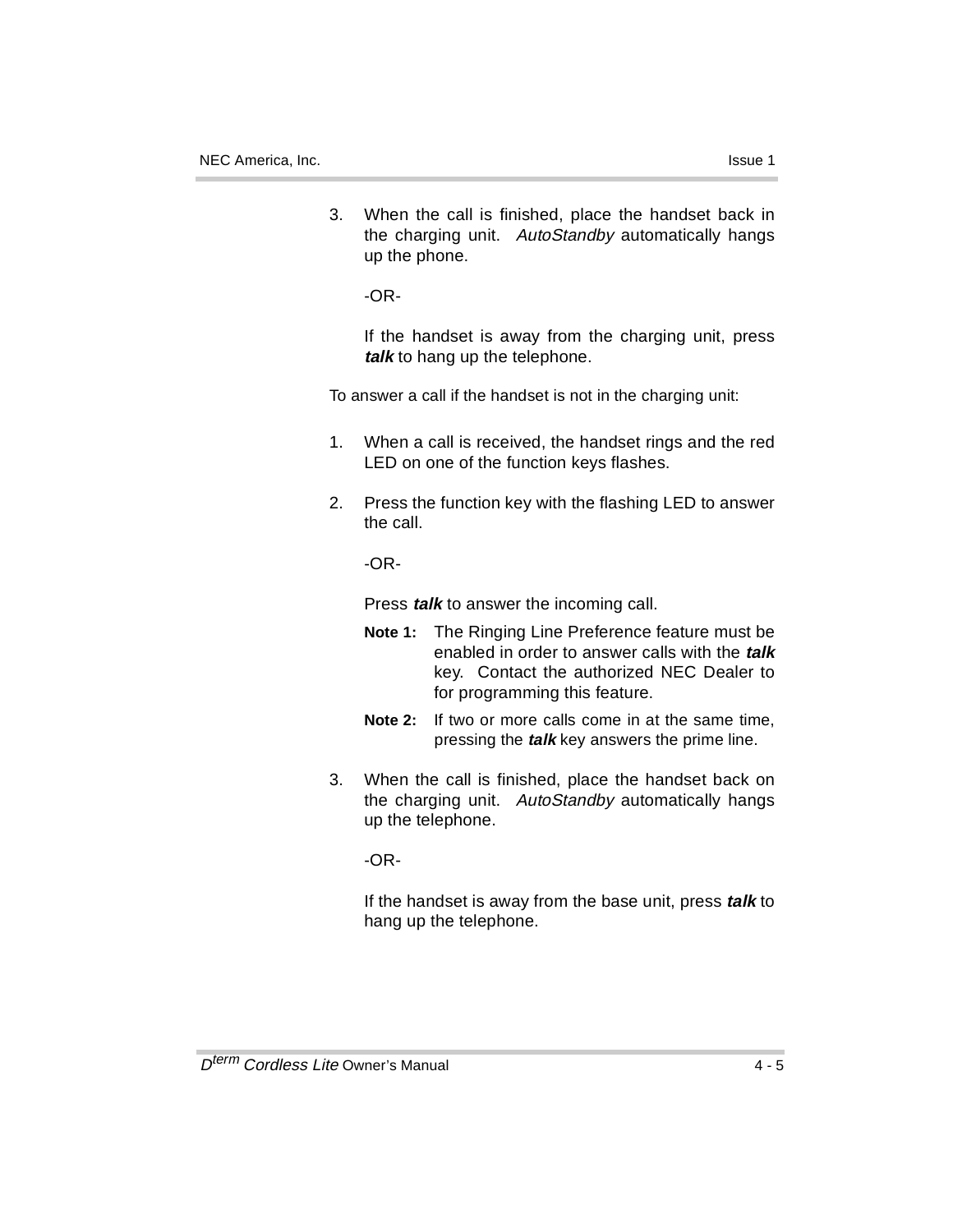### **SECTION 4 USING THE NEC MULTILINE TERMINAL**

### **Programming Mode**

To assign function keys (F1~F4) and off-hook ringing:

- 1. Press and hold down k and **#,** then press the **talk** key.
- 2. Press the **chan** key repeatedly to scroll through the line key (LK) and feature options for function key **F1**.
- 3. Press the **vol** key to select the displayed line key or feature.
- 4. If a Line Key has been assigned, press the **chan** key to turn Off-Hook Ringing ON or OFF. The LCD will indicate **/TALK** for ON or **/NO TALK** for OFF.
- 5. Press the **vol** key to advance to the next function key  $(F2 \sim F4)$ .
- 6. After programming **F4**, press the **vol** key to advance to Global Off-Hook Ringing Assignment.
- 7. Press **chan** to turn Global Off-Hook Ringing ON/OFF (LCD indicates ON or OFF as appropriate).
- 8. Press the **talk** key to exit.
- **Note 1:** Function keys (**F1 ~ F4**) can be programmed as Line Keys 1~16, Redial (LNR/SPD), Answer (ANS), Feature (FNC), or Recall. When assigned, these keys operate the same as on an NEC Multiline Terminal.
- **Note 2:** When initially installed, function keys (**F1~F4**) default to Line Keys 1~4 respectively and Off-Hook Ringing defaults to ON.
- **Note 3:** Global Off-Hook Ringing must be set to ON (default) if any function key is to operate with Off-Hook Ringing.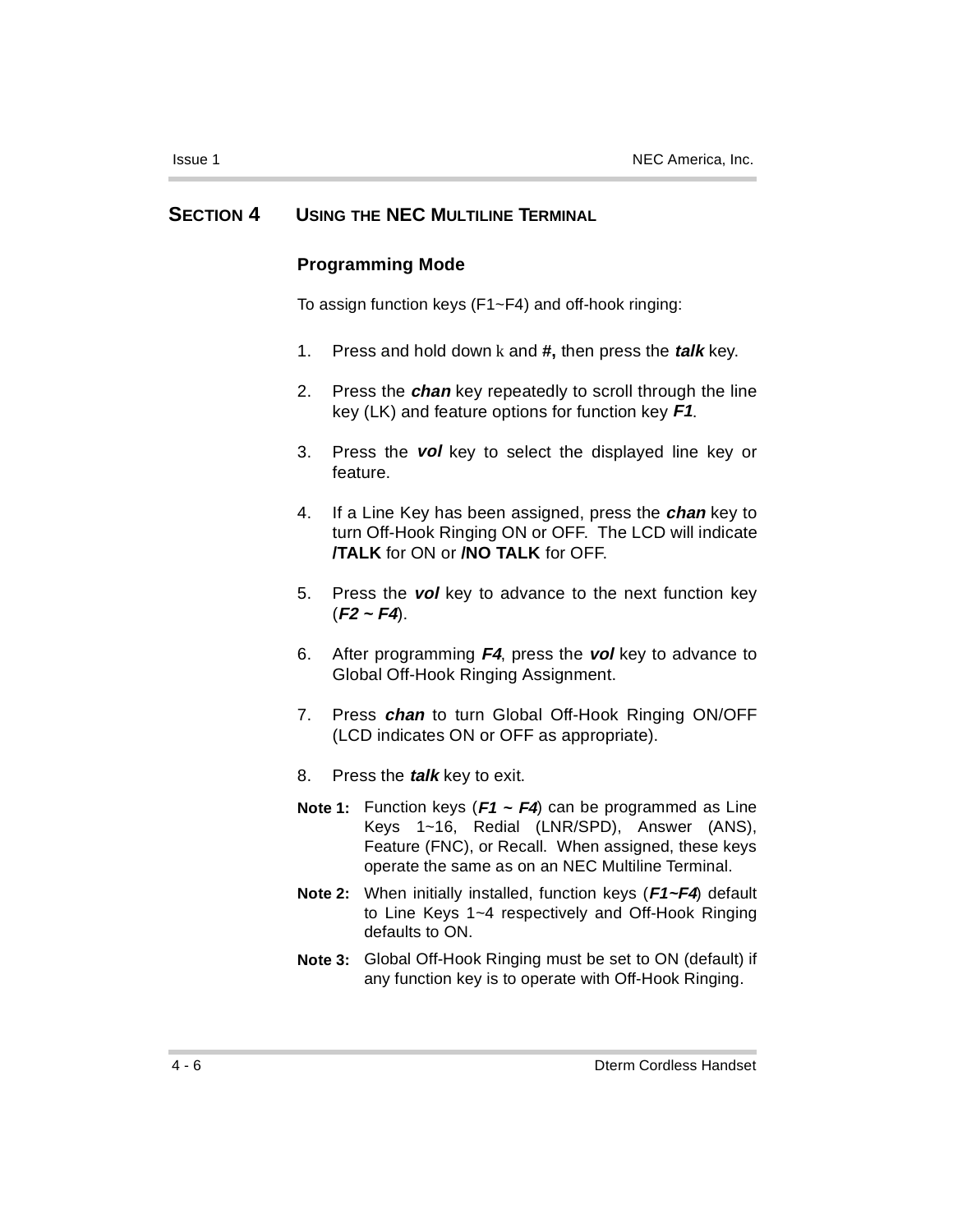### **Switching Between the Dterm Cordless Lite and the Multiline Terminal**

When the  $D^{term}$  Cordless Lite is associated with a Multiline Terminal the following is applicable:

Switching between cordless and desk mode must be done while **both** terminals are idle.

A call in progress **cannot** be switched between the  $D^{term}$ Cordless Lite and the associated Multiline Terminal.

Switching held calls between the D<sup>term</sup> Cordless Lite and the associated Multiline Terminal is not recommended since line key LED indications will not be provided.

Use the base unit on the  $D^{term}$  Cordless Lite to switch between the D<sup>term</sup> Cordless Lite and the Multiline Terminal.

Press **Cordless** to select the D<sup>term</sup> Cordless Lite.

-OR-

Press **Desk** to select the Multiline Terminal. (Refer to Figure 4-5 Cordless and Desk Buttons.)

Note: The D<sup>term</sup> Cordless Lite display indicates "DESK TEL" when the Multiline Terminal is connected.



**Figure 4-5 Cordless and Desk Buttons**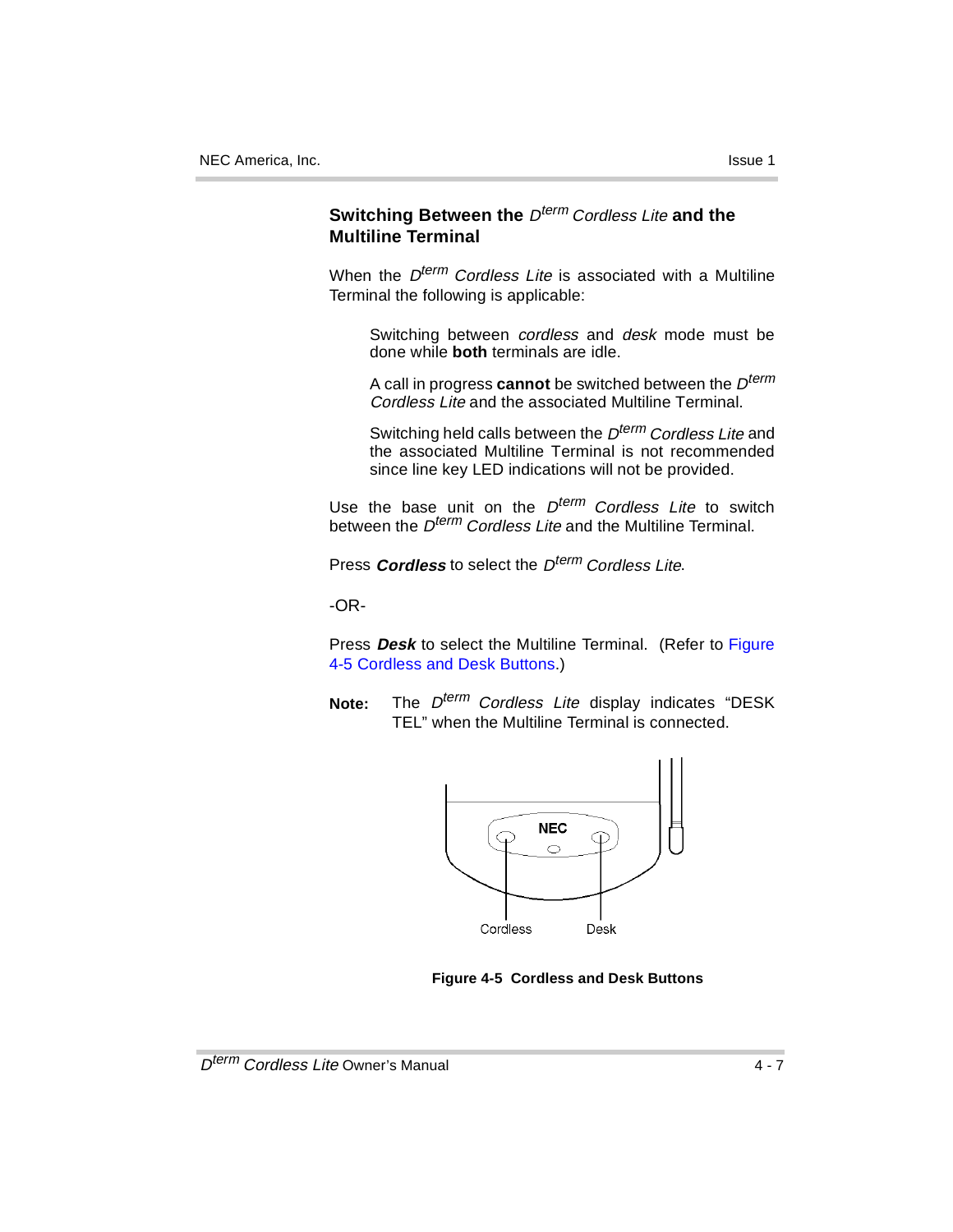### **Completing a Call using the NEC Digital Multiline Terminal**

When a call is completed, hang up the host telephone.

### **SECTION 5 MAKING A CALL USING THE**  $D^{term}$  Cordless Lite

Several advanced features for making calls are available depending on how the deskset is programmed. Refer to Section 6 Dedicated Feature Operations. This section describes normal call handling.

### **Making a Normal Call**

- 1. Remove the handset from the charging unit.
- 2. Press the **talk** key. The talk icon appears after the handset and base unit are connected.

| <b>CELL'S</b> |  |
|---------------|--|

-OR-

Press the designated function key (programmed as a line key). When dial tone is heard, enter the number to be called. The display shows the dialed telephone number.

| 5551212 |  |
|---------|--|
|         |  |
| talk    |  |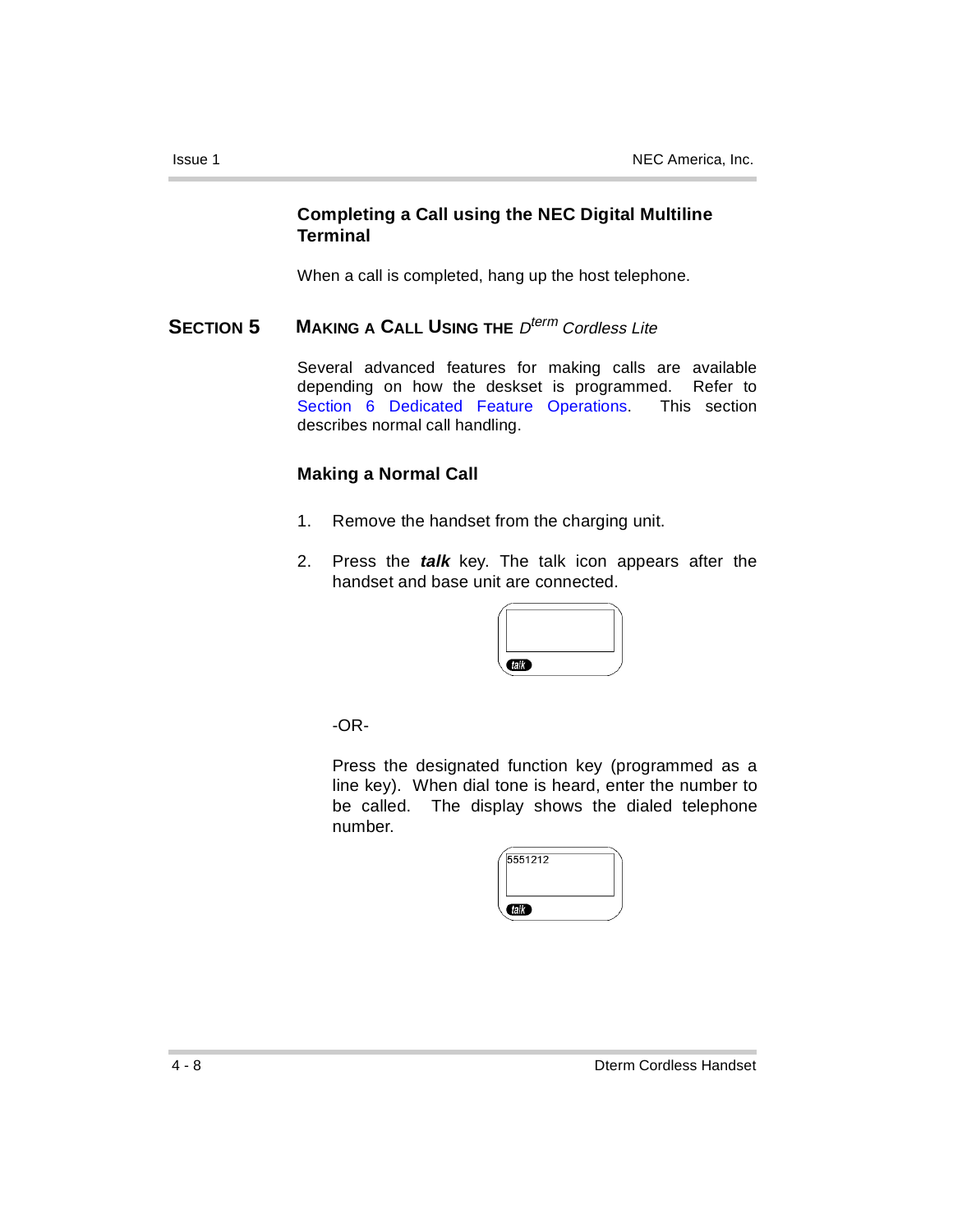3. When the call is finished, place the handset back in the charging unit. The AutoStandby automatically hangs up the telephone.

-OR-

If the handset is away from the charging unit, press **talk** to hang up the telephone.

### **SECTION 6 DEDICATED FEATURE OPERATIONS**

Calls can be placed on hold, transferred to another extension, or two or more parties can be conferenced. These operations depend upon how they are set up in the key system.



**Figure 4-6 Special Operations Keys**

### **Caution**

The handset must be within range of the base for the special operations to function properly.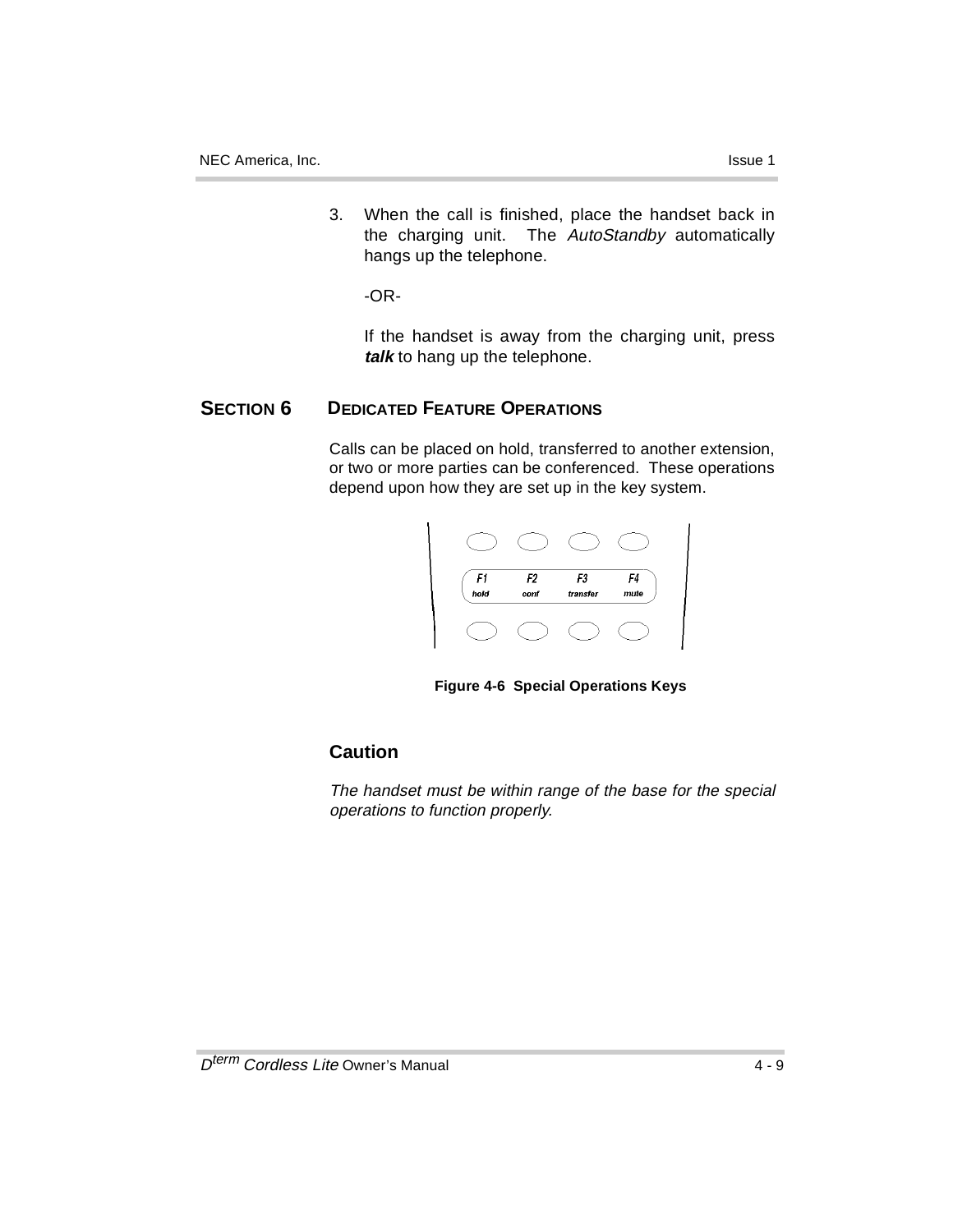### **Placing a Call on Hold**

- 1. Press **hold** on the handset during the call. The LED associated with the line key being used flashes.
- 2. To return to the holding call, press the associated line key.

### **Muting a Call**

1. Press the **mute** key on the handset during a call. The talk icon blinks on the display.



2. To turn mute off, press the **mute** key again and the call is restored.

### **Transferring Calls**

Calls can be forwarded to another extension. To transfer a call:

- 1. Press the **transfer** key and the phone number of the transfer destination.
- 2. Wait for the party to answer, then press the **talk** key to hang up. The two parties can now converse.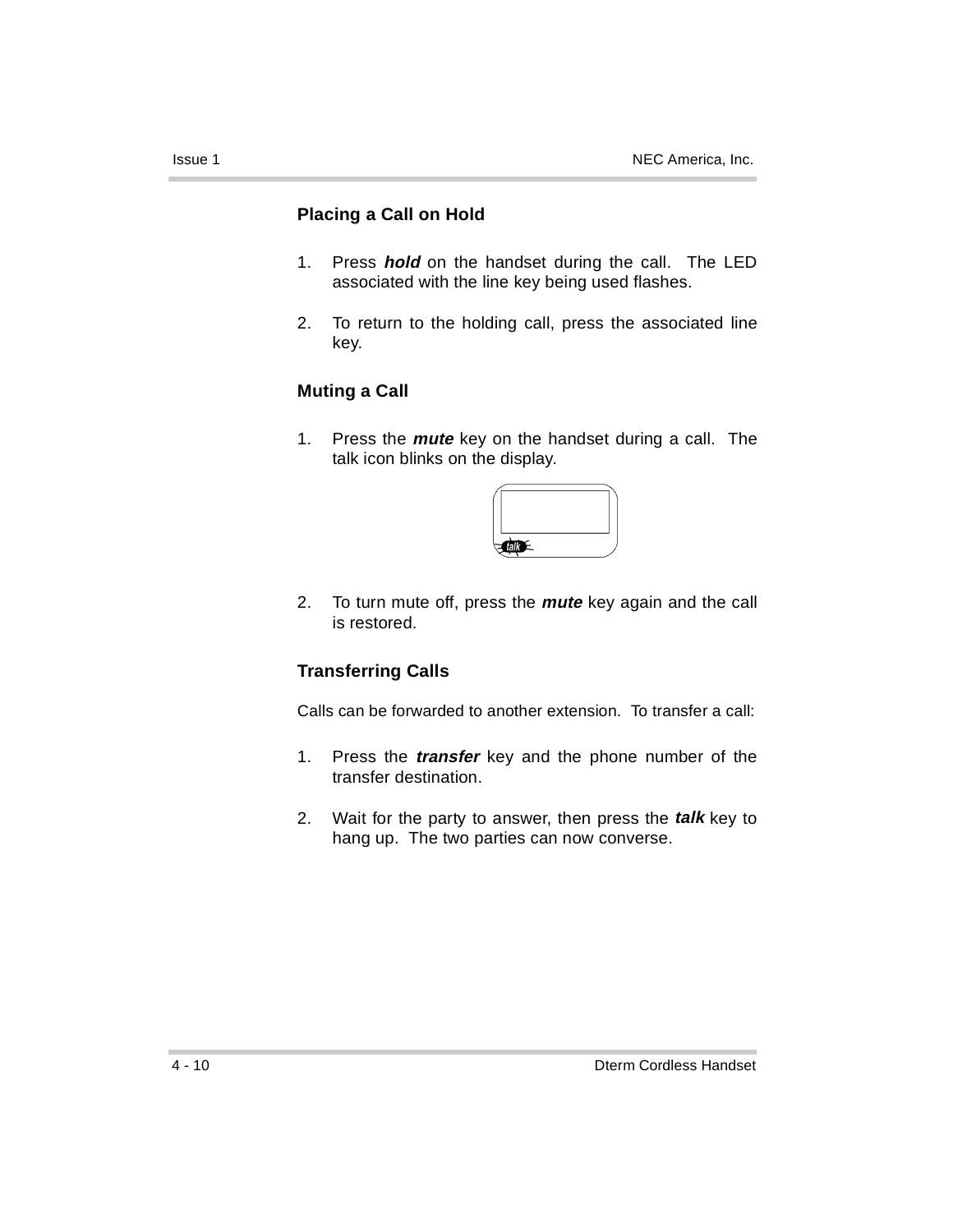### **Setting up a Conference Call**

This feature allows the user to set up a 3-party conference (the user and two other parities).

To set up the conference:

- 1. Dial the first number for the first party.
- 2. When the first party answers, press the **conf** key.
- 3. Dial the second number for the second party.
- 4. Press the **conf** key again. A 3-party conference is now established. If any party hangs up, the conference only includes the remaining parties.

### **Locking and Unlocking the Keypad**

The  $D^{term}$  Cordless Lite can be locked so no outgoing calls can be made.

### **Locking the Keypad**

To lock the telephone:

1. Press and hold the **chan** key for one second while in standby mode. A code input appears in the display.

| Enter 2 digits<br>Lock code=-- |  |
|--------------------------------|--|
|                                |  |

2. Enter a 2-digit number. The number is displayed.

| Enter 2 digits<br>Lock code=78 |  |
|--------------------------------|--|
|                                |  |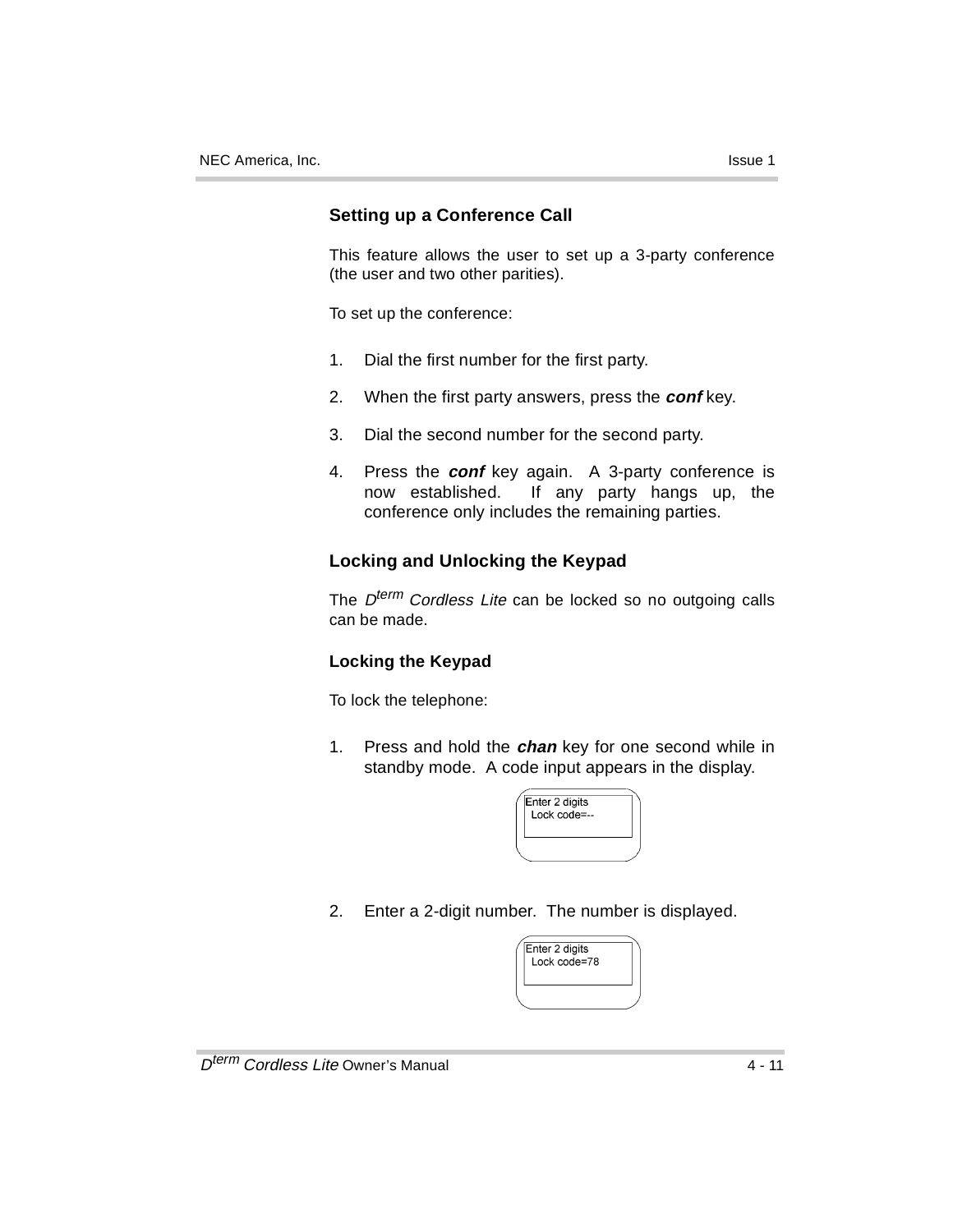3. Press **chan** again. The LCD displays "Lock?", and prompts the user to continue.



4. Press the **chan** key again to confirm the entry. The display is blank and the lock icon is displayed.

| C |  |
|---|--|

### **Unlocking the Keypad**

1. Press and hold the **chan** key for one second while in standby mode. A code input and the lock icon appear in the display.

| Enter 2 digits<br>Lock code=-- |  |
|--------------------------------|--|
| (lock)                         |  |

2. Enter the 2-digit number used to lock the telephone. The code appears in the display.

| Enter 2 digits<br>Lock code=78 |  |
|--------------------------------|--|
| Clock <sup>2</sup>             |  |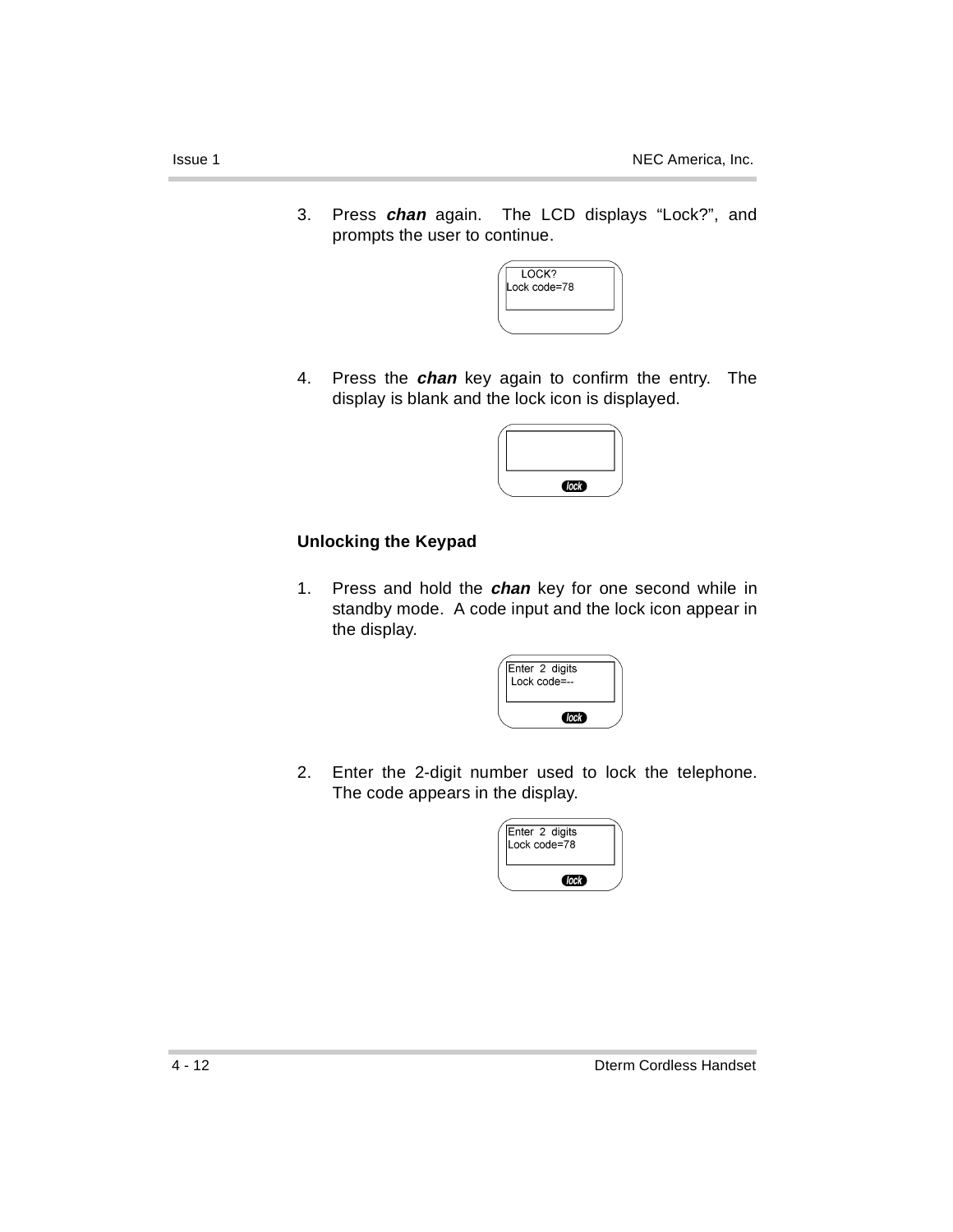- 
- 3. Enter the 2-digit lock code and press **chan**. If the number is entered correctly, a "beep" is heard and the LCD clears. The telephone goes into standby mode.



-OR-

If the 2-digit number is entered incorrectly, an error tone is heard when **chan** is pressed. The LCD clears but the lock icon remains on as the telephone goes into standby mode.

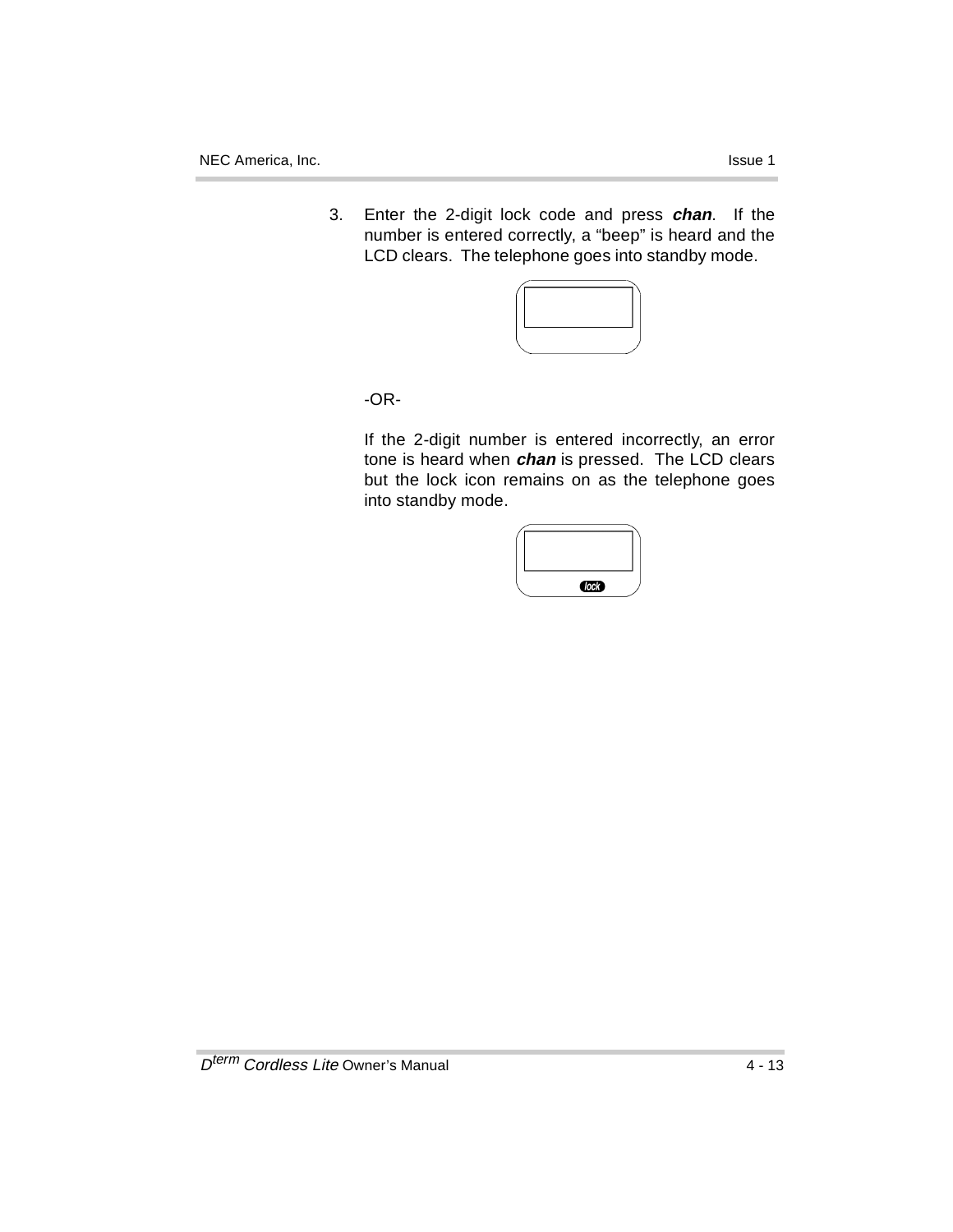## *Optional Equipment Installation*

An optional headset and backup AC adapter can be installed on the D<sup>term</sup> Cordless Lite unit.

**The State** 

### **SECTION 1 INSTALLING THE OPTIONAL HEADSET (EXP9530)**

**Contract Contract** 

**Contract** 

**Contract Contract** 

The optional headset provides a handsfree option for the  $D^{term}$  Cordless Lite. With the headset installed, the user can use the belt clip the carry the handset and conduct a conversation using the headset.

To install the headset:

**Contract Contract** 

Open the cover over the headset jack and plug the headset into the receptacle.



**Figure 5-1 Installing the Headset**

**COL**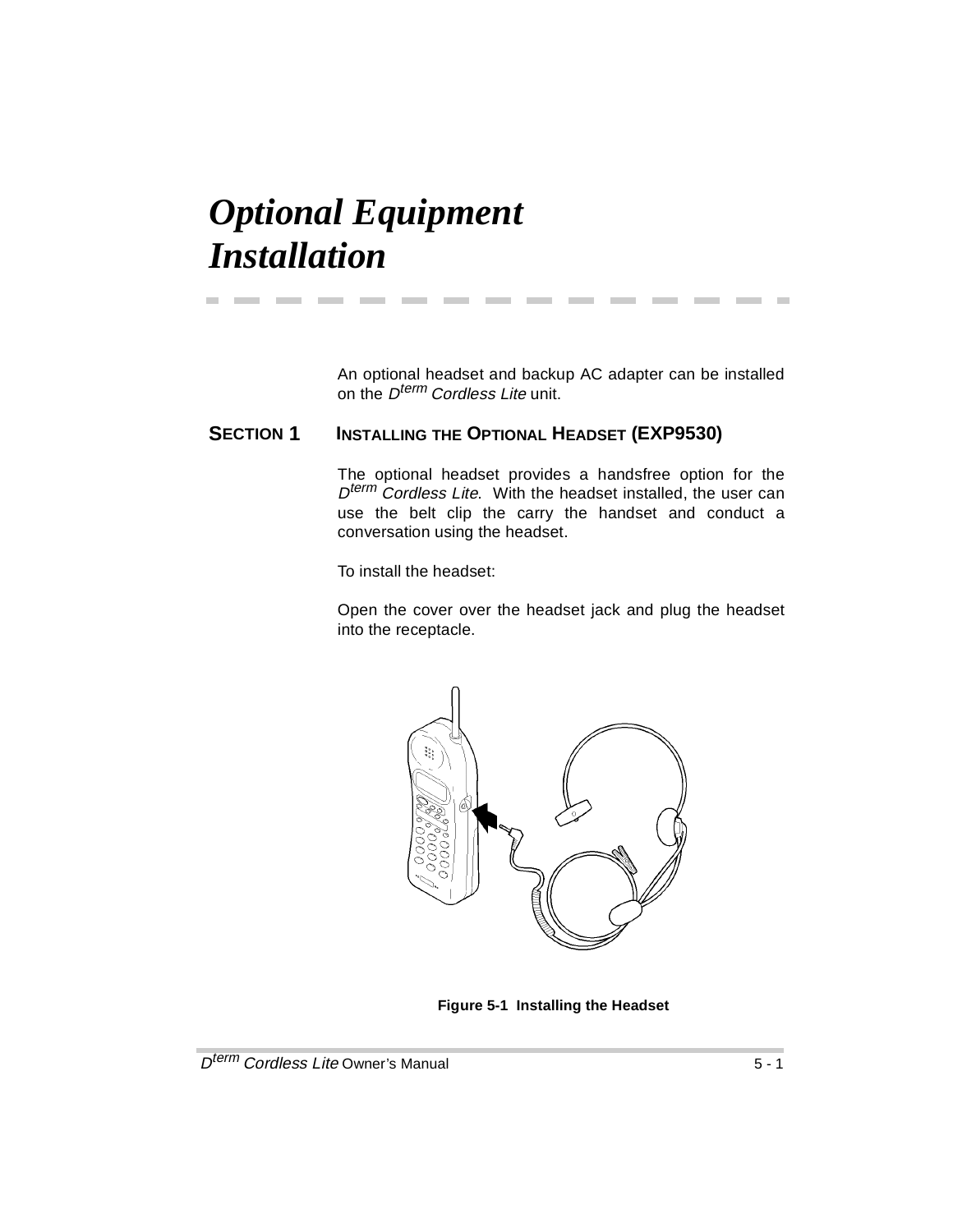No other settings are needed. Operation of the headset is the same as the handset. However, the user hears through the headset earphone and talks through the headset microphone. The handset earphone and microphone (mouthpiece) are disconnected.

×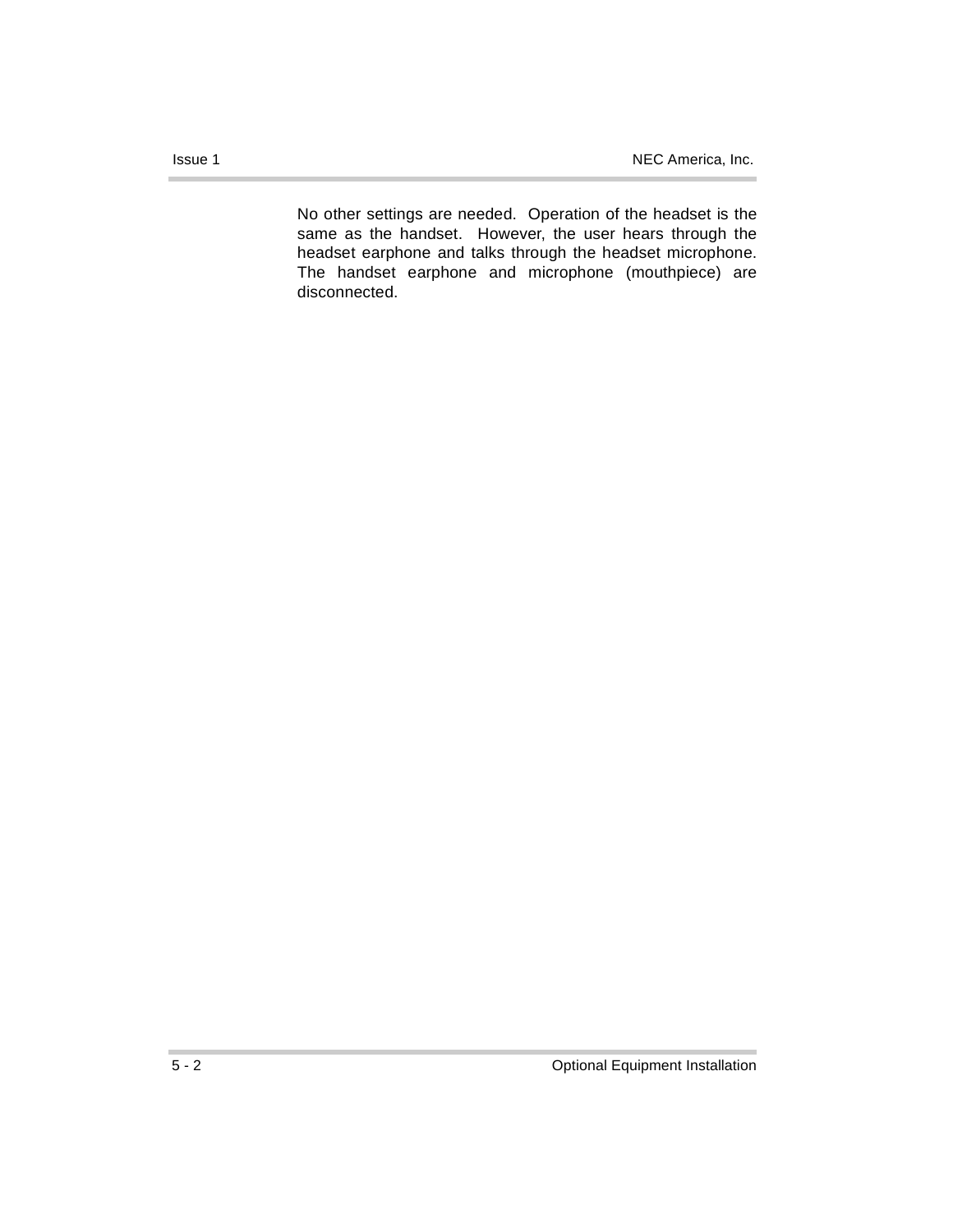## *Troubleshooting*

If the  $D^{term}$  Cordless Lite is not performing to your expectations, try these simple steps. If this does not resolve the problems, contact the NEC dealer.

**Note:** Do not attempt to service this unit yourself. All service must be done by qualified service personnel.

| <b>Problem</b>                                                   | <b>Suggestion</b>                                                                           |
|------------------------------------------------------------------|---------------------------------------------------------------------------------------------|
| Charge 1 light will not come on<br>when the handset is placed in | Make sure the AC adapter is plugged into<br>$\bullet$<br>the charging unit and wall outlet. |
| the charging unit.                                               | Make sure the handset is properly seated in<br>the charging unit.                           |
|                                                                  | Make sure the lead-acid battery pack is<br>properly placed on the handset.                  |
|                                                                  | Make sure that the charging contacts on the<br>handset and charging unit are clean.         |
| Charge 2 light will not come on<br>when the spare battery is     | Make sure the AC adapter is plugged into<br>٠<br>the charging unit and wall outlet.         |
| placed in the charging unit (low<br>battery only).               | Make sure the spare battery is properly<br>seated in the base unit.                         |
|                                                                  | Make sure the charging contacts on the<br>handset and charging unit are clean.              |
| Conversation is interrupted<br>frequently.                       | Make sure the base unit antenna is fully<br>٠<br>vertical.                                  |
|                                                                  | Move closer to the base unit.                                                               |
|                                                                  | Check for <b>low batt</b> warning.                                                          |

**Table 6-1 Troubleshooting**

---------------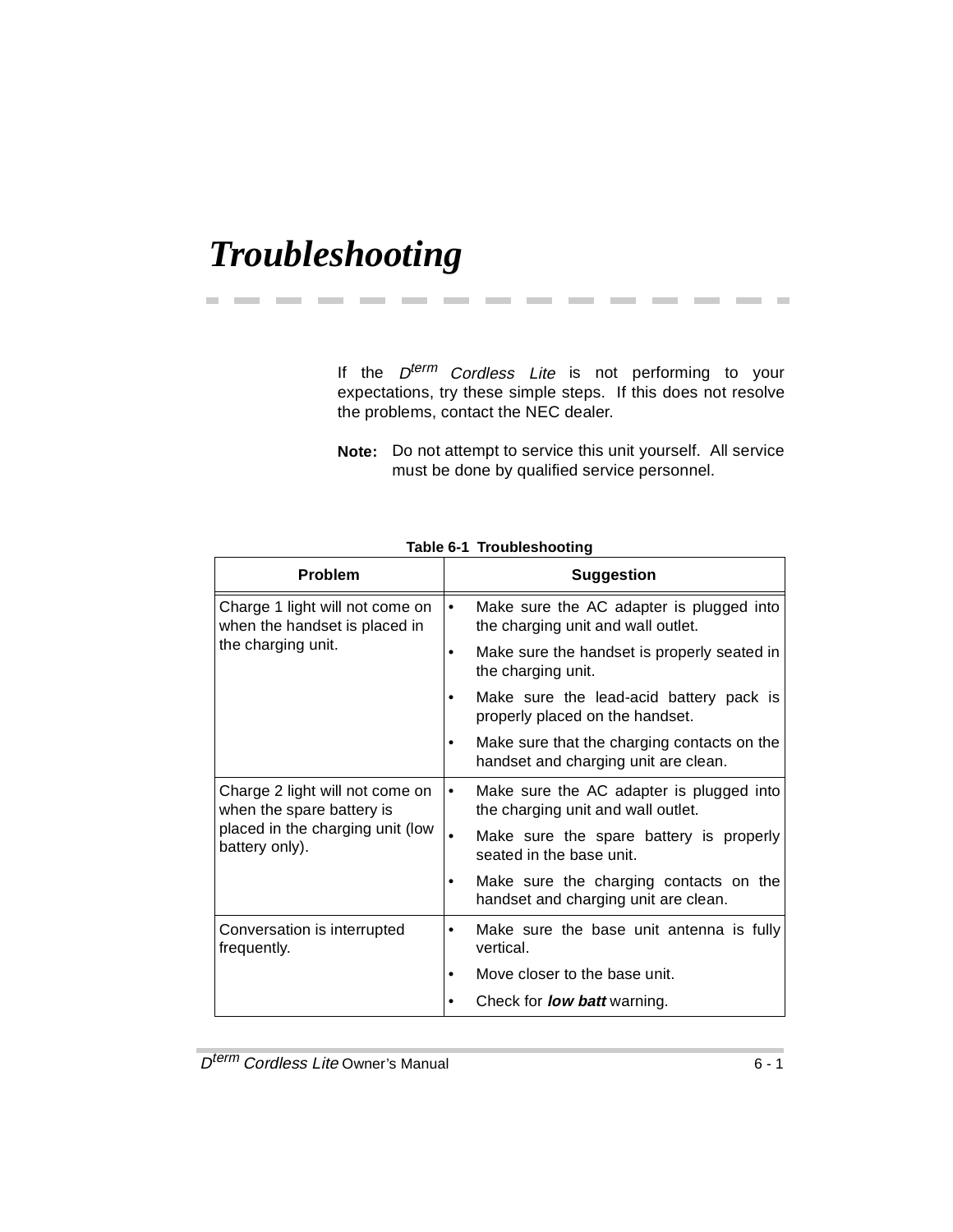Issue 1 NEC America, Inc.

| Table 6-1 Troubleshooting              |                                                                                |  |
|----------------------------------------|--------------------------------------------------------------------------------|--|
| <b>Problem</b>                         | <b>Suggestion</b>                                                              |  |
| Warning tone and NO<br>SERVICE message | Move closer to the base unit.                                                  |  |
| Handset does not ring                  | The lead-acid battery may be weak. Charge<br>the battery pack for eight hours. |  |
|                                        | Make sure the base unit antenna is fully<br>vertical.                          |  |
|                                        | The handset may be too far from the base<br>unit.                              |  |

×.